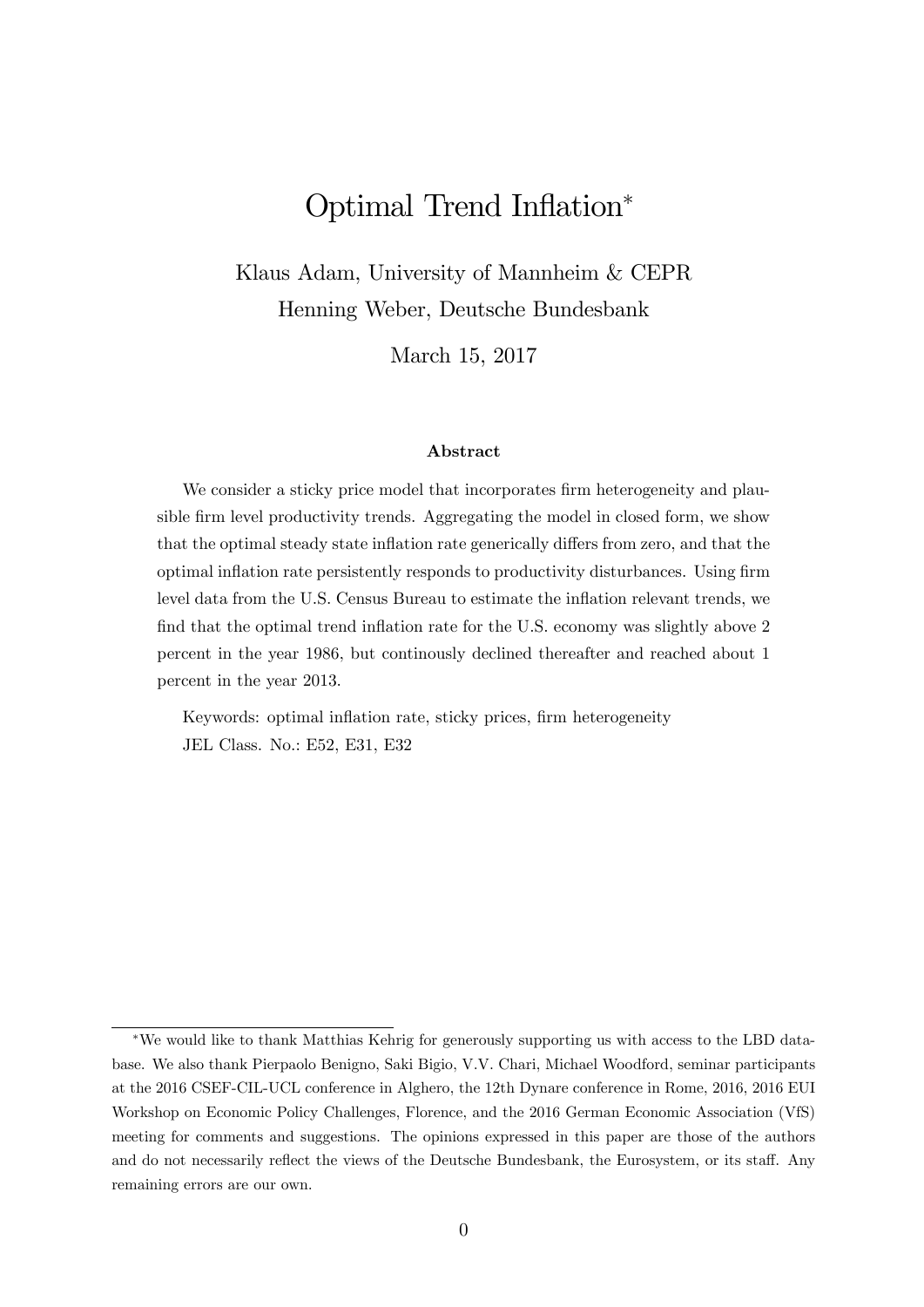## 1 Introduction

This paper makes progress by introducing firm level heterogeneity into an otherwise standard sticky price economy. It shows that the resulting generalized sticky price framework yields rather different implications for the optimal inflation rate and can rationalize amongst other things - positive inflation rates in steady state.

Due to the technical difficulties associated with aggregating heterogeneous firm models, it is standard in the sticky price literature to abstract from all firm level heterogeneity beyond that generated by price adjustment frictions themselves. As is well known, price adjustment frictions then tightly anchor the optimal steady state inflation rate at zero, e.g., Woodford  $(2003)^{1}$ . This rather robust but somewhat puzzling implication of standard sticky price models arises because the homogeneity assumption implies that the productivity of price adjusting Örms is equal to that of non-adjusting Örms. With economic efficiency requiring relative prices to reflect relative productivities, this feature strongly calls for price adjusting firms to charge the same price as non-adjusting firms, i.e., for zero inflation. $<sup>2</sup>$ </sup>

The present paper extends the basic stick price setup by introducing idiosyncratic firm level productivity adjustments that arrive in conjunction with a price adjustment opportunity. This gives rise to a setting with heterogeneous Örm level productivities in which the productivity of price adjusting firms is not necessarily equal to that of nonadjusting firms.

In economic terms, one can interpret the combined shock that we introduce in a number of meaningful ways. It may represent, for example, an event in which a firm introduces a new product that is produced with a new technology and that requires the firm to choose a price for this new product. Alternatively, firms may introduce a new model of their existing product that offers new quality features. Again, this would require the firm to choose a price for the new model. Such product or model substitutions take place rather frequently in the data and are typically associated with price changes, but are routinely abstracted from in standard sticky price setups.<sup>3</sup> It is also possible to interpret the shocks we introduce as capturing firm turnover, whereby an existing firm exits the economy and is replaced by a new firm. The productivity adjustment then represents the gap between the technology used by the old and the new Örm. Again, it is natural to

<sup>&</sup>lt;sup>1</sup>Section 2 discusses a range of extensions of the basic framework considered in the literature and their implications for the optimal inflation rate.

 $2$ Yun (2005) shows, using a setting with homogenous firms, that if initial prices do not reflect initial productivities, the optimal ináation rate can display tranistory deviations from zero.

<sup>3</sup>Section III.C in Nakamura and Steinsson (2008) provides evidence on the rate of product substitution in the U.S. CPI.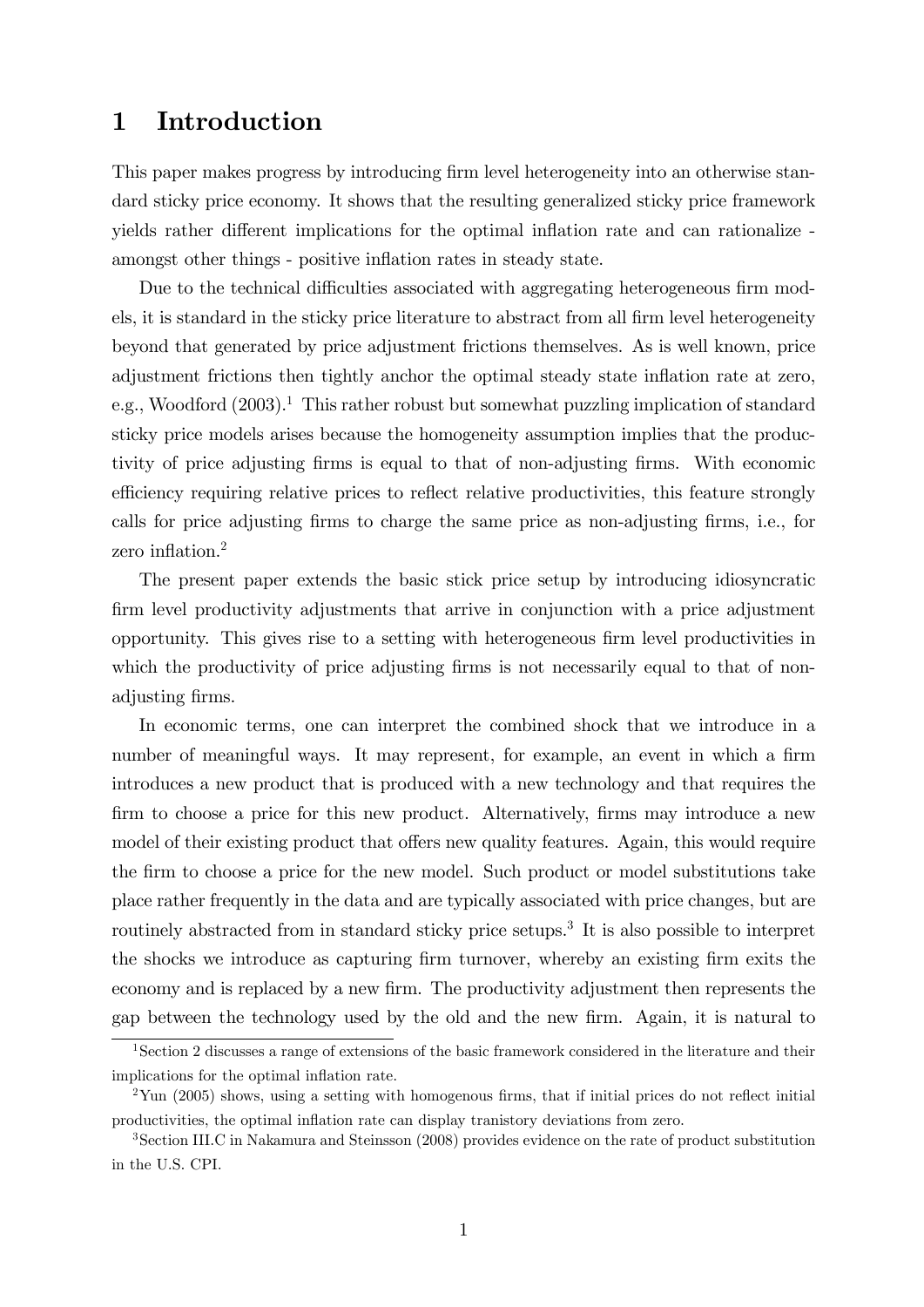assume that the new firm can freely choose its product price upon entry.

To illustrate the implications of such combined firm level shocks for the optimal inflation rate, we introduce them into an otherwise standard sticky price setting with Calvo price adjustment frictions. The choice of a baseline setting with time dependent price adjustment frictions is thereby purely for convenience and we show that our main results equally apply when introducing these shocks instead into menu cost setups.

For simplicity, we shall refer to the arrival of a price adjustment opportunity that occurs in conjunction with an adjustment of firm level productivity as a  $\delta$ -shock' and we let  $\delta \geq 0$  denote the idiosyncratic probability that such a shock arrives at a given firm at any point in time. The  $\delta$ -shocks differ from the idiosyncratic price adjustment shocks present in Calvo price stickiness models, which feature no productivity adjustment. The main point of the paper is that the optimal inflation rate discontinuously jumps when moving from a situation where  $\delta = 0$  to one where  $\delta > 0$ .

To model productivity dynamics, we consider a setting featuring three systematic productivity trends, each of which has different implications for the optimal inflation rate. First, there is a common trend in total factor productivity (TFP), which affects all firms equally, as in a standard homogeneous firm model. This common TFP trend captures general purpose innovations that are adopted by all Örms simultaneously. Second, there is an experience trend in firm TFP, which determines how firms accumulate experience since they last received a  $\delta$ -shock. Depending on the economic interpretation of  $\delta$ -shocks, the experience trend captures experience accumulation in the production of a specific product or a product quality, or experience accumulation over the lifetime of the firm. One can interpret the experience trend more broadly as capturing learning-by-doing effects. Third, there is a cohort productivity trend, which determines the productivity (or quality) level of the cohort of firms that receives a  $\delta$ -shock at a given point in time. This trend seeks to capture the fact that new products/qualities/Örms bring into the economy new technologies that are not (yet) used by other firms. Firms that receive a  $\delta$ -shock receive this cohort productivity (in addition to the common TFP component) and then gradually accumulate experience over time.

We show that the optimal steady state inflation rate in this setting depends on the strength of the experience trend relative to the strength of the cohort trend, whenever  $\delta > 0$ , but is independent of  $\delta$ , provided  $\delta > 0$ . The optimal inflation rate is also independent of the common TFP process. This differs notably from a setting without idiosyncratic shocks ( $\delta = 0$ ), where the optimal inflation rate is always equal to zero.

To provide economic intuition for these Öndings, consider two polar settings. The first setting abstracts from the presence of a cohort trend and considers a setting where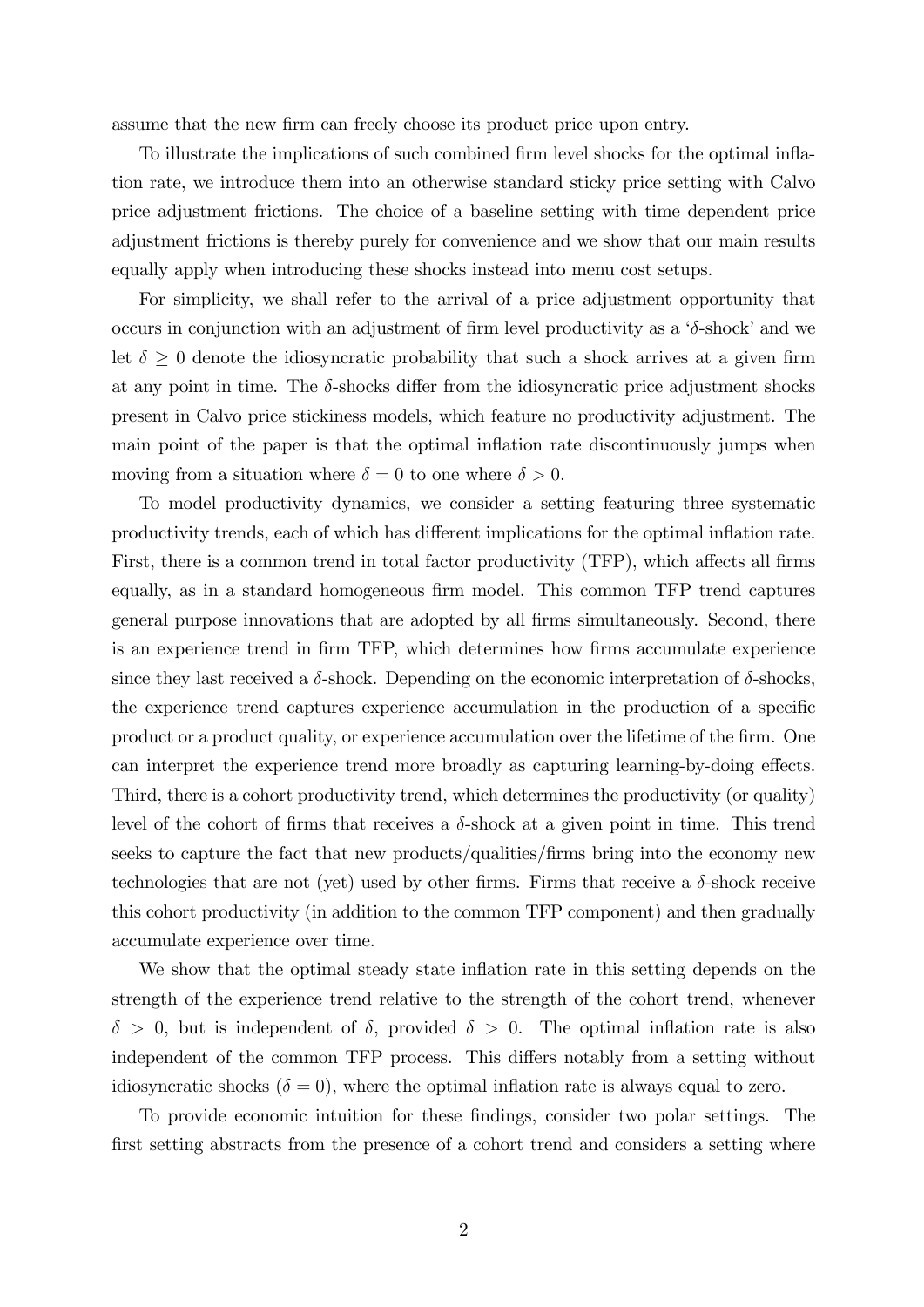the only trend is that firms accumulate experience over time.<sup>4</sup> Firms that receive a  $\delta$ -shock lose their existing experience stock and become in this setting less productive than the remaining firms. From a welfare standpoint, the optimal price of firms that receive a  $\delta$ -shock should therefore exceed the average price of the other firms, so as to accurately reflect relative productivities. Achieving this requires either that firms with  $\delta$ shocks choose higher prices or that firms without  $\delta$ -shocks reduce prices, or a combination thereof.

In the presence of sticky prices, price reductions by firms without  $\delta$ -shocks are costly. In time dependent adjustment models, they lead to inefficient price dispersion due to asynchronous price adjustment; in state-dependent pricing models, they require Örms to pay adjustment costs. Therefore, it is optimal to implement the efficient relative price exclusively by having firms with  $\delta$ -shocks charge higher prices, while all other firms keep their prices. Clearly, this implies that the aggregate inflation rate must be positive in steady state.

As mentioned before, the optimal steady state inflation rate turns out to be independent of the probability  $\delta > 0$ . A lower value for  $\delta$  decrease the share of firms receiving  $\delta$ -shocks, which - ceteris paribus - reduces the optimal rate of inflation. Yet, lower values for  $\delta$  increase the productivity of firms that do not receive a  $\delta$ -shock relative to those that do, as the former had - on average - more time to accumulate experience. This increases the optimal relative price for firms with a  $\delta$ -shock and - ceteris paribus - increases the optimal inflation rate. In net terms, these two effects exactly offset each other.

In the second polar setting, there is no experience effect and the only trend is one where firms that receive a  $\delta$ -shock become as described by the cohort trend. Firms receiving a  $\delta$ shock are then become more productive than the remaining firms, thus should optimally charge lower prices. This makes negative rates of inflation optimal.<sup>5</sup> As before, the strength of this effect is independent of  $\delta$ , as long as  $\delta > 0$ . A lower value for  $\delta$  increases the productivity of firms with  $\delta$ -shocks relative to the remaining firms, as the latter have received their  $\delta$ -shocks and associated productivity increase a longer time ago. This effect exactly offsets the fact that there are fewer firms with  $\delta$ -shocks.

Combining the experience and the cohort effects within a common setting, the optimal steady state inflation rate depends on the strength of the experience effect, which pushes towards positive inflation rates, relative to the strength of the cohort effect, which pushes towards negative inflation rates.

We also determine in closed-form the dynamic response of the optimal inflation rate

 $\overline{^{4}$ As mentioned before, we can abstract from the common TFP trend, as it does not affect the optimal inflation rate.

<sup>&</sup>lt;sup>5</sup>Due to price setting frictions, it is again not optimal that firms without  $\delta$ -shocks adjust prices.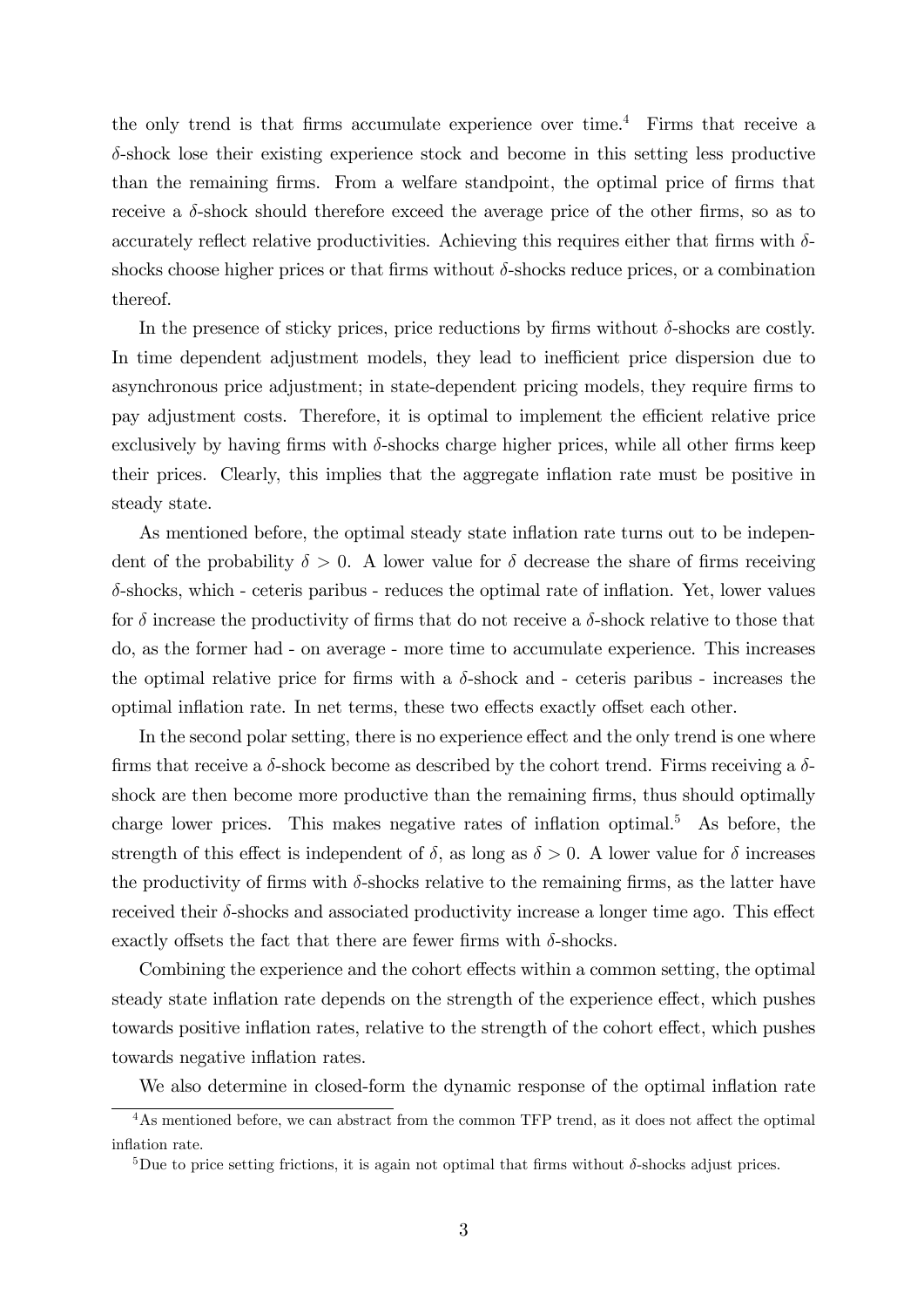following shocks to experience and cohort productivity. We show that such shocks have fairly persistent effects on the optimal inflation rate, especially in settings in which  $\delta$ shock intensity is low ( $\delta > 0$  but close to zero). A low value for  $\delta$  causes any persistent level shock to experience or to cohort productivity to disseminate only gradually in the economy. This requires that inflation persistently moves along the transition until the productivity distribution has reached its new steady state. For the limit  $\delta \longrightarrow 0$  optimal inflation becomes a random walk.

To obtain a plausible framework for empirical analysis, we extend our results to a multi sector economy. The multi sector setup allows for sector-specific experience and cohort trends, sector specific 'common' TFP trends, as well as sector specific firm turnover rates and degrees of price stickiness. We then show that the inflation rate that maximizes steady state welfare is a weighted average of the inflation rates that would achieve efficient relative prices within each sector individually. The latter depend again on the sector specific cohort and experience trends. Based on this finding, we devise a model-based empirical strategy that allows estimating these sector specific cohort and experience trends and thus the optimal inflation rate from firm level data. As we show, firm level data are required for estimating the inflation relevant trends implied by the model, as these cannot be identified from aggregate data.<sup>6</sup> To estimate the relevant firm level trends, we interpret  $\delta$ -shocks as entry and exit shocks for productive establishments. We then use the Longitudinal Business Database (LBD) of the U.S. Census Bureau, which covers all private sector establishments in the United States, and estimate the relevant cohort and experience trends and their evolution over time. Our regression results show that the optimal inflation rate implied by our model is positive but approximately halved over the period 1986 to 2013. Depending on the precise value of the elasticity of product demand assumed, the level of the optimal inflation rate varies. For our preferred demand elasticity specification, the optimal inflation rate declined from around  $2\%$  in 1986 to approximately 1% in 2013.

The remainder of the paper is structured as follows. Section 2 discusses the related literature. Section 3 presents our heterogeneous firms model with sticky prices. Section 4 analytically aggregates the model and section 5 shows that the flexible price equilibrium is first best when a Pigouvian output subsidy corrects firms' monopoly power. The main result on the optimal rate of ináation is presented in section 6. It derives in closed form the state-contingent inflation rate that replicates the first best allocation in a setting with sticky prices and  $\delta$ -shocks. The result does not rely on any approximations and apply for a fully stochastic setup. Section 7 discusses the implications of the main result for the optimal steady state inflation rate and steady state welfare. Section 8 shows how the optimal inflation rate jumps discontinuously when moving from a standard sticky price

 ${}^{6}$ This holds true even for the baseline setup with a single economic sector.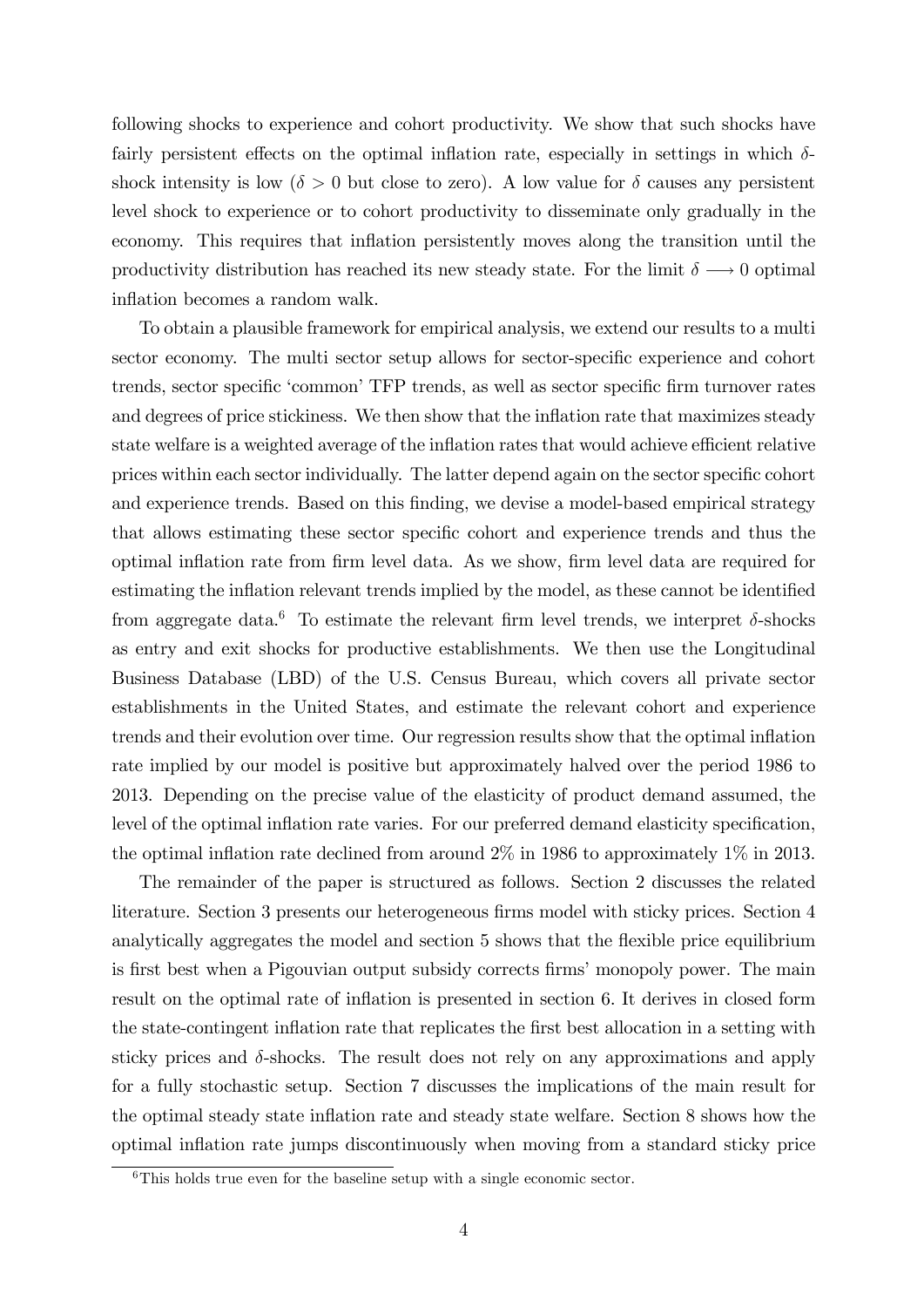economy without  $\delta$ -shocks to one including such shocks. Section 9 determines the utility costs of implementing strict price stability in an economy where the optimal ináation rate according to our model is positive. Section 10 discusses the optimal response of the inflation rate to economic disturbances. Section 11 extends the baseline setup to a multi-sector economy, allowing for sectoral degrees of price stickiness, firm turnover and sector specific productivity trends. Section 12 presents a model-consistent approach for estimating the optimal inflation rate and reports our empirical results regarding the optimal rate of inflation in the U.S. economy. Finally, section 13 discusses the robustness of our findings towards various extensions. A conclusion briefly summarizes. Proofs and technical material is relegated to a series of appendices.

### 2 Related Literature

A small set of papers discusses the relationship between the optimal inflation rate and productivity trends focusing on aggregate or sectoral productivity trends. All of these papers Önd that the optimal ináation rate is negative. Amano et al. (2009) consider an economy with aggregate productivity growth in which nominal wages and prices are sticky. They show how monetary policy affects wage and price mark-ups and that this can make it optimal to implement deflation, so as to reduce average wage mark-ups. Wolman (2011) considers a two sector sticky price economy with sectoral productivity trends. He shows that - even in the absence of monetary frictions - the optimal inflation rate is either negative or close to zero, depending on the precise modeling of price adjustment frictions.

Golosov and Lucas (2007) and Nakamura and Steinsson (2010) consider sticky price setups with heterogeneous firms and study monetary non-neutrality within these setups without considering the issue of the optimal inflation rate. Firms in their settings are subject to random idiosyncratic productivity shocks. This differs from the present setup, where the idiosyncratic  $\delta$ -shocks give rise to systematic productivity adjustments as implied by the cohort and experience trends and also allow for flexible price adjustments. These features together give rise to a situation where the (average) productivity of price adjusting firms differs from the (average) productivity of non-adjusting firms, which ultimately makes non-zero inflation rates optimal. In Golosov and Lucas (2007) and Nakamura and Steinsson (2010), it is mainly the Örms with very positive or very negative idiosyncratic productivity shocks that adjust prices, which suggests that the productivity of price adjusting Örms is on average similar to that of non-adjusting Örms. Although settling this issue needs further study, it suggests that zero inflation is close to optimal in steady state, as in settings with homogeneous firms.

The present paper is also related to a large literature studying the determinants of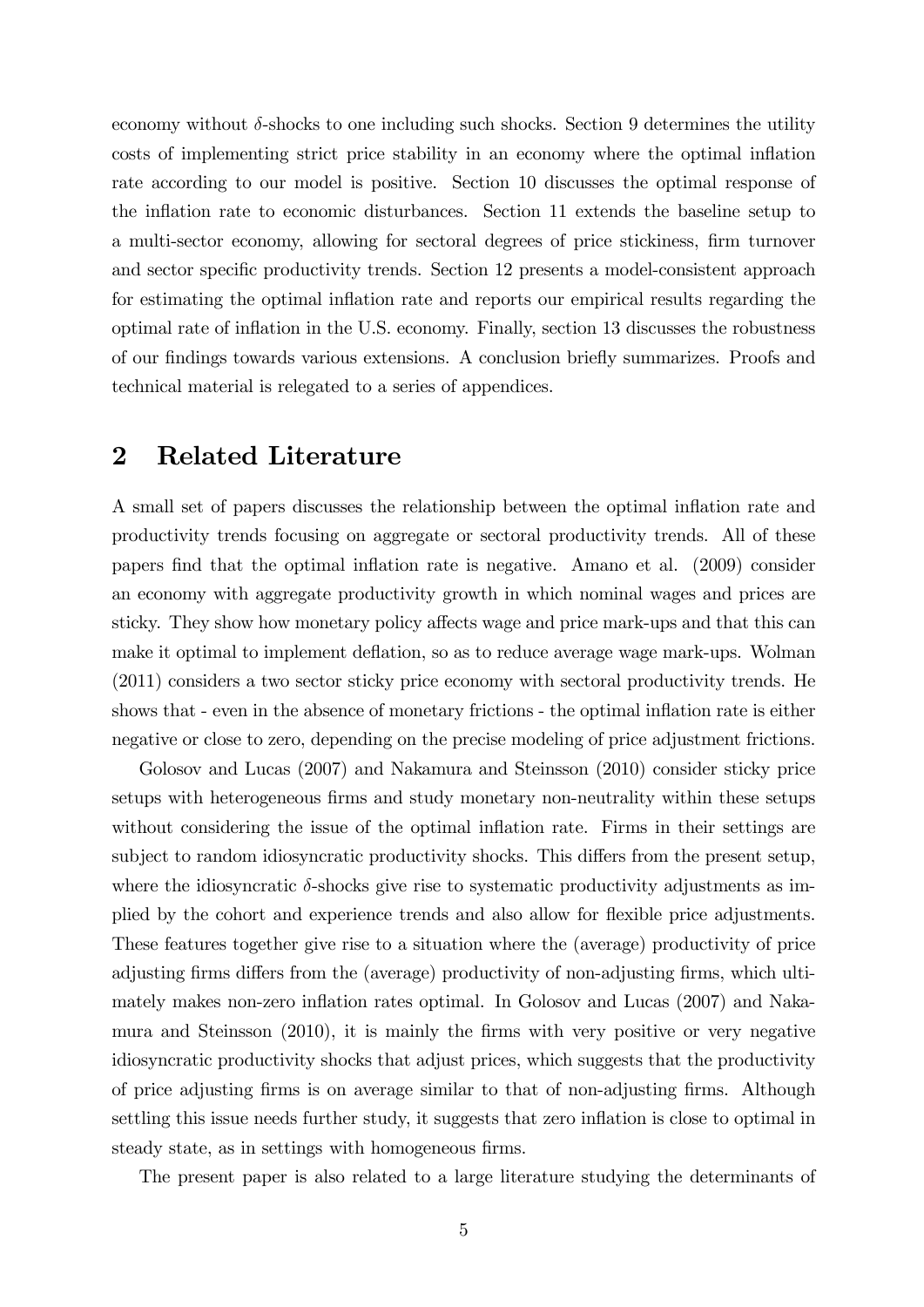optimal inflation, most of which find that the optimal inflation rate is either negative or close to zero. None of these papers makes a connection between the optimal ináation rate and firm level productivity dynamics.

In classic work, Kahn, King and Wolman (2003) explore the trade-off between price adjustment frictions, which call for price stability, and monetary frictions that call for a Friedman-type deflation. They document how a slight rate of deflation is optimal in such frameworks. In a comprehensive survey, Schmitt-Grohé and Uribe (2010) document the robustness of these findings to a large number of natural extensions. They show that taxation motives, including the presence of untaxed income, foreign demand for domestic currency (Schmitt-GrohÈ and Uribe (2012a)), as well as a potential quality bias in measured inflation rates (Schmitt-Grohé and Uribe (2012b)), are all unable to rationalize significantly positive rates of inflation.

Adam and Billi (2006) and Coibion, Gorodnichenko and Wieland (2012) explicitly incorporate a lower bound on nominal interest rates into sticky price economies. Both papers Önd that optimal monetary policy is consistent with close to zero average rates of inflation. While zero lower bound episodes make it optimal to promise inflation in the future, these promises should only be made conditionally on being at the lower bound, which happens rather infrequently.

A number of papers finds positive inflation rates to be optimal on average when introducing downward nominal wage rigidities into the standard setup. Kim and Ruge-Murcia (2009) argue that such rigidities allow justifying optimal inflation rates of approximately 0.35% on average when using a model with aggregate shocks only. Looking at a setting with idiosyncratic shocks, Benigno and Ricci  $(2011)$  also find a positive steady state inflation rate to be optimal.<sup>7</sup> Carlsson and Westermark (2016) consider a setting with nominal wage rigidities and search and matching frictions in the labor market. They show how a standard U.S. calibration of the model implies failure of the Hosios condition and justifies an inflation rate of about  $1.16\%$  annually. Schmitt-Grohé and Uribe (2013) analyze the case for temporarily elevated ináation in the Euro Area due to the presence of downward rigidity of nominal wages.

Brunnermeier and Sannikov (2016) show that the optimal inflation rate can also be positive in a model without nominal rigidities. They present a model with undiversifiable idiosyncratic capital income risk in which the optimal ináation rate increases with the amount of idiosyncratic risk.

There is also a literature studying endogenous firm entry decisions in homogenous firm economies, focusing on the effect of inflation on the firm entry margin, e.g., Corsetti and

<sup>&</sup>lt;sup>7</sup>Since positive inflation has no welfare costs in their setup, they do not quantify the optimal inflation rate.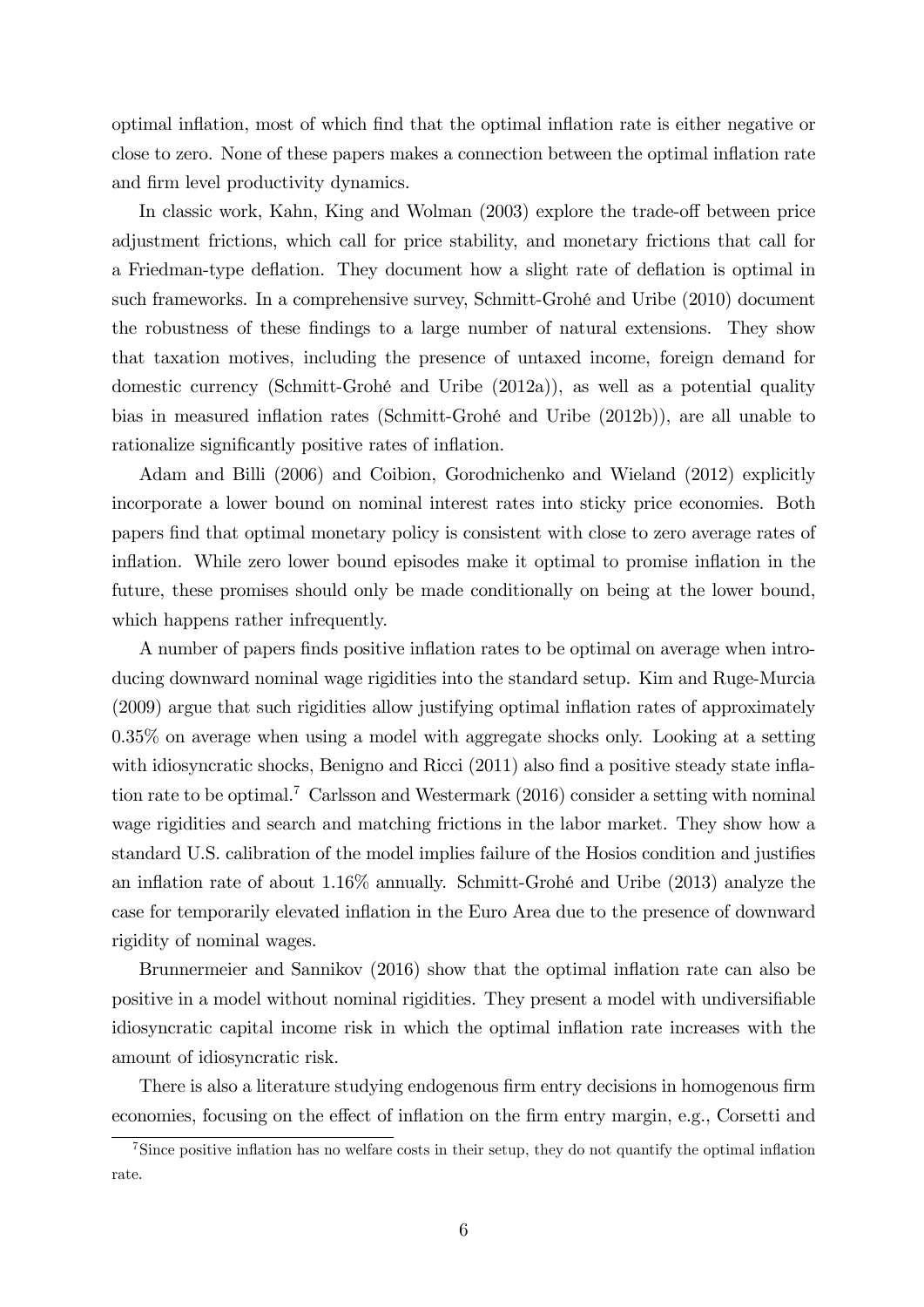Bergin (2008), Bilbiie et al. (2008) and Bilbiie, Fujiwara and Ghironi (2014). Bilbiie et al. (2014) document - amongst other things - that the welfare optimal inflation rate is positive, whenever the benefit of additional varieties to consumers falls short of the market incentives for creating these varieties. Inflation then reduces the value of creating varieties and brings firm entry closer to its efficient (lower) level. The present paper abstracts from endogenous firm entry decisions and thus from the implication of monetary policy for the entry margin, instead considers a setting with heterogeneous firms and exogenous entry and exit.

A set of empirical papers decomposes the observed U.S. ináation rate into a trend and cyclical component and show that trend ináation displays substantial low-frequency variation over time, e.g., Cogley and Sargent (2001), Cogley, Primiceri and Sargent (2010). The sticky price literature has reacted to these facts by incorporating trend inflation into their workhorse models, see Ascari and Sbordone (2014) and Cogley and Sbordone (2008). Trend inflation emerges in these setups because the central bank pursues an exogenous inflation target, which is non-zero and potentially time-varying. Primiceri (2006), Sargent (1999), Sargent, Williams and Zha (2006) pesent settings in which policymakers are learning about the Phillips Curve trade-off and show how this can endogenously give rise to the observed low-frequency movements in U.S. ináation. The present paper does not explore to what extent changes in firm level productivity can contribute to explaining the observed U.S. inflation history, as it focuses on the normative implications of these trends. Exploring the positive content of the theory presented in this paper appears to be an interesting avenue for further research.

### 3 Economic Model

We consider a cashless economy with nominal rigidities and monopolistically competitive firms. The model is entirely standard, except for the more detailed modeling of firm level productivity and price adjustment dynamics. For simplicity, we derive our results within a time-dependent price adjustment model  $\hat{a}$  la Calvo (1983). As we show in section 13.1, our main Öndings remain unaltered when considering instead a setting where price adjustment frictions take the form of menu costs.

### 3.1 Technology, Prices and Price Adjustment Opportunities

We consider a setting with a unit mass of monopolistically competitive firms indexed by  $j \in [0, 1]$  and discrete time  $(t = 0, 1, \ldots)$ . Each firm j produces output  $Y_{jt}$ , which enters as an input into the production of an aggregate consumption/investment good  $Y_t$  according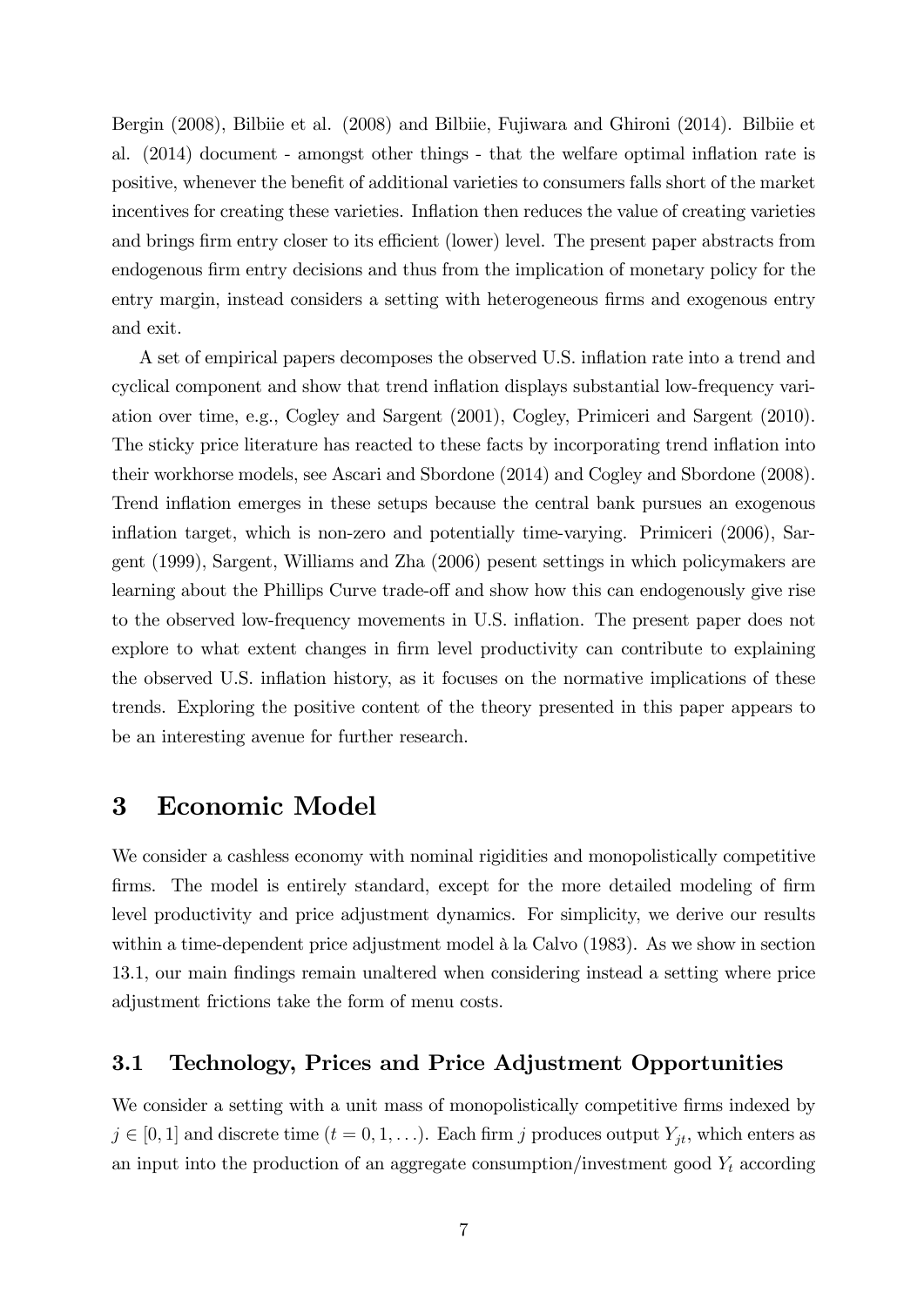to

$$
Y_t = \left(\int_0^1 Y_{jt}^{\frac{\theta - 1}{\theta}} d\mathbf{j}\right)^{\frac{\theta}{\theta - 1}},\tag{1}
$$

where  $1 < \theta < \infty$  denotes the price elasticity of product demand. Let  $P_{jt}$  denote the price charged by firm j in period t. As in a standard Calvo setup, firms can adjust prices with probability  $1 - \alpha$  each period  $(0 < \alpha < 1)$ . The arrival of a Calvo price adjustment opportunity is thereby idiosyncratic and independent of all other exogenous random variables in the economy. We augment this standard setting by a second idiosyncratic price adjustment opportunity that arrives with probability  $\delta \geq 0$  each period. This second adjustment opportunity is also idiosyncratic but arrives in conjunction with a firm level technology change, as described in detail below. In particular, let  $\delta_{jt} \in \{0, 1\}$  denote the idiosyncratic i.i.d. random variable governing this second price and technology adjustment and let  $\delta_{jt} = 1$  indicate the arrival of such an adjustment event for firm j in period t (Pr( $\delta_{jt} = 1$ ) =  $\delta$ ). We shall informally refer to the event  $\delta_{jt} = 1$  as the arrival of a  $\delta$ -shock.

Letting  $K_{jt}$  and  $L_{jt}$  denote the amount of capital and labor used by firm j, respectively, firm output  $Y_{it}$  is given by

$$
Y_{jt} = A_t Z_{jt} \left( K_{jt}^{1 - \frac{1}{\phi}} L_{jt}^{\frac{1}{\phi}} - F_t \right),
$$
\n(2)

where  $A_t$  captures aggregate productivity,  $Z_{jt}$  firm-specific productivity, and  $F_t \geq 0$  the potential presence of Öxed costs for operating the Örm. To be consistent with balanced growth, we assume

$$
F_t = f \cdot (\Gamma_t^e)^{1 - \frac{1}{\phi}} \tag{3}
$$

for some  $f \geq 0$ , where  $\Gamma_t^e$  captures the growth trend in the balanced growth path, as defined in equation  $(20)$  below.<sup>8</sup> Aggregate productivity evolves according to

$$
A_t = a_t A_{t-1},
$$

firm specific productivity according to

$$
Z_{jt} = \begin{cases} g_t Z_{jt-1} & \text{if } \delta_{jt} = 0 \\ Q_t & \text{if } \delta_{jt} = 1 \end{cases}
$$

where  $Q_t$  is given by

$$
Q_t = q_t Q_{t-1},\tag{4}
$$

with  $a_t, g_t, q_t > 0$  being stationary productivity growth processes with unconditional mean  $a, q, g > 0$ , respectively. Productivity dynamics thus feature three trends: (1) the aggregate growth trend  $a_t$ ; (2) the firm level growth trend  $g_t$ , which applies in the absence of

 $8$ Absent aggregate productivity growth, the formulation of fixed costs in equation (3) corresponds to that used in Melitz (2003).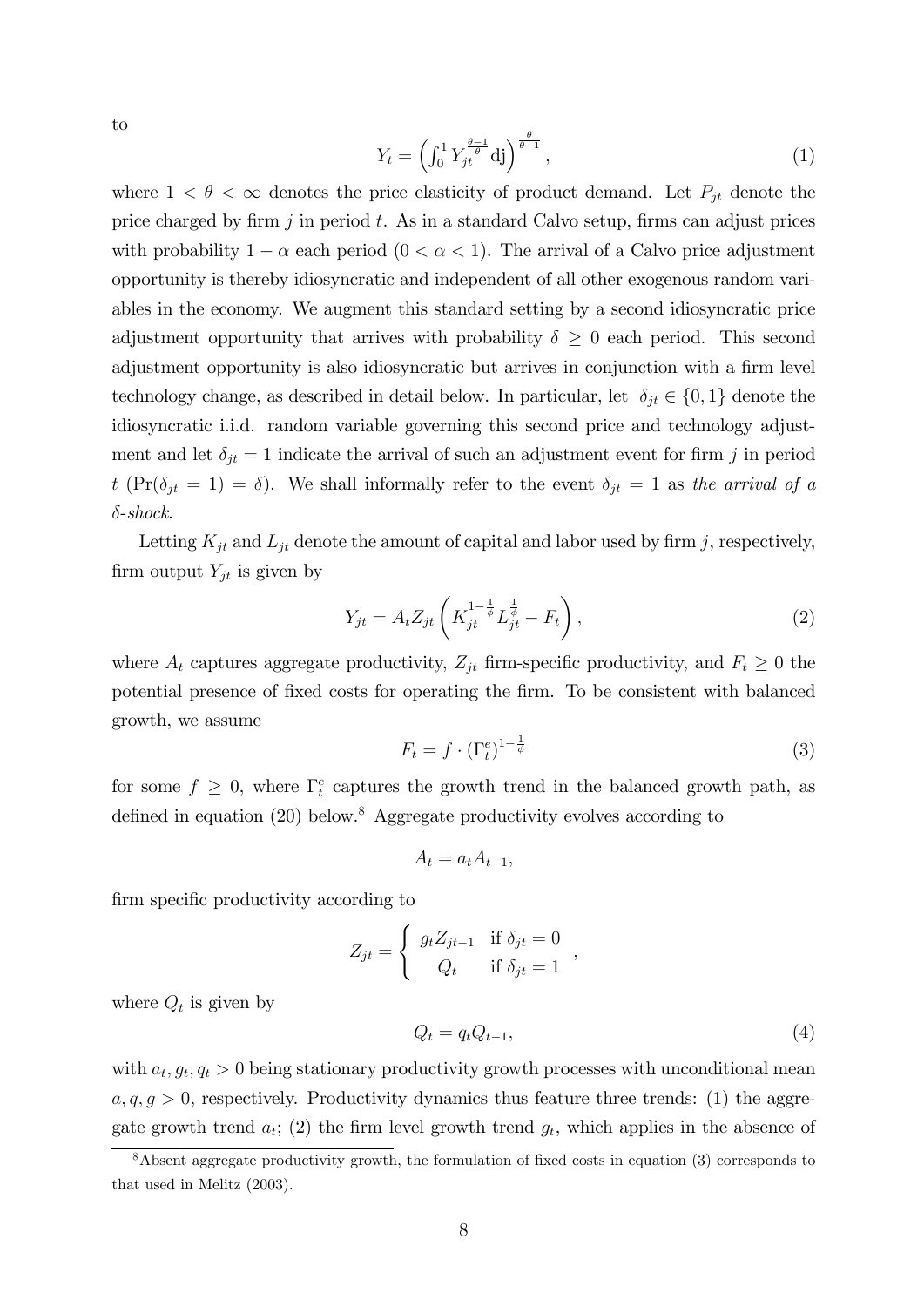$\delta$ -shocks; and (3) the productivity trend  $q_t$ , which determines the effects of  $\delta$ -shocks on technology. Each growth trend will have a different implications for the optimal inflation rate within our setting.

To understand the productivity dynamics implied by the previous setup, consider first the special case with  $\delta = 0$ . In the absence of idiosyncratic  $\delta$ -shocks to firm technology, all firms experience the same productivity growth rate  $a_t g_t$ . Such a setting with homogeneous productivity growth across all Örms is the one routinely considered in the sticky price literature.<sup>9</sup>

Next, consider the case  $\delta > 0$  and let  $s_{jt}$  denote the number of periods that has elapsed since the firm last experienced a  $\delta$ -shock (i.e.,  $\delta_{j,t-s_{jt}} = 1$  and  $\delta_{j\tilde{t}} = 0$  for  $\tilde{t} =$  $t - s_{jt} + 1, ..., t$ ). Firm-specific technology can then be written as

$$
Z_{jt} = G_{jt} Q_{t-s_{jt}},
$$

where

$$
G_{jt} = \begin{cases} 1 & \text{for } s_{jt} = 0\\ g_t G_{jt-1} & \text{otherwise,} \end{cases}
$$

and where  $Q_t$  follows equation (4). This alternative formulation illustrates that all firms that receive a  $\delta$ -shock in t upgrade idiosyncratic technology to  $Z_{jt} = Q_t$ , so that  $Q_t$ can be interpreted as capturing a 'cohort effect' of productivity dynamics, where cohorts are determined by the arrival time of the last  $\delta$ -shock. Following any  $\delta$ -shock, the firm experiences further productivity gains, as described by the process  $G_{jt}$ , as long as no further  $\delta$ -shocks arrive. Since the productivity gains  $G_{jt}$  are lost with the arrival of the next  $\delta$ -shock, one can interpret the process  $G_{jt}$  as capturing 'experience' or 'learning-bydoing effects' associated with the cohort production technology  $Q_{t-s_{jt}}$ . Following a  $\delta$ -shock in period  $t$ , our specification thereby implies that firm technology increases (temporarily decreases), if  $Q_t$  has been growing faster (slower) than  $G_t$  since the time of arrival of the last  $\delta$ -shock prior to period t. Note that the long-term growth rate of firms' productivity is determined by the process  $a_t q_t$ , as the experience growth rates  $g_t$  generate - due to the occasional resets - only a level effect for productivity.

As usual, we define the aggregate price level as

$$
P_t \equiv \left( \int_0^1 \left( P_{jt} \right)^{1-\theta} \mathrm{d}j \right)^{\frac{1}{1-\theta}}.
$$
\n
$$
(5)
$$

<sup>&</sup>lt;sup>9</sup>For the case  $\delta = 0$ , our setting still allows for a non-degenerate initial distribution of relative firm productivities. Typically, this initial distribution is also assumed degenerate in the sticky price literature. As we show below, however, the additional assumption of a degenerate initial distribution does not affect the conclusions regarding the optimal inflation rate, as long as initial prices reflect initial productivities, see Yun (2005) for a discussion of this and related issues in a homogeneous firms setting.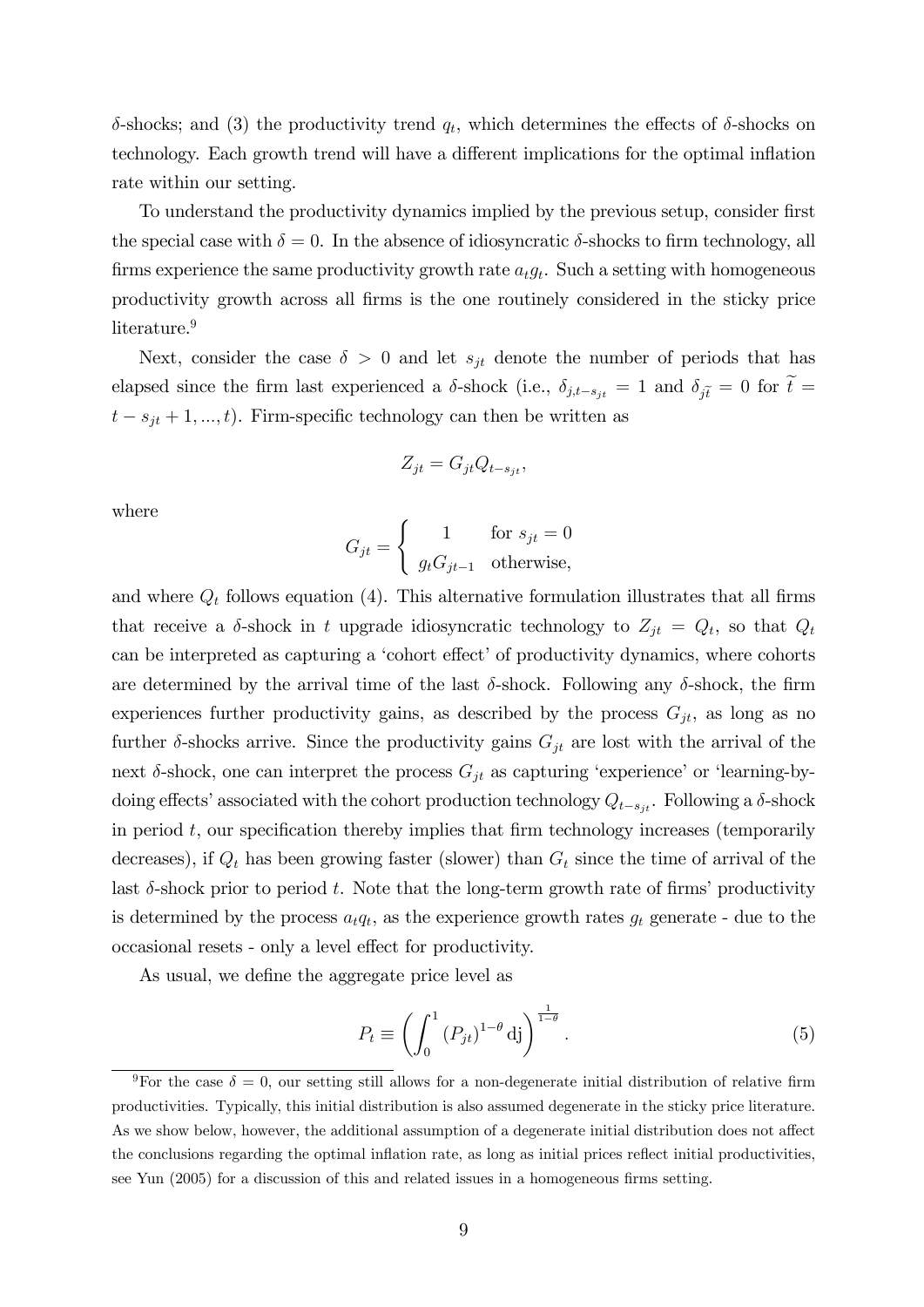Cost-minimization in the production of final output  $Y_t$  implies

$$
P_t = \int_0^1 \left(\frac{Y_{jt}}{Y_t}\right) P_{jt} \, \mathrm{d} \mathbf{j},
$$

so that the price level is an expenditure weighted average of the prices in the different expenditure categories, in line with the practice at statistical agencies. The inflation rate is defined as

$$
\Pi_t \equiv P_t/P_{t-1}.
$$

We shall furthermore assume that  $a_t = a\epsilon_t^a$ ,  $q_t = q\epsilon_t^a$  $t_t^q$ , and  $g_t = g \epsilon_t^g$  with  $\epsilon_t^a, \epsilon_t^q$  $t^q, \epsilon^g_t \geq 0$ being stationary shocks with an arbitrary contemporaneous and intertemporal covariance structure, satisfying  $E[\epsilon_t^a] = E[\epsilon_t^a]$  $\mathcal{E}[t] = E[\epsilon_t^g]$  $t_i^g$  = 1. Finally, to obtain a well-defined steady state, we assume

$$
(1 - \delta) (g/q)^{\theta - 1} < 1. \tag{6}
$$

This condition insures that relative prices in the flexible price economy remain bounded.

#### 3.2 Alternative Interpretations of the Setup

The previous section defined  $\delta$ -shocks  $(\delta_{jt} = 1)$  as an idiosyncratic change in firm level productivity that is associated with a price adjustment opportunity. This section presents three alternative interpretations of  $\delta$ -shocks that clarify why such 'productivity changes' may plausibly be associated with price flexibility at the firm level.

**Product substitution.** The event  $\delta_{jt} = 1$  can be interpreted as an event in which the product previously produced by firm  $j$  is no longer demanded by consumers. Firm  $j$  reacts to this by introducing a new product, which - for simplicity - is assigned the same product index j. The variable  $Q_t$  then captures the productivity level associated with products that are newly introduced in t and  $G_{it}$  captures experience accumulation in producing the new product. Product substitutions, e.g., in the form of new product versions or models, take place rather frequently in the data and are also prevalent in the CPI baskets of statistical agencies. Evidence provided in Moulton and Moses (1997), Bils (2009) and Syed and Myers (2016) shows that the prices of new products are typically higher than those that they replace, even when accounting for quality improvements.<sup>10</sup> It thus appears reasonable to assume price áexibility for new products.

**Entry and exit.** The event  $\delta_{it} = 1$  can also be interpreted as an event in which firm  $j$  becomes unproductive and exits the economy. It is then replaced by a firm to which we

 $10$ Evidence provided in Bils (2009) shows that inflation for durables ex computers over the period 1988-2006 averaged 2.5% per year, but when only including only matched items, the ináation rate was -3.7% per year.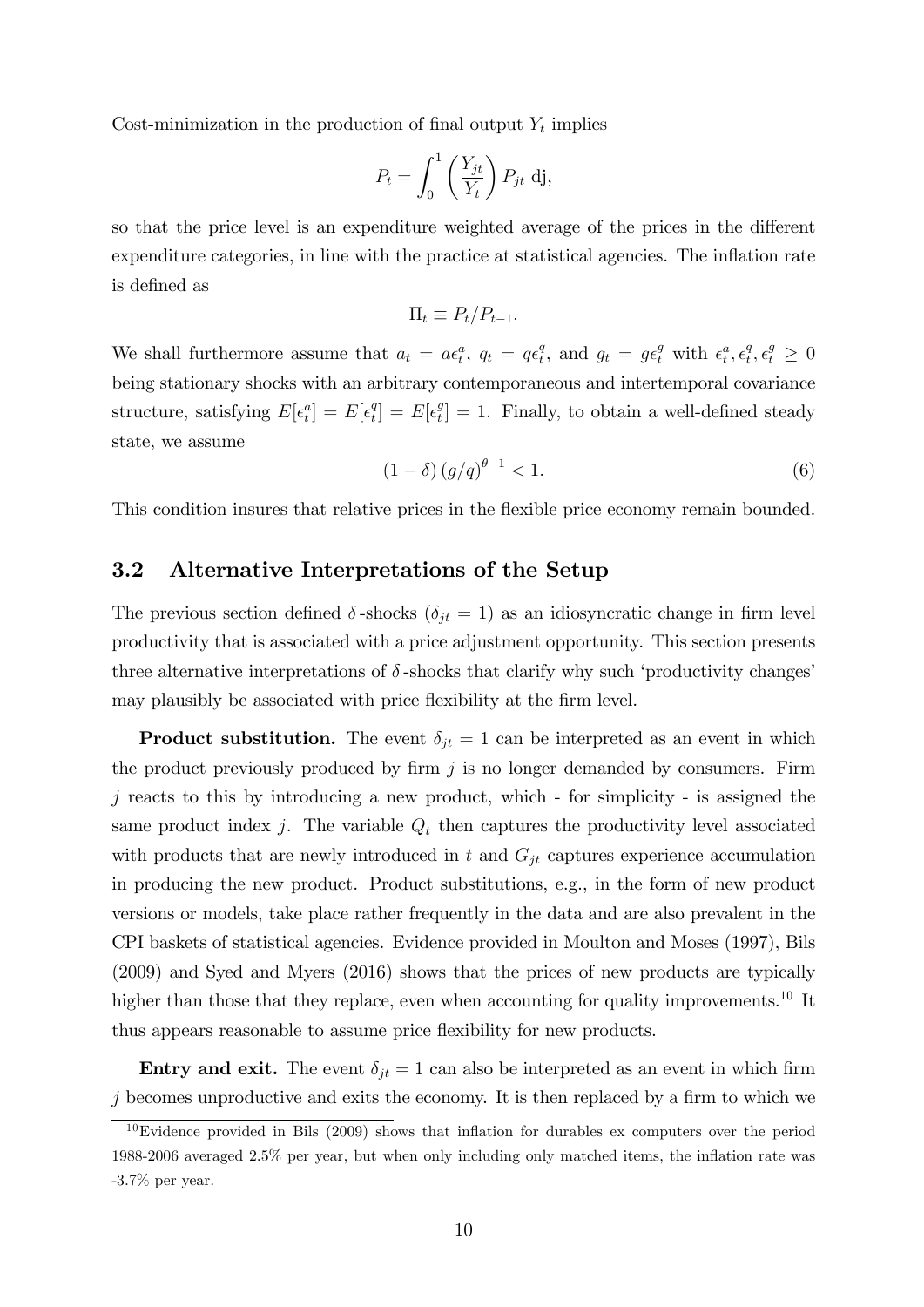assign - for simplicity - the same index j. The variable  $Q_t$  then captures the productivity level of the cohort of firms that enters in period t and  $G_{jt}$  the experience accumulated over the lifetime of the Örm. Firm entry and exit rates are high in the United States and range in the order of  $8-12\%$  per year, see figure 3 in Decker et al. (2014). It also appears plausible to assume that newly entering Örms can choose prices áexibly. We shall use an interpretation of our model along these lines in our empirical exercise in section 12.

**Quality improvements.** Let  $Q_{it}$  denote the quality of the product produced by firm j in period t. Defining  $Q_{jt} = Q_{t-s_{jt}}$ , the event  $\delta_{jt} = 1$  captures the fact that firm j upgrades the quality of its product from level  $Q_{t-1-s_{j,t-1}}$  to level  $Q_t$ . Let aggregate output produced with intermediate inputs of different quality be given by

$$
Y_t = \left(\int_0^1 \left(Q_{jt}\widetilde{Y}_{jt}\right)^{\frac{\theta-1}{\theta}} \mathrm{d}j\right)^{\frac{\theta}{\theta-1}},
$$

let firm output of a given quality level  $Q_{it}$  be given by

$$
\widetilde{Y}_{jt} = A_t G_{jt} \left( K_{jt}^{1-\frac{1}{\phi}} L_{jt}^{\frac{1}{\phi}} - F_t \right),
$$

where  $G_{jt}$  now captures experience effects associated with producing quality  $Q_{jt}$ , and let  $\widetilde{P}_{jt}$  denote the price of a unit of good j of quality level  $Q_{jt}$ . Assuming that statistical agencies can perfectly adjust the price level for quality, i.e.,  $P_t$  is given by

$$
P_t = \left(\int_0^1 \left(\frac{\widetilde{P}_{jt}}{Q_{jt}}\right)^{1-\theta} d\mathbf{j}\right)^{\frac{1}{1-\theta}},
$$

this setup with quality improvements is mathematically identical to the one with productivity improvements spelled out in the previous section.<sup>11</sup> As with new products, it appears natural to assume that firms can flexibly price goods with new quality features.

#### 3.3 Optimal Price Setting

Firms choose prices, capital and hours worked to maximize profits. While price adjustment is subject to adjustment frictions, factor inputs can be chosen flexibly. Letting  $W_t$ denote the nominal wage and  $r_t$  the real rental rate of capital, firm j chooses the factor input mix so as to minimize production costs  $K_{jt}P_tr_t + L_{jt}W_t$  subject to the constraints imposed by the production function (2). Let

$$
I_{jt} \equiv F_t + Y_{jt} / (A_t Q_{t-s_{jt}} G_{jt})
$$

<sup>&</sup>lt;sup>11</sup>The quality-adjusted price  $\tilde{P}_{jt}/Q_{jt}$  and the quality adjusted quantities  $\tilde{Y}_{jt}Q_{jt}$  then correspond to the price  $P_{jt}$  and quantity  $Y_{jt}$ , respectively, in the previous section.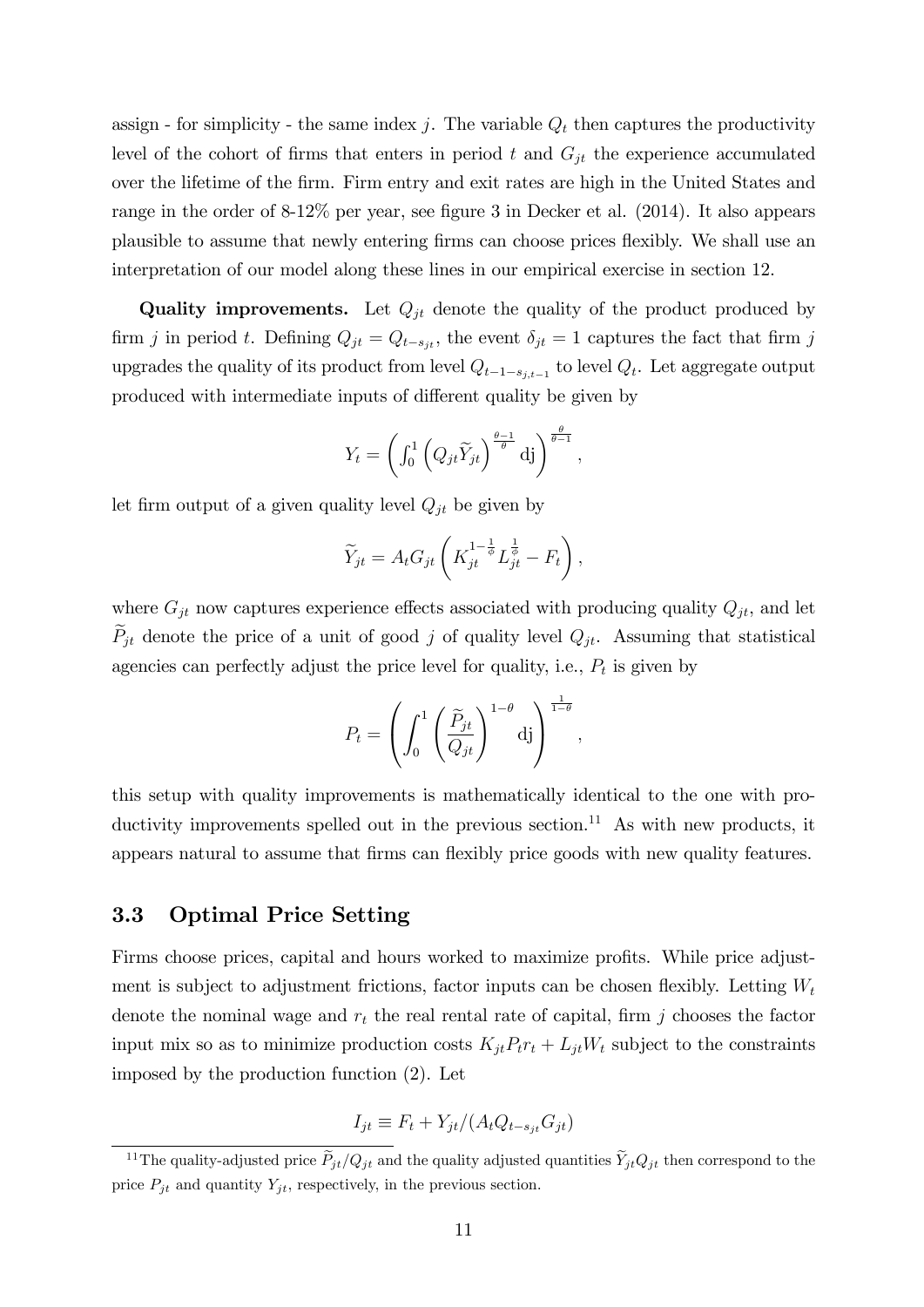denote the units of factor inputs  $(K_{jt}^{1-\frac{1}{\phi}} L_{jt}^{\frac{1}{\phi}})$  required to produce  $Y_{jt}$  units of output. As appendix A.1 shows, cost minimization implies that the marginal costs of  $I_{jt}$  are given by

$$
MC_t = \left(\frac{W_t}{1/\phi}\right)^{\frac{1}{\phi}} \left(\frac{P_t r_t}{1 - 1/\phi}\right)^{1 - \frac{1}{\phi}}.\tag{7}
$$

Now consider a firm in period  $t$  that can freely choose its price because it has either received a  $\delta$ -shock or a Calvo adjustment shock. Letting  $\alpha$  denote the probability implied by the Calvo process that the firm has to keep its price  $(0 < \alpha < 1)$ , the firm will not be able to reoptimize its price with probability  $\alpha(1 - \delta)$  at any future date, i.e., whenever it receives neither a  $\delta$ - shock nor a Calvo adjustment shock.<sup>12</sup> The price setting problem of a firm that can optimize its price in period  $t$  is thus given by

$$
\max_{P_{jt}} E_t \sum_{i=0}^{\infty} (\alpha (1 - \delta))^i \frac{\Omega_{t,t+i}}{P_{t+i}} [(1 + \tau) P_{jt+i} Y_{jt+i} - MC_{t+i} I_{jt+i}]
$$
\n
$$
s.t. \quad I_{jt+i} = F_t + Y_{j t+i} / A_{t+i} Q_{t-s_{jt}} G_{jt+i},
$$
\n
$$
Y_{jt+i} = (P_{jt+i} / P_{t+i})^{-\theta} Y_{t+i},
$$
\n
$$
P_{jt+i+1} = \Xi_{t+i+1,t+i} P_{jt+i}.
$$
\n(8)

where  $\tau$  denotes a sales tax/subsidy and  $\Omega_{t,t+i}$  denotes the representative household's discount factor between periods t and  $t+i$ . The first constraint captures firm's technology, the second constraint captures the demand function faced by the firm, as implied by equation  $(1)$ , and the last constraint captures how the firm's price is indexed over time (if at all) in periods in which prices are not reset optimally. We consider general price indexation schemes and allow  $\Xi_{t+i+1,t+i}$  to be a function of aggregate variables up to period  $t + i$ <sup>13</sup>

Appendix A.2 shows that the optimal price  $P_{jt}^{\star}$  can be expressed as

$$
\frac{P_{jt}^{\star}}{P_t} \left( \frac{Q_{t-s_{jt}} G_{jt}}{Q_t} \right) = \left( \frac{\theta}{\theta - 1} \frac{1}{1 + \tau} \right) \frac{N_t}{D_t}.
$$
\n(9)

where the variables  $N_t$  and  $D_t$  are functions of aggregate variables only and evolve recur-

<sup>&</sup>lt;sup>12</sup>In any period, the firm can adjust its price with probability  $\delta$  due to the arival of a  $\delta$ -shock and with probability  $(1 - \alpha)(1 - \delta)$  due to the arrival of a Calvo price adjustment shock.

<sup>&</sup>lt;sup>13</sup>We only require that price indexation is such that the price setting problem remains well defined, that price indexation does not give rise to multiplicities of the optimal ináation rate and that indexation is such that  $\Xi_{t+1,t} = 1$  in a steady state without inflation. For instance, when indexing occurs with respect to lagged inflation according to  $\Xi_{t+1,t} = (\Pi_t)^{\kappa}$  with  $\kappa \geq 0$ , we rule out  $\kappa > 1$  to avoid non-existence of optimal plans and rule out  $\kappa = 1$  to avoid multiplicities of the steady state inflation rate.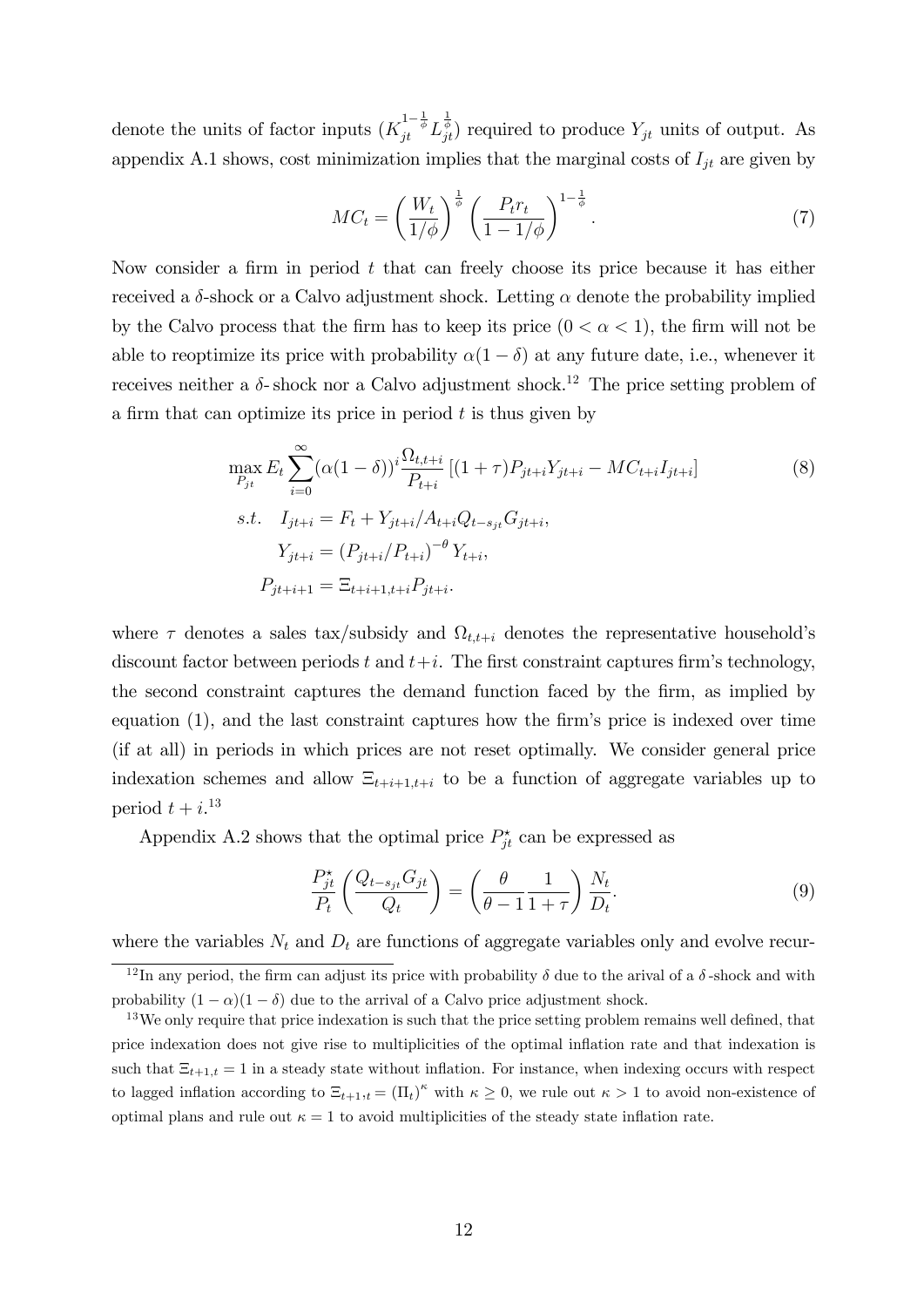sively according to

$$
N_t = \frac{MC_t}{P_t A_t Q_t} + \alpha (1 - \delta) E_t \left[ \Omega_{t, t+1} \frac{Y_{t+1}}{Y_t} \left( \Xi_{t, t+1} \right)^{-\theta} \left( \frac{P_{t+1}}{P_t} \right)^{\theta} \left( \frac{q_{t+1}}{g_{t+1}} \right) N_{t+1} \right]
$$
(10)

$$
D_t = 1 + \alpha (1 - \delta) E_t \left[ \Omega_{t, t+1} \frac{Y_{t+1}}{Y_t} \left( \Xi_{t, t+1} \right)^{1-\theta} \left( \frac{P_{t+1}}{P_t} \right)^{\theta-1} D_{t+1} \right]. \tag{11}
$$

Equation  $(9)$  shows that the optimal reset price of a firm depends only on how its own productivity  $(A_tQ_{t-s}G_{jt})$  relates to the productivity of a firm hit by a  $\delta$ -shock in period  $t(A_tQ_t)$ , as well as on aggregate variables. It is precisely this feature, which will permit aggregation of the model in closed form. Equation (9) furthermore shows that more productive Örms optimally choose lower prices. For the special case with homogeneous firms, where relative productivity is always equal to one  $(Q_{t-s_{jt}}G_{jt}/Q_t = 1)$ , equations  $(9)-(11)$  reduce to those capturing price dynamics in a standard homogeneous firm model.

#### 3.4 Household Problem

There is a representative household with balanced growth consistent preferences given by

$$
E_0 \sum_{t=0}^{\infty} \beta^t \xi_t \left( \frac{\left[C_t V(L_t)\right]^{1-\sigma} - 1}{1-\sigma} \right),
$$

where  $C_t$  denotes private consumption of the aggregate good,  $L_t$  labor supply,  $\xi_t$  a preference shock with  $E[\xi_t] = 1$  and  $\beta \in (0, 1)$  the discount factor. We assume  $\sigma > 0$  and that  $V(\cdot)$  is such that period utility is strictly concave in  $(C_t, L_t)$  and that Inada conditions are satisfied. The household faces the flow budget constraint

$$
C_t + K_{t+1} + \frac{B_t}{P_t} = (r_t + 1 - d)K_t + \frac{W_t}{P_t}L_t + \int_0^1 \frac{\Theta_{jt}}{P_t} \, \mathrm{d}j + \frac{B_{t-1}}{P_t} (1 + i_{t-1}) - T_t,
$$

where  $K_{t+1}$  denotes the capital stock,  $B_t$  nominal government bond holdings,  $i_{t-1}$  the nominal interest rate,  $W_t$  the nominal wage rate,  $r_t$  the real rental rate of capital, d the depreciation rate of capital,  $\Theta_{jt}$  nominal profits from ownership of firm j, and  $T_t$  lump sum taxes. Household borrowing is subject to a no-Ponzi scheme constraint. The first order conditions characterizing optimal household behavior are entirely standard and are derived in Appendix  $A.3$ . To insure existence of a well-defined balanced growth path, we assume throughout the paper that

$$
\beta < (aq)^{\phi\sigma}.
$$

#### 3.5 Government

To close the model we consider a government which faces the budget constraint

$$
\frac{B_t}{P_t} = \frac{B_{t-1}}{P_t} (1 + i_{t-1}) + \tau \int_0^1 \left( \frac{P_{jt}}{P_t} \right) Y_{jt} \, \mathrm{d}j - T_t,
$$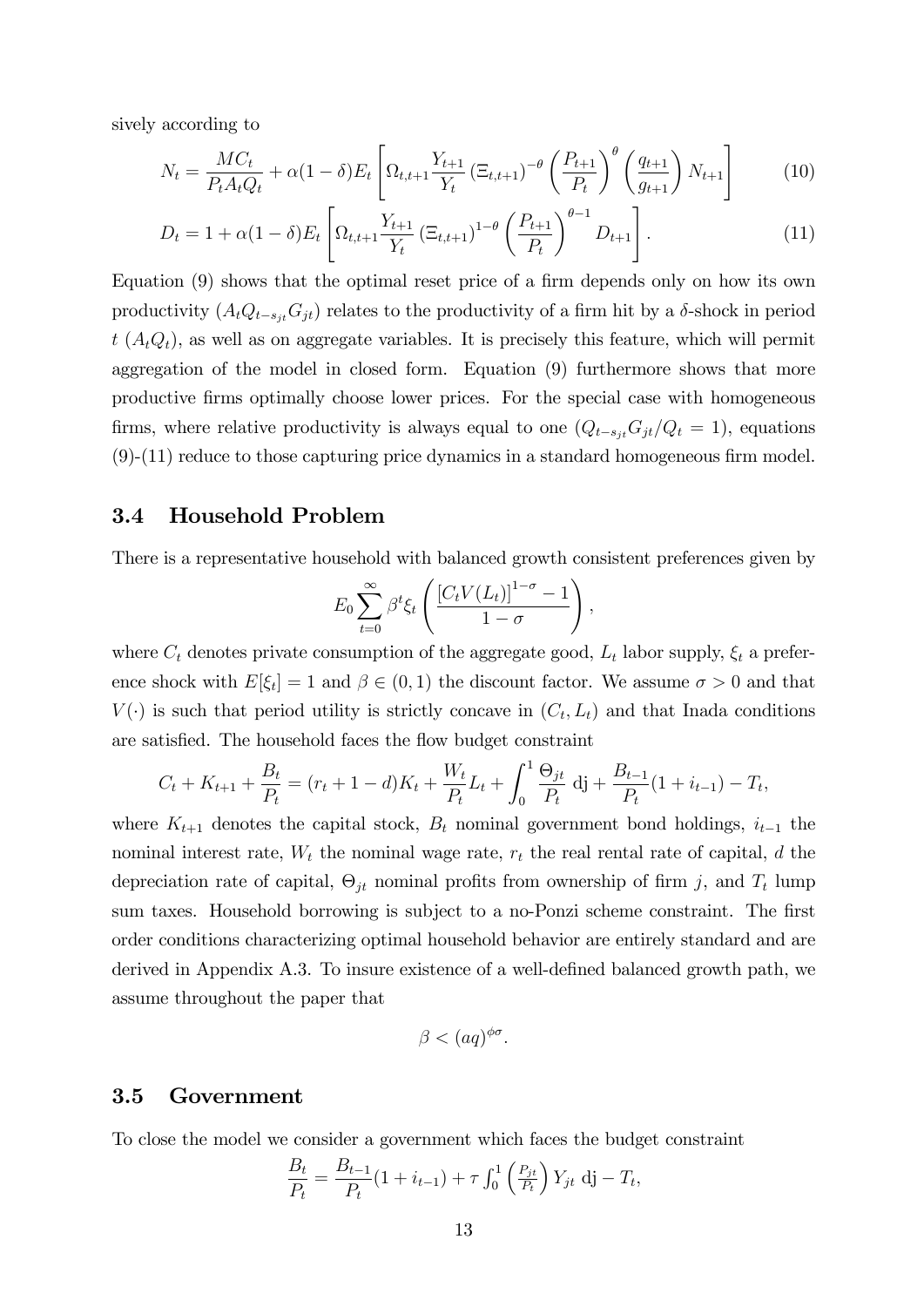where  $\tau$  denotes a sales subsidy, which will be used to correct for the monopoly power distortions in product markets. The government levies lump sum taxes  $T_t$ , so as to implement a bounded state-contingent path for government debt  $B_t/P_t$ <sup>14</sup>. Since we consider a cashless limit economy, there are no seigniorage revenues, even though the central bank controls the nominal interest rate. We furthermore assume that monetary policy is not constrained by a lower bound on nominal interest rates.

#### 3.6 Equilibrium

We are now in a position to define the market equilibrium:

**Definition 1** An equilibrium is a state-contingent path for  $\{(P_{jt}, L_{jt}, K_{jt})$  for  $j \in [0, 1],$  $W_t, r_t, i_t, C_t, K_{t+1}, L_t, B_t, T_t\}_{t=0}^{\infty}$  such that

- 1. the firms' choices  $\{P_{jt}, L_{jt}, K_{jt}\}_{t=0}^{\infty}$  maximize profits for all  $j \in [0, 1]$ , given the price adjustment frictions,
- 2. the household's choices  $\{C_t, K_{t+1}, L_t, B_t\}_{t=0}^{\infty}$  maximize expected household utility,
- 3. the government flow budget constraint holds each period, and
- 4. the markets for capital, labor, final and intermediate goods and government bonds clear,

given the initial values  $B_{-1}(1 + i_{-1}), K_0, P_{j,-1},$  and  $A_{-1}Q_{-1-s_{j-1}}G_{j,-1}, j \in [0, 1].$ 

## 4 Analytical Aggregation with heterogeneous Firms

This section outlines the main steps that allow us to aggregate the model in closed form. In a first step, we derive a recursive representation describing the evolution of the aggregate price level  $P_t$  over time. In a second step, we derive a closed form expression for the aggregate production function. In a last step, we show how to appropriately detrend aggregate variables, so as to render them stationary.

Evolution of the aggregate price level. Let  $P_{t-s,t-k}^{\star}$  denote the optimal price of a firm that last received a  $\delta$ -shock in  $t-s$  and that has last reset its price in  $t-k$  ( $s \ge k \ge 0$ ). In period t, this firm's price is equal to  $\Xi_{t-k,t} P_{t-s,t-k}^*$ , where  $\Xi_{t-k,t} = \prod_{j=1}^k \Xi_{t-k+j-1,t-k+j}$ captures the cumulative effect of price indexation (with  $\Xi_{t-k,t} = 1$  in the absence of price indexation). Let  $\Lambda_t(s)$  denote the weighted average price in period t of the cohort of firms

 $14$ Household's transversality condition will then automatically be satisfied in equilibrium.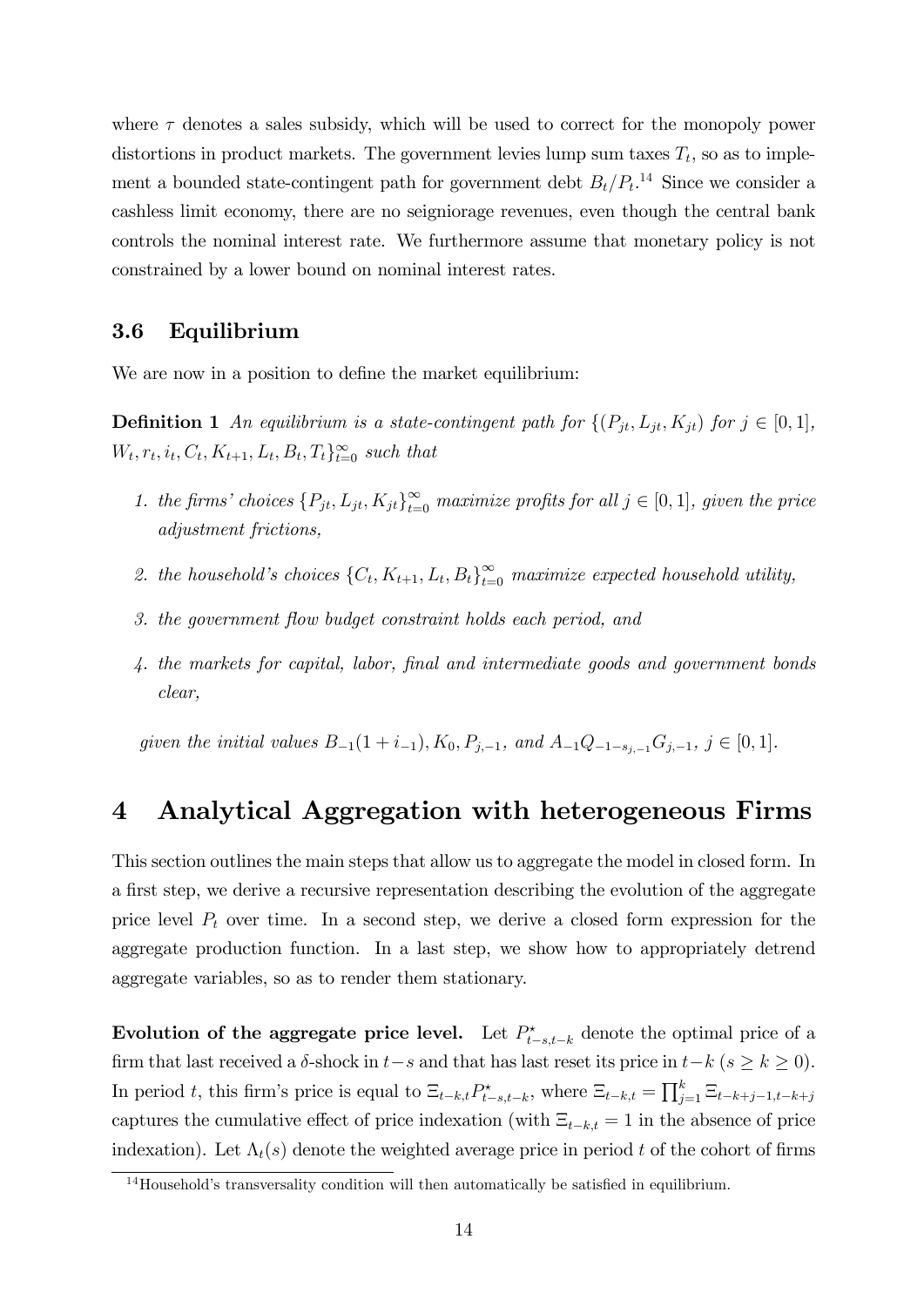that last received a  $\delta$ -shock in period  $t - s$ , where all prices are raised to the power of  $1 - \theta$ , i.e.,

$$
\Lambda_t(s) = (1 - \alpha) \sum_{k=0}^{s-1} \alpha^k (\Xi_{t-k,t} P_{t-s,t-k}^*)^{1-\theta} + \alpha^s (\Xi_{t-s,t} P_{t-s,t-s}^*)^{1-\theta}.
$$
 (12)

There are  $\alpha^s$  firms that have not had a chance to optimally reset prices since receiving the  $\delta$ -shock and  $(1-\alpha)\alpha^k$  firms that have last adjusted  $k < s$  periods ago. From equation (5) it follows that one can use the cohort average prices  $\Lambda_t(s)$  to express the aggregate price level as

$$
P_t^{1-\theta} = \sum_{s=0}^{\infty} (1-\delta)^s \delta \Lambda_t(s),\tag{13}
$$

where  $\delta$  is the mass of firms that receive a  $\delta$ -shock each period and  $(1 - \delta)^s$  is the share of those firms that have not received another  $\delta$ -shock since s periods.

To express the evolution of  $P_t$  in a recursive form, consider the optimal price  $P_{t-s,t}^*$  of a firm that received a  $\delta$ -shock  $s > 0$  periods ago, but can adjust the price in t due to the the arrival of a Calvo shock. Also, consider the price  $P_{t,t}^{\star}$  of a firm that receives a  $\delta$ -shock in period  $t$ . The optimal price setting equation  $(9)$  then implies

$$
P_{t,t}^* = P_{t-s,t}^* \left( \frac{g_t \times \cdots \times g_{t-s+1}}{q_t \times \cdots \times q_{t-s+1}} \right).
$$
 (14)

The previous equation shows that a stronger cohort productivity trend (higher values for q) causes the firm that receives a  $\delta$ -shock in period t to choose lower prices relative to firms that received  $\delta$ -shocks further in the past, as a stronger cohort trend makes this firm relatively more productive. Conversely, the experience effect (higher values for  $g$ ) increases the optimal relative price of the firm that received a  $\delta$ -shock in t. The net effect depends on the relative strength of the cohort versus the experience effect.

Appendix A.4 shows how one can combine equations (12), (13), and (14) to obtain a recursive representation for the evolution of the aggregate price level given by

$$
P_t^{1-\theta} = \delta(P_{t,t}^{\star})^{1-\theta} + (1-\alpha)(1-\delta)\frac{(p_t^e)^{\theta-1} - \delta}{1-\delta}(P_{t,t}^{\star})^{1-\theta} + \alpha(1-\delta)(\Xi_{t-1,t}P_{t-1})^{1-\theta}, \quad (15)
$$

where  $p_t^e$  depends on the history of shocks to cohort and experience productivity and evolves recursively according to

$$
(p_t^e)^{\theta - 1} = \delta + (1 - \delta) \left( p_{t-1}^e g_t / q_t \right)^{\theta - 1}.
$$
 (16)

The last term on the r.h.s. of equation  $(15)$  captures the price level effects from the share  $\alpha(1 - \delta)$  of firms that neither received a Calvo shock nor a  $\delta$ -shock. These firms keep their old price  $(P_{t-1}$  on average), adjusted for possible effects of price indexation, as captured by the indexation term  $\Xi_{t-1,t}$ . The first term on the r.h.s. of equation (15)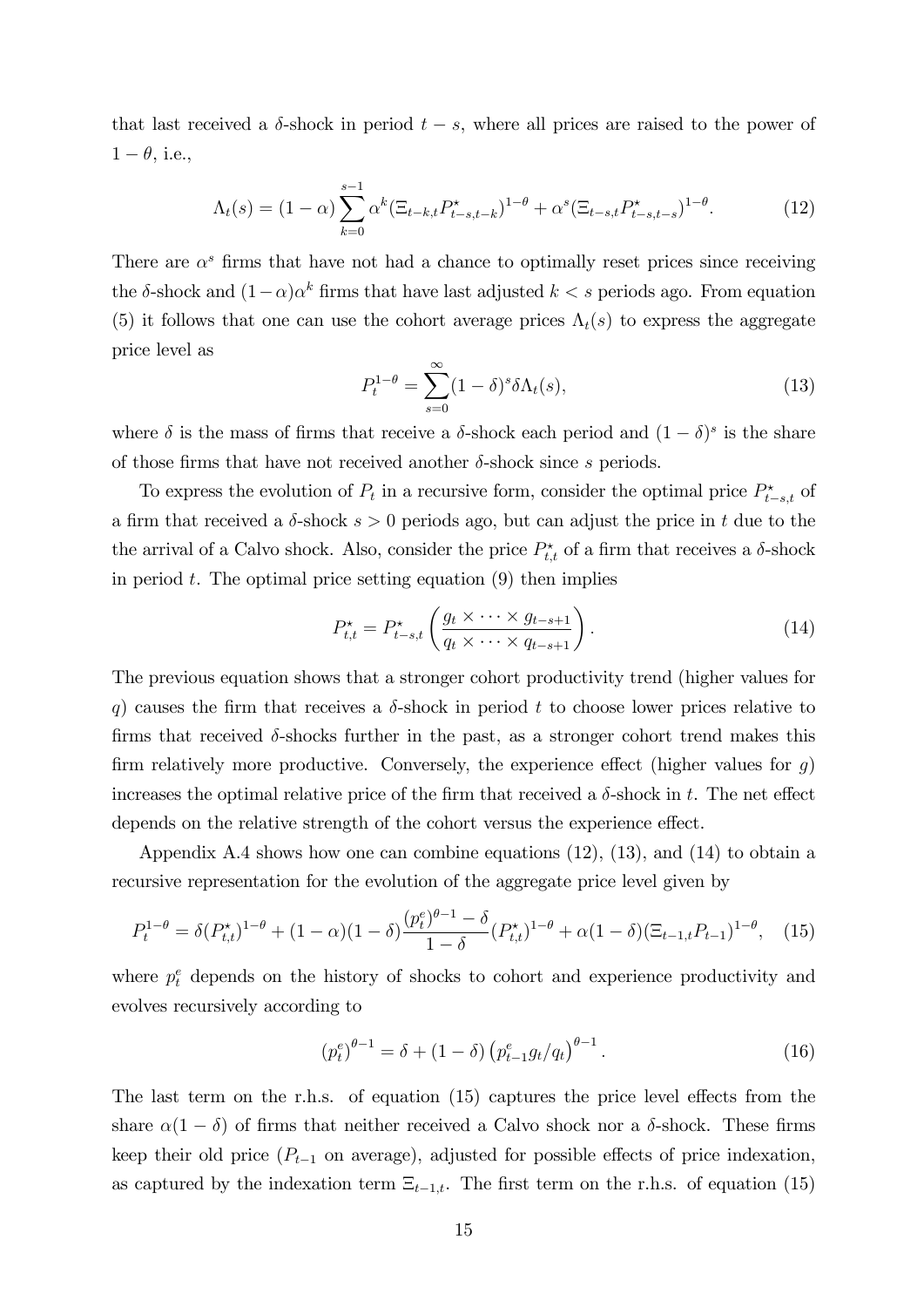captures the price effects of the mass  $\delta$  of firms that received a  $\delta$ -shock in period t; these firms optimally charge price  $P_{t,t}^{\star}$ . The second term captures price resetting by firms that received a Calvo shock in period t; their share is  $(1-\alpha)(1-\delta)$  and they set a price that on average differs from the price charged by firms hit by a  $\delta$ -shock, depending on the value of  $p_t^e$ . This latter aspect in equation (15) is the key difference relative to the standard model without firm heterogeneity in productivity. A stronger experience trend (a higher value for  $g_t$ ), for instance, increases  $(p_t^e)^{\theta-1}$ , and - ceteris paribus - causes firms that receive a Calvo shock to choose a lower value for the optimal reset price. A stronger cohort trend (a higher value for  $q_t$ ) has the opposite effect. Overall, the interesting new feature is that price dynamics now depend on the productivity trends.

In a setting where all firms have identical productivity, e.g., where the cohort effect is as strong as the experience effect  $(q_t = g_t \text{ for all } t)$ , equation (16) implies that  $p_t^e$  converges to one so that the price level eventually evolves according to

$$
P_t^{1-\theta} = [\delta + (1-\alpha)(1-\delta)] (P_{t,t}^{\star})^{1-\theta} + \alpha(1-\delta)(\Xi_{t-1,t}P_{t-1})^{1-\theta},
$$

which is independent of productivity developments. If in addition there are no  $\delta$ -shocks  $(\delta = 0)$ , the previous equation simplifies further to

$$
P_t^{1-\theta} = (1-\alpha)(P_{t,t}^*)^{1-\theta} + \alpha(\Xi_{t-1,t}P_{t-1})^{1-\theta},
$$

which describes the evolution of the aggregate price level in the standard Calvo model with homogenous firms.

**Aggregate production function.** In appendix A.5 we show that aggregate output  $Y_t$ can be written as

$$
Y_t = \frac{A_t Q_t}{\Delta_t} \left( K_t^{1 - \frac{1}{\phi}} L_t^{\frac{1}{\phi}} - F_t \right),\tag{17}
$$

where  $K_t$  denotes the aggregate capital stock,  $L_t$  aggregate hours worked and

$$
\Delta_t = \int_0^1 \left( \frac{Q_t}{G_{jt} Q_{t - s_{jt}}} \right) \left( \frac{P_{jt}}{P_t} \right)^{-\theta} dj \tag{18}
$$

evolves recursively according to

$$
\Delta_t = \left[ \delta + (1 - \alpha)(1 - \delta) \frac{(p_t^e)^{\theta - 1} - \delta}{1 - \delta} \right] \left( \frac{P_{t,t}^*}{P_t} \right)^{-\theta} + \alpha (1 - \delta) \left( \frac{q_t}{g_t} \right) \left( \frac{\Pi_t}{\Xi_{t-1,t}} \right)^{\theta} \Delta_{t-1}.
$$
 (19)

TFP in the aggregate production function (17) is a function of the TFP of the latest cohort hit by  $\delta$ -shock,  $A_t Q_t$ , and of the adjustment factor  $\Delta_t$ . The latter is defined in equation  $(18)$  and captures a firm's productivity relative to that of the latest cohort,  $Q_t/(Q_{t-s_{jt}}G_{jt}),$  and weighs this relative productivity by the firm's production share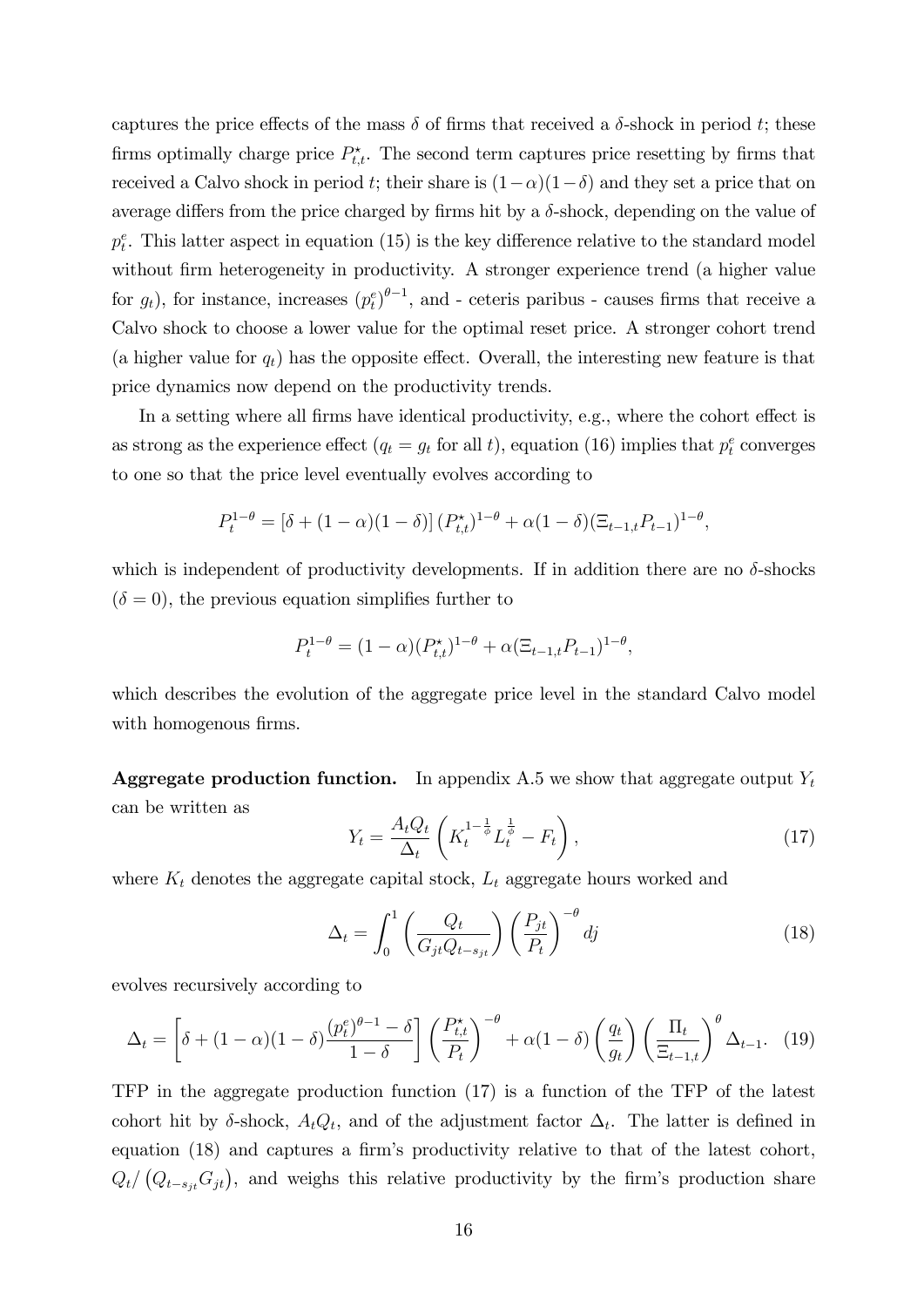$(P_{jt}/P_t)^{-\theta}$ . Equations (17) and (18) thus show how relative price distortions may lead to output losses by negatively affecting aggregate technology, e.g., by allocating more demand to relatively inefficient firms. The evolution of the adjustment factor over time is described by equation (19) and depends on productivity trends - amongst other ways through the variable  $p_t^e$ . In the limit with homogeneous firm trends (i.e.,  $q_t = g_t$ ),  $p_t^e$  converges to one and the evolution of  $\Delta_t$  becomes independent of productivity realizations. If - in addition - there are no  $\delta$ -shocks ( $\delta = 0$ ), then equation (19) simplifies further to

$$
\Delta_t = (1 - \alpha) \left(\frac{P_{t,t}^{\star}}{P_t}\right)^{-\theta} + \alpha \left(\frac{\Pi_t}{\Xi_{t-1,t}}\right)^{\theta} \Delta_{t-1},
$$

which is the equation capturing the potential distortions from price dispersion within the standard homogeneous firm model.

Balanced Growth Path. One can obtain stationary aggregate variables by rescaling them by the aggregate growth trend

$$
\Gamma_t^e = (A_t Q_t / \Delta_t^e)^{\phi},\tag{20}
$$

where  $\Delta_t^e$  denotes the efficient adjustment factor chosen by the planner, defined in equation (24) below. Specifically, the rescaled output  $y_t = Y_t/\Gamma_t^e$  and the rescaled capital stock  $k_t = K_t/\Gamma_t^e$  are now stationary and the aggregate production function (17) can be written as

$$
y_t = \left(\frac{\Delta_t^e}{\Delta_t}\right) \left(k_t^{1-\frac{1}{\phi}} L_t^{\frac{1}{\phi}} - f\right). \tag{21}
$$

In the deterministic balanced growth path,  $\Gamma_t^e$  grows at the rate  $(aq)$ <sup> $\phi$ </sup> and hours worked are constant, whenever monetary policy implements a constant inflation rate. Appendices A.6 and A.7 write all model equations using stationary variables only and appendix A.8 determines the resulting deterministic steady state.

## 5 Efficiency of the Flexible Price Equilibrium

This section derives the efficient allocation and provides conditions under which the flexible price equilibrium is efficient. Appendix B shows that the efficient consumption, hours and capital allocation  $\{C_t, L_t, K_{t+1}\}_{t=0}^{\infty}$  solves

$$
\max_{\{C_t, L_t, K_{t+1}\}} E_0 \sum_{t=0}^{\infty} \beta^t \xi_t \left( \frac{[C_t V(L_t)]^{1-\sigma} - 1}{1-\sigma} \right)
$$
 (22)

s.t. 
$$
C_t + K_{t+1} = (1 - d)K_t + \frac{A_t Q_t}{\Delta_t^e} \left( (K_t)^{1 - \frac{1}{\phi}} (L_t)^{\frac{1}{\phi}} - F_t \right),
$$
 (23)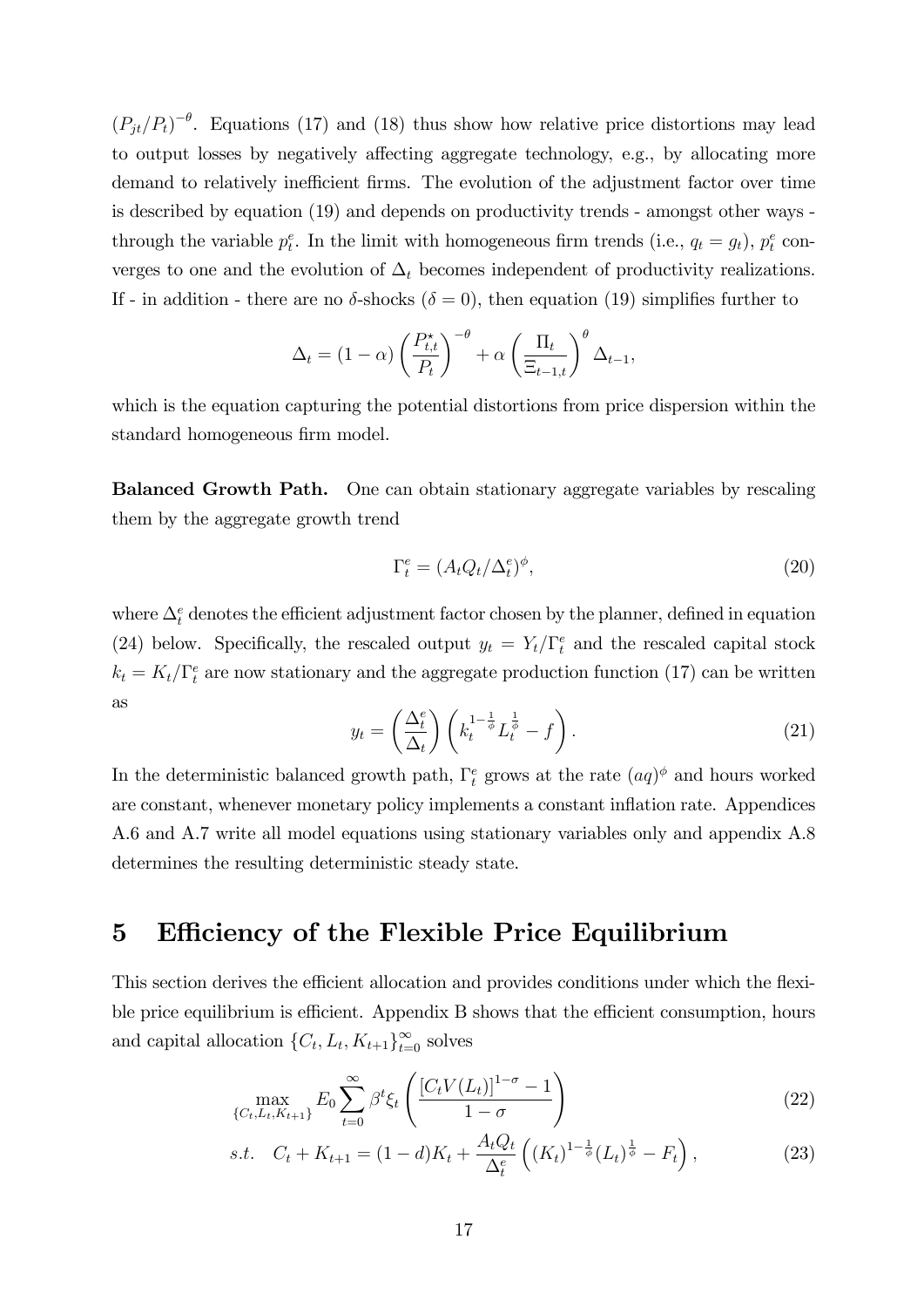where

$$
\Delta_t^e \equiv \left( \int_0^1 \left( \frac{Q_t}{G_{jt} Q_{t-s_{jt}}} \right)^{1-\theta} d\mathbf{j} \right)^{\frac{1}{1-\theta}}, \qquad (24)
$$

which evolves according to

$$
\left(\Delta_t^e\right)^{1-\theta} = \delta + (1-\delta) \left(\Delta_{t-1}^e q_t / g_t\right)^{1-\theta}.
$$
\n(25)

Constraint (23) is the economy's resource constraint, when expressing aggregate output using the aggregate production function  $(17)$ . The efficient productivity adjustment factor  $\Delta_t^e$  showing up in the planner's production function is defined in equation (24); its recursive evolution is described by equation  $(25)$ . The first order conditions of problem  $(22)-(23)$  are necessary and sufficient conditions characterizing the efficient allocation.

Decentralizing the efficient allocation requires that firms' prices, which enter  $\Delta_t$  and thus in the aggregate production function (17), satisfy certain conditions. In particular, equation (18) implies that one achieves  $\Delta_t = \Delta_t^e$  if prices satisfy

$$
\frac{P_{jt}}{P_t} = \frac{1}{\Delta_t^e} \frac{Q_t}{G_{jt} Q_{t-s_{jt}}},\tag{26}
$$

which requires relative prices to accurately reflect relative productivities. Furthermore, as in models without firm heterogeneity, one has to eliminate firm's monopoly power by a Pigouvian subsidy to obtain efficiency of the market allocation. We thus impose the following condition:

**Condition 1** The sales subsidy corrects firms' market power, i.e.,  $\frac{\theta}{\theta-1}$  $\frac{1}{1+\tau} = 1.$ 

Appendix C then proves the following result:

#### **Proposition 1** The flexible price equilibrium  $(\alpha = 0)$  is efficient, if condition 1 holds.

The proof of the proposition shows that condition (26) holds under flexible prices, so that one achieves  $\Delta_t = \Delta_t^e$  and thereby productive efficiency. In the presence of the assumed sales subsidy, consumer decisions are also undistorted, so that the consumption, hours and capital in the flexible price equilibrium are identical to the values that these variables assume in the efficient allocation.

### 6 Optimal Inflation with Sticky Prices

This section determines the optimal inflation rate for an economy with sticky prices  $(\alpha > 0)$ . It derives the optimal rate of inflation for the nonlinear stochastic economy with heterogeneous firms in closed form and shows how inflation optimally depends on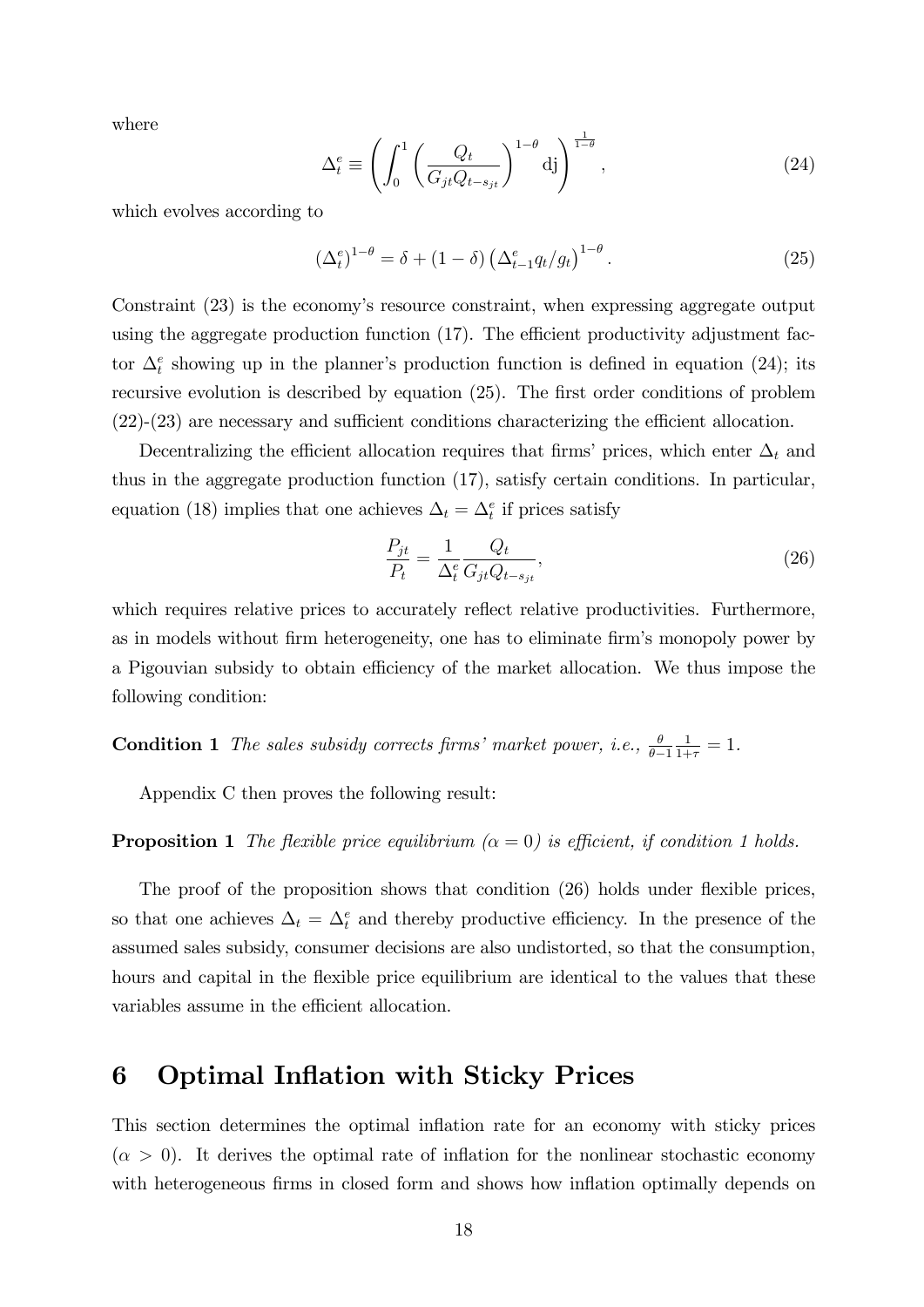the productivity growth rates  $a_t, q_t$  and  $g_t$ . As it turns out, the optimal inflation rate implements the efficient allocation (the flexible price benchmark).

To establish our main result in the most straightforward manner, we impose an assumption on initial conditions, in particular on how firms' initial prices and initial productivities are related. Similar conditions are imposed in sticky price models with homogenous firms, where it is routinely assumed that initial dispersion of prices has reached its stationary outcome. We impose:

**Condition 2** Initial prices in  $t = -1$  reflect firms' relative productivities, i.e.,

$$
P_{j,-1} \propto \frac{1}{Q_{-1-s_{j,-1}}G_{j,-1}} \qquad all \ j \in [0,1].
$$

We discuss the effects of relaxing this condition below. The following proposition states our main result:

**Proposition 2** Suppose conditions 1 and 2 hold. The equilibrium allocation in the sticky price economy is efficient, if monetary policy implements the gross inflation rate

$$
\Pi_t^* = \Xi_{t-1,t}^* \left( \frac{1 - \delta \left( \Delta_t^e \right)^{\theta - 1}}{1 - \delta} \right)^{\frac{1}{\theta - 1}} \qquad \text{for all } t \ge 0,
$$
\n
$$
(27)
$$

where  $\Xi_{t-1,t}^{\star}$  captures price indexation between periods  $t-1$  and  $t$  ( $\Xi_{t-1,t}^{\star} \equiv 1$  in the absence of indexation) and  $\Delta_t^e$  is defined in equation (24) and evolves according to equation (25).

In the absence of price indexation  $(\Xi_{t-1,t}^* \equiv 1)$ , the optimal inflation rate is only a function of the variable  $\Delta_t^e$ , which captures the distribution of relative productivities between newly entering Örms and existing Örms, see equation (24). Since these relative productivities are independent of the common TFP growth rate  $a_t$ , it follows that the optimal inflation rate does not depend on the realizations of  $a_t$ . In contrast, the cohort productivity growth rate  $q_t$  and the experience growth rate  $g_t$  do affect  $\Delta_t^e$ , see equation  $(25)$ . Yet, these trends affect the optimal inflation rate in opposite directions: a stronger cohort productivity growth rate  $q_t$  decreases the optimal inflation rate, while a stronger experience growth rate  $g_t$  increases the optimal inflation rate.

For the special case in which all firms have identical productivity trends ( $\delta = 0$ ) or even identical productivities  $(\Delta_t^e = 1)$ , the optimal gross inflation rate is equal to one in the absence of price indexation, as in a standard homogenous firm model. Perfect price stability is then optimal at all times.

Price indexation by non-adjusting firms  $(\Xi_{t-1,t}^* \neq 1)$ , say because of indexation to the lagged ináation rate, introduces additional components into the optimal aggregate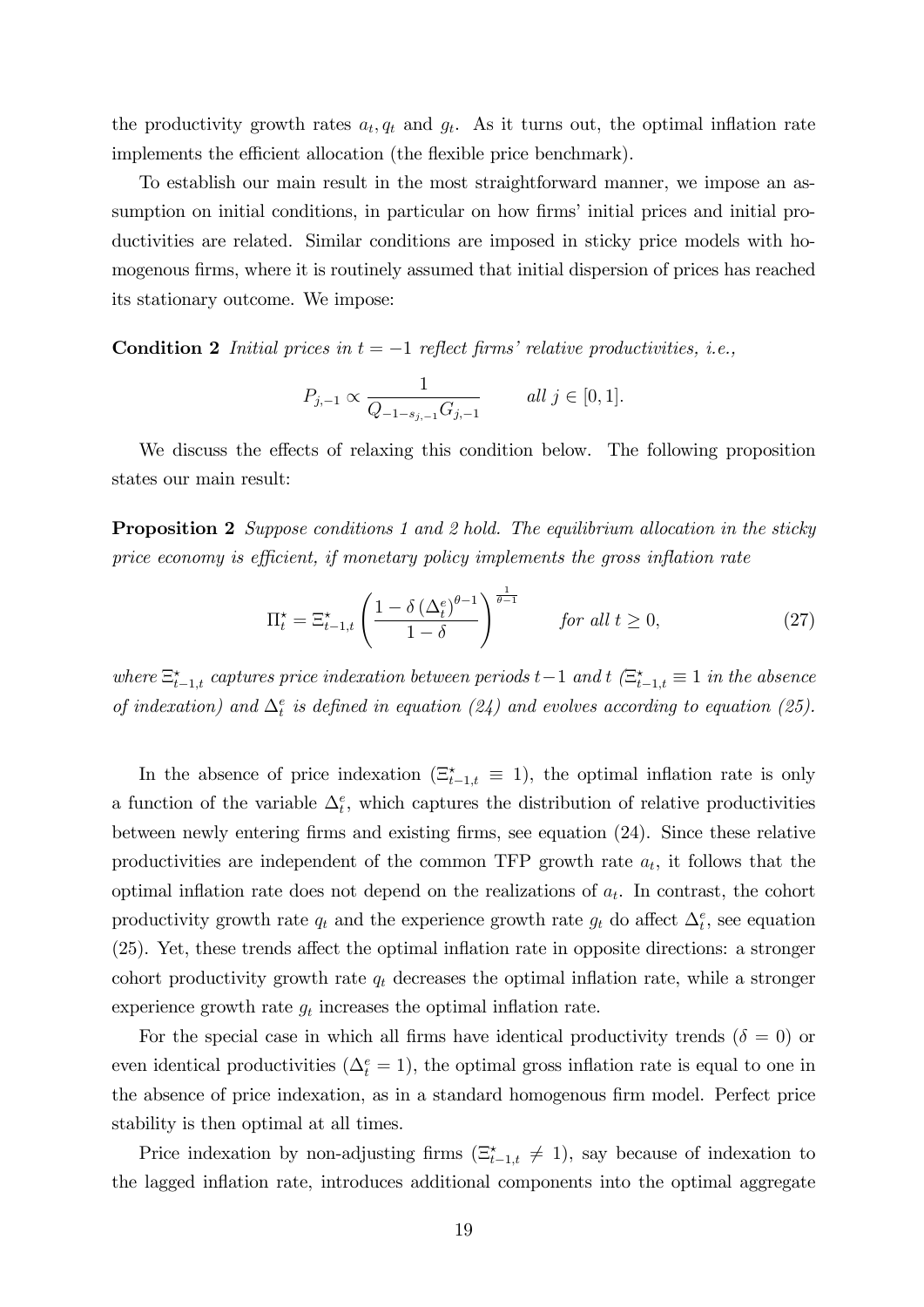inflation rate. In particular, it requires that price-adjusting firms, i.e., firms that receive either a  $\delta$ -shock or a Calvo shock, also adjust their price by the indexation component. This way prices continue to accurately reflect relative productivities at all times. This explains why indexation affects the optimal inflation rate one-for-one.

Although proposition 2 assumes that firms' initial prices accurately reflect the initial relative productivities, the initial productivity distribution itself is unrestricted. We conjecture that for a setting where condition 2 fails to hold, one would obtain additional transitory and deterministic components to the optimal inflation rate, as in the homogeneous firm setting studied by Yun (2005). The inflation rate stated in proposition 2 would then become optimal only asymptotically.

The proof of proposition 2, which is contained in appendix D, establishes that with the optimal inflation rate firms choose relative prices as in the flexible price equilibrium. This result is established by showing that (1) firms that receive a  $\delta$ -shock choose the same optimal relative price as in the flexible price economy, and that  $(2)$  firms that receive a Calvo shock optimally choose not to adjust their price, which avoids the emergence of price dispersion between otherwise identical Örms. The optimal ináation rate thus insures that both  $(1)$  and  $(2)$  are satisfied. This, together with the fact that  $(3)$  initial prices reflect initial productivities, ensures that all relative prices are identical to the ones in the flexible price equilibrium. Under the assumed output subsidy, it then follows that household allocations are also identical to the flexible price equilibrium, which has been shown to be efficient, see proposition 1.

Interestingly, it follows from the proof of proposition 2 that the inflation rate  $(27)$ continues to insure productive efficiency (but not full efficiency) in settings where condition 1 fails to hold. From the theory of optimal taxation it then follows that it continues to be optimal to implement the inflation rate  $(27)$ , as it is suboptimal to distort intermediate production as long as (distortionary) taxes on final goods are available.

## 7 The Optimal Steady State Inflation Rate

This section discusses the optimal steady state inflation rate implied by the model. To simplify the discussion, we abstract from price indexation, unless otherwise stated.

Proposition 2 makes it clear that in the case in which the productivity of all firms grows at the same rate  $(\delta = 0)$ , which includes as a special case a setting with homogeneous firms, we obtain that the optimal inflation rate is  $\Pi_t^* = 1$ , independently of all shock processes. For  $\delta = 0$ , the optimal (gross) steady state inflation rate is thus trivially equal to one.

For the case  $\delta > 0$ , the optimal inflation rate jumps discontinuously away from  $\Pi_t^* = 1$ ,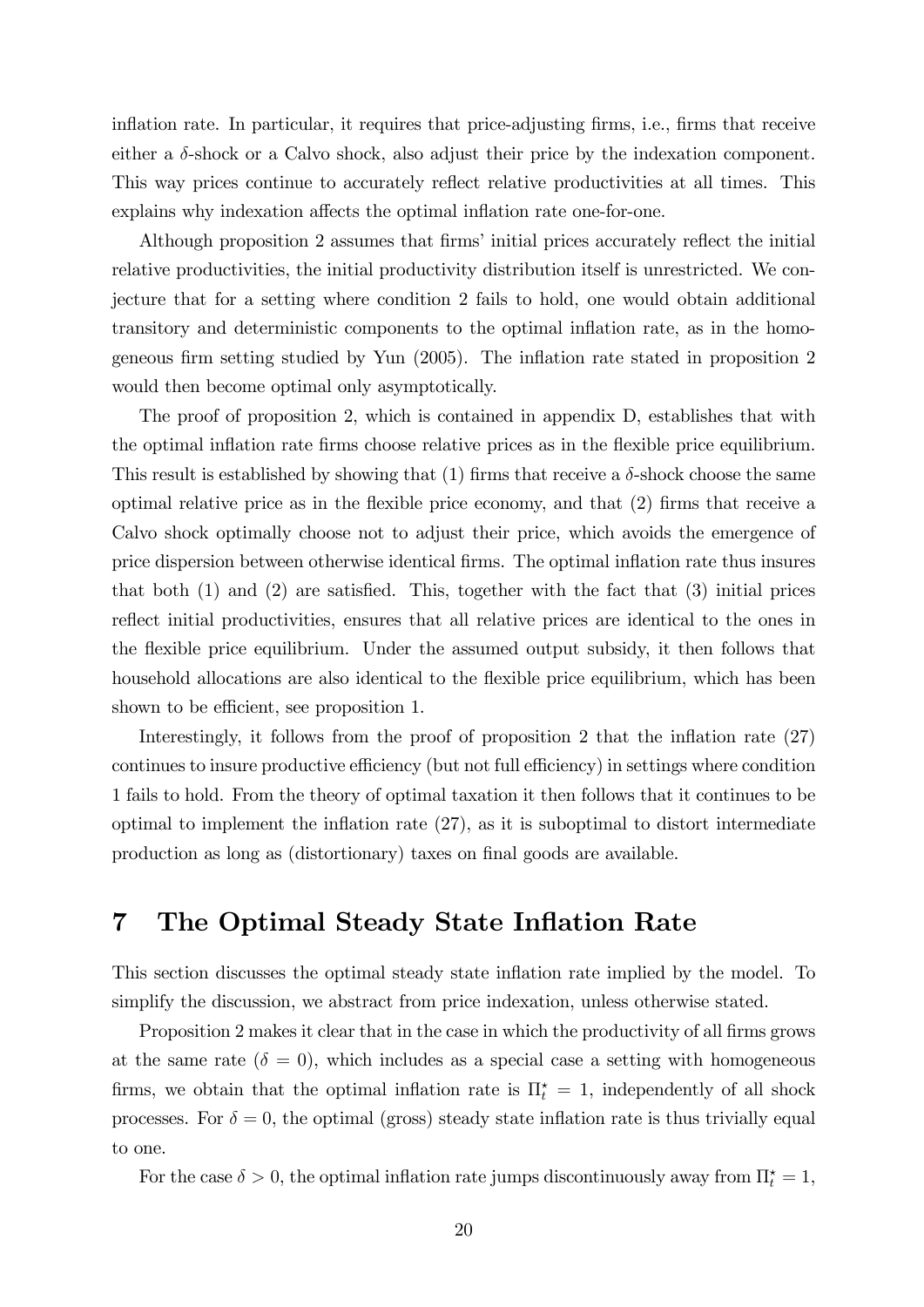but turns out to be independent of the value of  $\delta$ . The following lemma summarizes this result:

**Lemma 1** Suppose conditions 1 and 2 hold, there are no economic disturbances, there is no price indexation  $(\Xi_{t-1,t}^* \equiv 1)$  and  $\delta > 0$ . The optimal inflation rate then satisfies

$$
\lim_{t \to \infty} \Pi_t^* = g/q. \tag{28}
$$

**Proof.** From equations (6) and (25) it follows that  $(\Delta_t^e)^{\theta-1} \to [1 - (1 - \delta) (g/q)^{\theta-1}]/\delta$ . It then follows from proposition 2 that  $\lim_{t\to\infty} \prod_{t=1}^{\infty}$   $\frac{1}{t}$   $\frac{1}{t}$   $\frac{1}{t}$ 

Since we allow for arbitrary initial productivity distributions, the absence of shocks does not necessarily imply that the optimal inflation rate is constant from the beginning. This only happens asymptotically, once the productivity distribution converges to its stationary distribution (in detrended terms).<sup>15</sup> The lemma provides the inflation rate that is asymptotically optimal as this stationary distribution is reached.<sup>16</sup>

Interestingly, the optimal long-run inflation rate is completely independent of the intensity of  $\delta$ -shocks, which may appear surprising. A higher value for  $\delta$  implies that a larger share of firms receive a  $\delta$ -shock. In a setting where  $g > q$ , this implies that many firms will - upon arrival of the  $\delta$ -shock - loose more in terms of accumulated experience than they gain in terms of cohort productivity, i.e., their productivity initially falls. Since less productive firms should charge higher prices, one may conjecture that higher inflation should be optimal, as higher values for  $\delta$  imply that there are more of these relatively unproductive firms. Yet, this argument ignores, that a higher intensity of  $\delta$ -shocks also shortens experience accumulation with old cohort technologies. This makes firms that do not receive a  $\delta$ -shock relatively less productive than in a setting with lower  $\delta$ -shock intensity. This second effect suggests lower inflation rates to be optimal. As it turns out, the two effects exactly offset each other and the optimal steady state inflation rate is independent of  $\delta$ .

It appears empirically plausible to assume that indeed  $g > q$ , i.e., the experience effects is stronger than the cohort effect. Interpreting the setting as one in which  $\delta$ -shocks represent product substitutions,  $q > q$  implies that new products are more expensive than old products and that their relative price is falling over the life cycle of the product, in line with evidence provided by Syed and Myers (2016). Likewise, interpreting the setting as one in which  $\delta$ -shocks represent a firm exit shock, with exiting firms being replaced

<sup>&</sup>lt;sup>15</sup>This is not an issue when  $\delta = 0$  as the initial distribution remains then unchanged in detrended terms.

 $16$ The transitional dynamics can easily be derived from proposition 2 using the initial productivity distribution and equation  $(25)$ .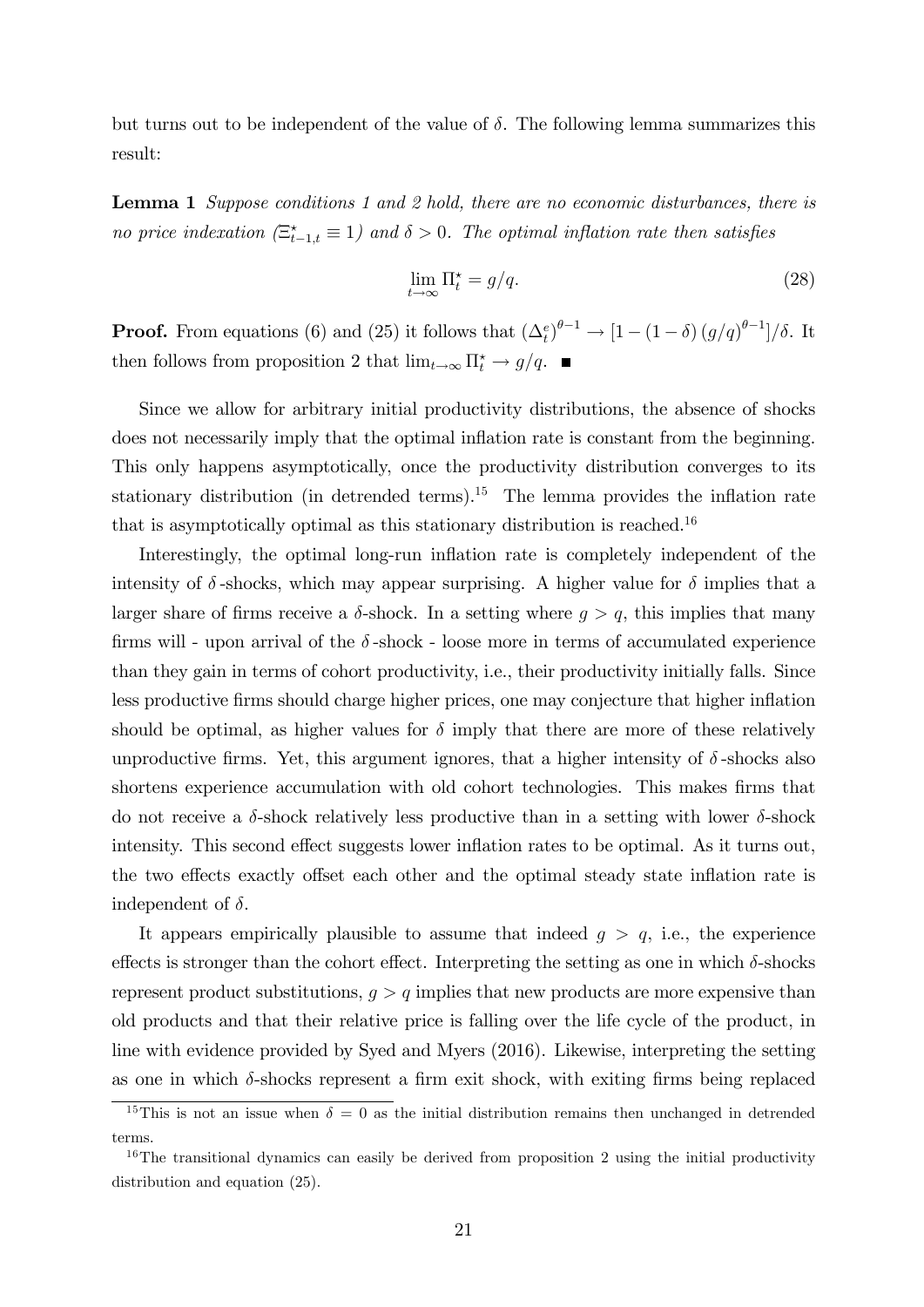by new firms,  $g > q$  implies that old firms are larger and more productive than young firms and that firms' output grows over their lifetime, in line with empirical observations. Given this, lemma 1 likely implies positive values for the optimal steady state inflation rate.

Interestingly, aggregate productivity dynamics are not informative about what is the optimal inflation rate in an economy with  $\delta$ -shocks. The aggregate steady state growth is equal to  $(aq)$ <sup> $\phi$ </sup> and is driven by a factor that does affect the optimal inflation rate  $(q)$  and one that does not  $(a)$ . Moreover, the experience effect  $(g)$  has no growth rate implications in the presence of  $\delta$ -shocks but does affect the optimal inflation rate. Determining the optimal inflation rate thus requires studying firm level productivity trends, as aggregate productivity trends fail to be informative. We shall come back to this issue in section 12.

Finally, we discuss the effects of price indexation. For  $\delta > 0$  the optimal long-run inflation rate is then given by  $\Xi_{t-1,t}^{\star}(g/q)$ . For the case where prices are indexed to lagged inflation according to  $\Xi_{t-1,t}^* = (\Pi_{t-1})^\kappa$  for some  $\kappa \in [0,1)$ , one obtains

$$
\lim_{t \to \infty} \Pi_t^* = (g/q)^{\frac{1}{1-\kappa}}.
$$

The presence of price indexation thus amplifies the divergence of the optimal gross inflation rate from one.

The results in this section show that the optimal inflation rate discontinuously jumps when moving from a setting without  $\delta$ -shocks to one with  $\delta > 0$ . Yet, the efficient allocation also discontinuously jumps when moving from  $\delta = 0$  to  $\delta > 0$ , as in the former case efficient aggregate growth is equal to  $aq$  and in latter case equal to  $aq$ . For this reason, the next section discusses the discontinuity of the optimal steady state inflation rate in greater detail.

### 8 Discontinuity of the Optimal Inflation Rate

This section compares the optimal inflation rate in an economy with  $\delta$ -shocks ( $\delta > 0$ ) to the one in the absence of such shocks ( $\delta = 0$ ). We refer to the first economy as the  $\delta$ -economy and to the latter as the 0-economy. Comparing these two economies is not as straightforward as might initially appear: even if both economies are subject to the same fundamental shocks  $(a_t, q_t, g_t)$ , the efficient allocation displays a discontinuity when considering the limit  $\delta \to 0.17$ 

To properly deal with this issue, we construct a  $\delta$ -economy whose efficient aggregate allocation (consumption, hours, capital) is identical to the efficient aggregate allocation

<sup>&</sup>lt;sup>17</sup>This has to do with the fact that aggregate productivity growth in the  $\delta$ -economy is equal to  $a_t q_t$ while it is equal to  $a_t g_t$  in the 0-economy.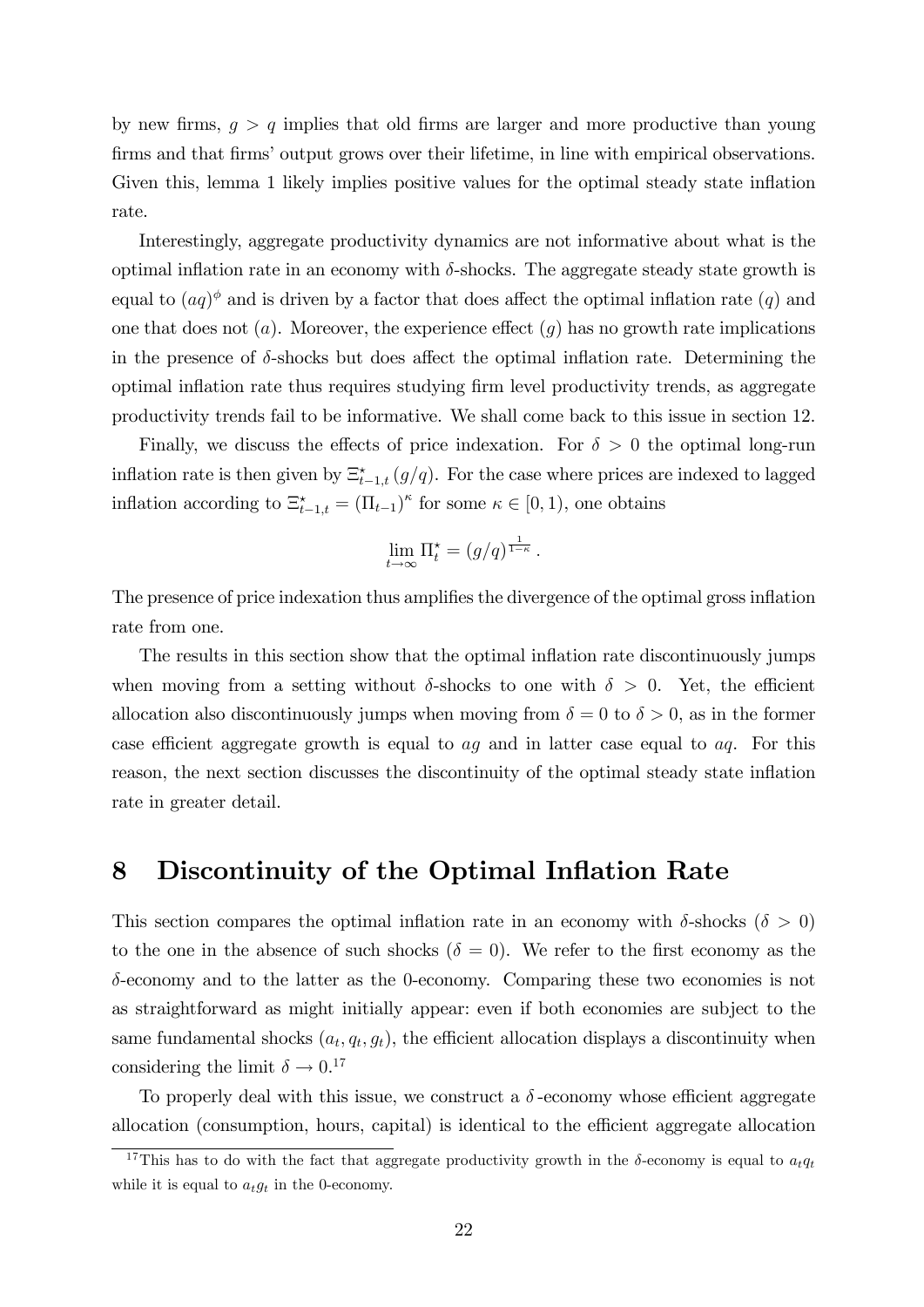in the 0-economy.<sup>18</sup> We then compare the optimal inflation rates in these two economies and show that the optimal inflation rate for the  $\delta$ -economy differs from the optimal rate for the 0-economy, even for the limit  $\delta \to 0$ .

Let  $a_t^{\delta}, q_t^{\delta}, g_t^{\delta}$  denote the productivity disturbances in the  $\delta$ -economy and let  $A_{-1}^{\delta}G_{j,-1}^{\delta}Q_{-1-s_{j,-1}}^{\delta}$ for  $j \in [0, 1]$  denote the initial distribution of firm productivities. This together with the process  $\{\delta_{jt}\}_{t=0}^{\infty}$  for all  $j \in [0,1]$  determines the entire state-contingent values for  $A_t^{\delta}, Q_t^{\delta}$ ,  $G_{jt}^{\delta}$ , and  $Q_{t-s_{jt}}^{\delta}$  for all  $j \in [0,1]$  and all  $t > 0$ .

Next, consider the 0-economy and suppose it starts with the same initial capital stock as the  $\delta$ -economy. For the 0-economy, we normalize  $Q_{t-s_{jt}}^0 \equiv 1$  for all  $j \in [0, 1]$  and all t and then set the initial firm productivity distribution in the 0-economy equal to that in the  $\delta$ -economy by choosing the initial conditions

$$
A_{-1}^{0} = A_{-1}^{\delta},
$$
  
\n
$$
G_{j,-1}^{0} = G_{j,-1}^{\delta} Q_{-1-s_{j,-1}}^{\delta}.
$$

Finally, let the process for common TFP in the 0-economy be given by

$$
A_t^0 = A_t^{\delta} \left( \int_0^1 \left( Q_{t-s_{jt}}^{\delta} G_{jt}^{\delta} \right)^{\theta-1} \mathrm{d}j \right)^{\frac{1}{\theta-1}} \left( \int_0^1 \left( G_{jt}^0 \right)^{\theta-1} \mathrm{d}j \right)^{\frac{-1}{\theta-1}},
$$

where  $G_{jt}^0$  is generated by an arbitrary process  $g_t^0$ , e.g.,  $g_t^0 = g_t^{\delta}$ . In this setting, it is easily verified that aggregate productivity associated with the efficient allocation, defined as

$$
A_t Q_t / \Delta_t^e = A_t Q_t \left( \int_0^1 \left( G_{jt} Q_{t-s_{jt}} / Q_t \right)^{\theta-1} \mathrm{d}j \right)^{\frac{1}{\theta-1}}
$$

;

is the same in the  $\delta$ -economy and the 0-economy.<sup>19</sup> We then have the following result:

**Proposition 3** Under the assumptions stated in this section, the efficient allocations in the two economies satisfy

$$
C_t^{\delta} = C_t^0, L_t^{\delta} = L_t^0, K_t^{\delta} = K_t^0
$$

for all  $t > 0$  and all possible realizations of the disturbances.

**Proof.** Since  $A_t^{\delta} Q_t^{\delta}/\Delta_t^{\delta} = A_t^0 Q_t^0/\Delta_t^0$  for all t, it follows from the planner's problem (22)-(23) and the fact that the initial capital stock is identical that both economies share the same efficient allocation.  $\blacksquare$ 

The following proposition shows that (generically) the optimal inflation rate discontinuously jumps when moving from the 0-economy to the  $\delta$ -economy, even if both economies are identical in terms of their efficient aggregate dynamics: $20$ 

 $18$ The two economies do of course differ in their underlying firm level dynamics.

<sup>&</sup>lt;sup>19</sup>The fact that  $A_t Q_t/\Delta_t^e$  is equal to aggregate productivity in the efficient allocation follows from equations (23) and (24).

 $20$ Recall that the optimal inflation rates implement the efficient aggregate allocations in these economies.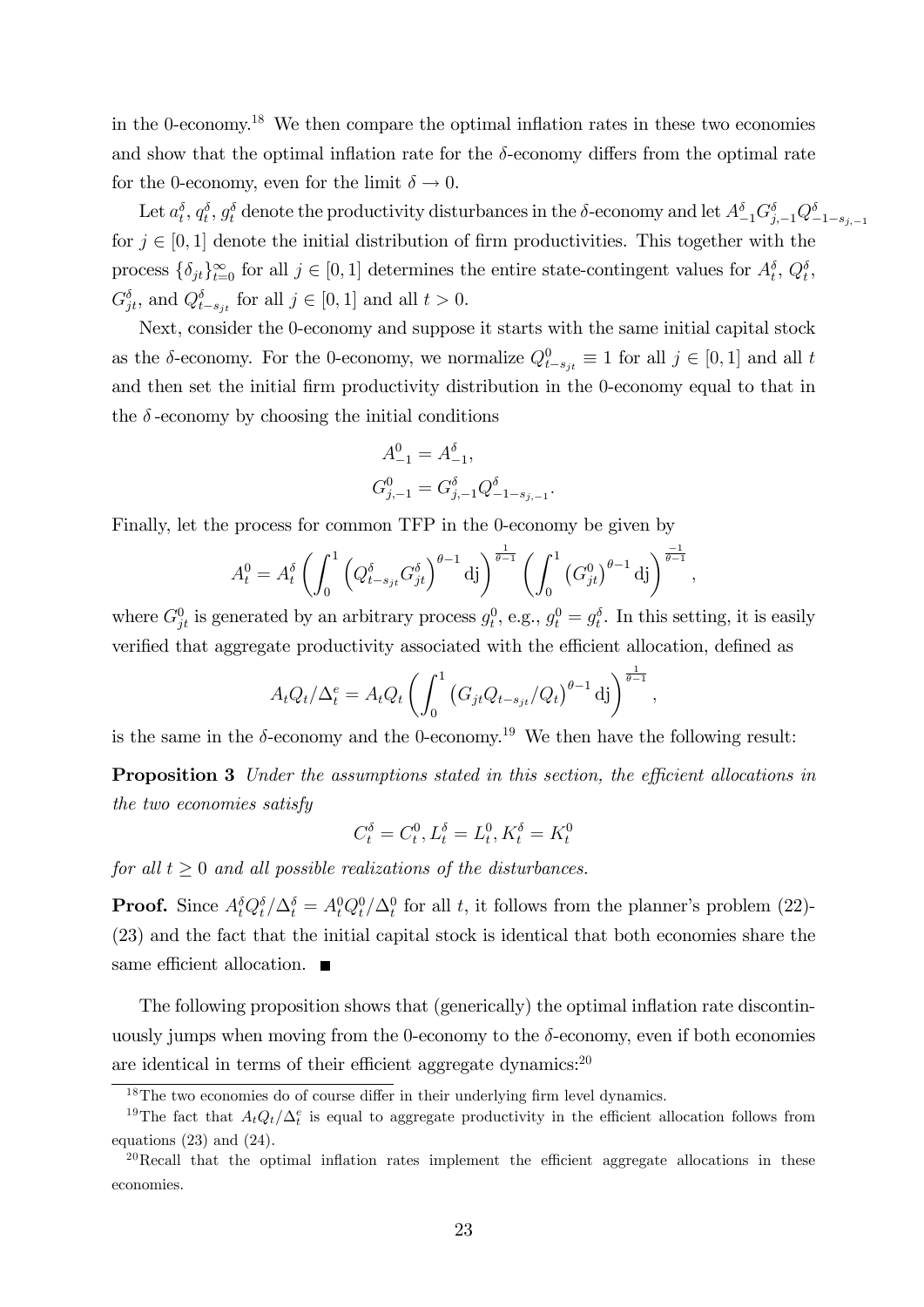**Lemma 2** Under the assumptions stated in this section and provided conditions 1 and 2 hold, the optimal inflation rate in the 0-economy is  $\Pi_t^0 = 1$  for all t. The optimal inflation rate in the  $\delta$ -economy is given by equation (27); in particular, for  $g_t^N = g$  and  $q_t^N = q$ , and in the absence of price indexation, the optimal rate of inflation in the  $\delta$ -economy satisfies  $\lim_{t \to \infty} \Pi_t^{\delta \star} = g/q.$ 

**Proof.** The results directly follow from proposition 2 and lemma 1.  $\blacksquare$ 

The previous result illustrates the fragility of the optimality of strict price stability in standard sticky price models, once firm dynamics and firm heterogeneity are taken into account. Moreover, in combination with proposition 3, it shows that two economies that can be identical in terms of their aggregate efficient allocations may require different inflation rates for implementing these allocations. This highlights the importance of microlevel productivity trends for determining the optimal ináation rate. The next section investigates the welfare consequences of implementing strict price stability when in fact non-zero inflation rates are optimal.

## 9 The Welfare Costs of Strict Price Stability

This section shows that suboptimally implementing strict price stability, as would be suggested by standard sticky price models, gives rise to strictly positive welfare costs whenever  $g \neq q$ . We show this fact first for a special case analytically, which allows considering also the limit  $\delta \to 0$ . In a second step, we use numerical simulations to highlight the source of the welfare losses and their magnitude.

The following proposition shows that - as long as  $g \neq q$  - there is a strictly positive welfare loss that is bounded away from zero when implementing strict price stability; this holds true even for the limit  $\delta \to 0.^{21}$ 

Proposition 4 Suppose conditions 1 and 2 hold, there are no economic disturbances, firm turnover is positive  $(\delta > 0)$ , fixed costs of production are zero  $(f = 0)$ , there is no price indexation  $(\Xi_{t-1,t}^* \equiv 1)$ , and disutility of work is given by

$$
V(L) = 1 - \psi L^{\nu},
$$

with  $\nu > 1$  and  $\psi > 0$ . Assume  $g/q > \alpha(1 - \delta)$ , so that a well-defined steady state with strict price stability exists.

Consider the limit  $\beta(\gamma^e)^{1-\sigma} \to 1$  and a policy implementing the optimal inflation rate  $\Pi_t^{\star}$  from proposition 2, which satisfies  $\lim_{t\to\infty} \Pi_t^{\star} = \Pi^{\star} = g/q$ . Let  $c(\Pi^{\star})$  and  $L(\Pi^{\star})$ 

 $^{21}$ The proof of the proposition is contained in appendix E.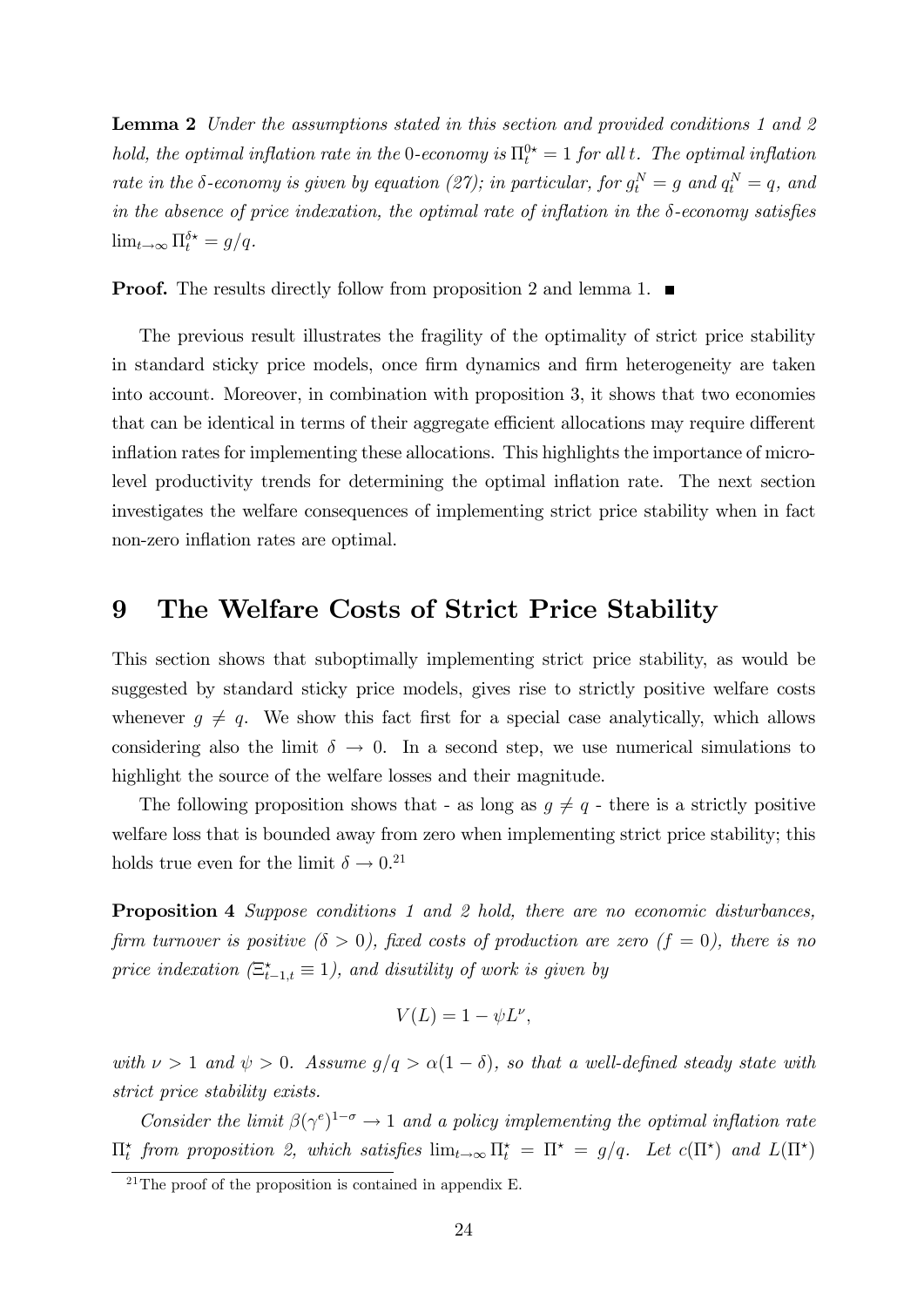

Figure 1: Relative prices and inflation

denote the limit outcomes for  $t \to \infty$  for consumption and hours, respectively, under this policy. Similarly, let  $c(1)$  and  $L(1)$  denote the limit outcomes under the alternative policy of implementing strict price stability. Then,

$$
L(1) = L(\Pi^*)
$$

and

$$
\frac{c(1)}{c(\Pi^*)} = \left(\frac{1-\alpha(1-\delta)(g/q)^{\theta-1}}{1-\alpha(1-\delta)}\right)^{\frac{\phi\theta}{\theta-1}} \left(\frac{1-\alpha(1-\delta)(g/q)^{-1}}{1-\alpha(1-\delta)(g/q)^{\theta-1}}\right)^{\phi} \le 1.
$$
 (29)

For  $g \neq q$  the previous inequality is strict and  $\lim_{\delta \to 0} c(1)/c(\Pi^*) < 1$ .

We now illustrate the nature of the relative price distortions generated by suboptimal inflation rates. Panel A in figure 1 reports relative prices  $(y-axis)$ , once for a setting where annualized inflation is  $2\%$  (in net terms) and once when inflation is  $0\%$ , assuming that the optimal rate is indeed  $2\%$ <sup>22</sup> Panel A depicts the average cohort price (relative to the aggregate price level), where a cohort is defined as the number of quarters that has elapsed since the last  $\delta$ -shock has hit (x-axis). Panel A shows that young cohorts charge a higher (relative) price and that this price decreases over the lifetime of the cohort. Under the optimal inflation rate  $(2\%)$  the decline happens at a constant rate.<sup>23</sup> Under strict price stability, Örms anticipate that their relative prices will not necessarily fall, due to Calvo price stickiness. This causes them to initially 'front load' prices, i.e., young cohorts charge in an environment with strict price stability initially lower prices than under the optimal inflation rate. Over time, some firms in the cohort get the opportunity to lower

<sup>&</sup>lt;sup>22</sup>Figure 1 is computed using  $q = 1.02^{0.25}$ ,  $q = 1^{0.25}$ ,  $\alpha = 0.75$ ,  $\delta = 0.035$ ,  $\theta = 3.8$  and assumes that the initial productivity distribution is equal to the stationary distribution (in detrended terms).

 $^{23}$ The figure assumes that no shocks hit the economy.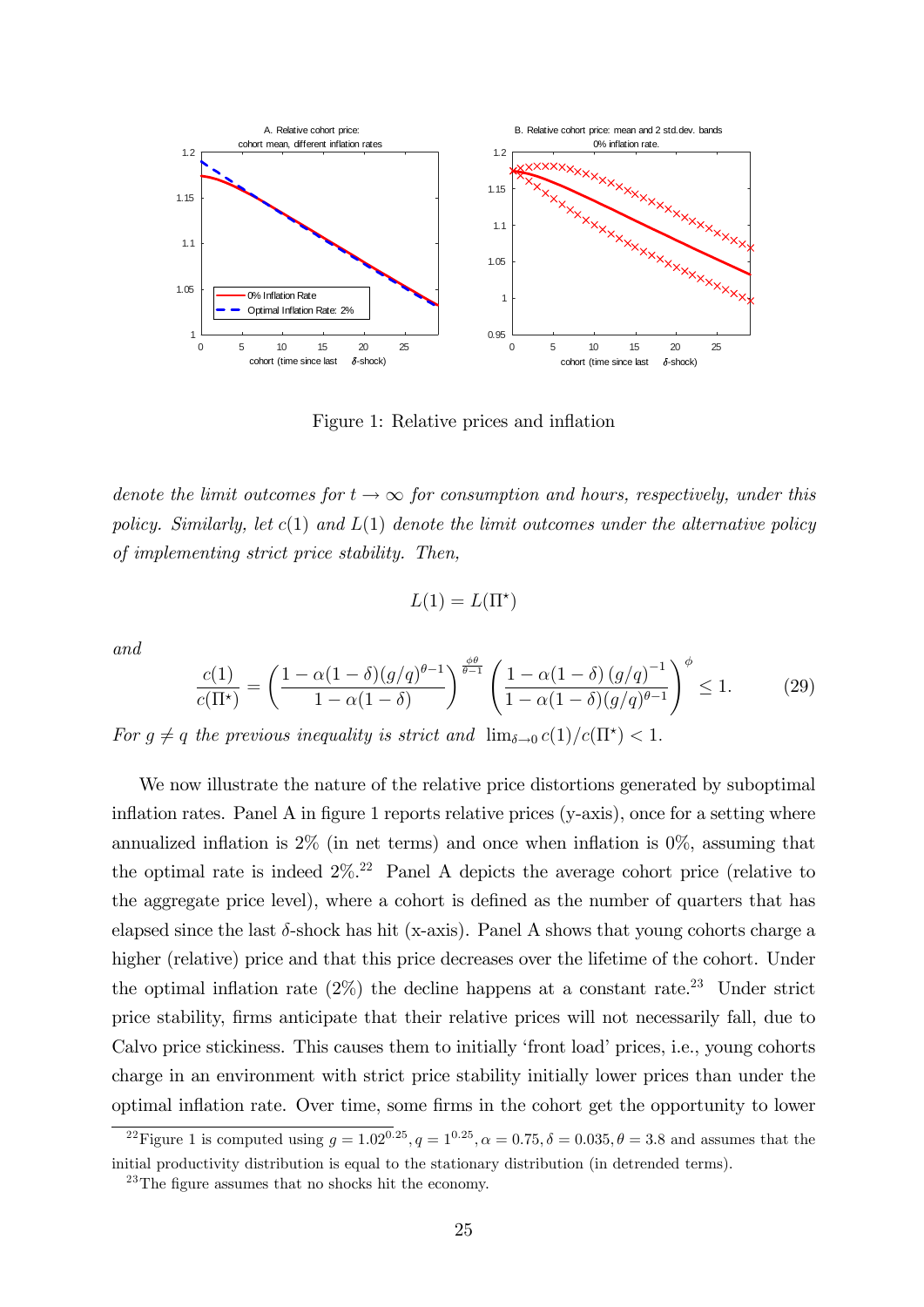their prices in response to Calvo shocks, but the average relative price of the cohort will eventually be higher than under the optimal ináation rate. Beyond these distortions in average cohort prices, the suboptimal ináation rate also generates prices distortions within a cohort of Örms. This is illustrates in panel B of Ögure 1, which shows that strict price stability give rise to substantial amounts of price dispersion within the cohort. Under the optimal inflation rate, there is no price dispersion within the cohort.

Figure 2 reports the steady state value for the ratio  $\Delta_t^e/\Delta_t$  (y-axis) as a function of the implemented steady state inflation rate (x-axis), when the optimal inflation rate is  $2\%$  per year.<sup>24</sup> The aggregate production function (17) shows that one can interpret  $\Delta_t^e/\Delta_t$  as a measure of the aggregate productivity distortion that is implied by the relative price distortions associated with suboptimal inflation rates. The figure shows that a  $10\%$ shortfall of the inflation rate below its optimal value of  $2\%$  is associated with an aggregate productivity loss equal to about 1%. The productivity losses thereby arise rather nonlinearly: a shortfall of inflation of  $2\%$  below its optimal value is associated with an aggregate productivity loss of just 0.05%. Furthermore, ináation losses are asymmetric, with above optimal inflation leading to relatively larger losses. For instance, increasing inflation  $8\%$ above its optimal value generates a productivity loss of  $0.94\%$ , while decreasing inflation by the same amount below its optimal value leads to a productivity losses of only 0.37%.

## 10 The Variance of the Optimal Inflation Rate

This section discusses the optimal dynamic response of inflation to productivity disturbances. In the absence of  $\delta$ -shocks, we have

$$
\Pi_t^\star=1\ \text{for all}\ t,
$$

i.e., the optimal inflation rate is then independ of productivity shocks at all times. For  $\delta > 0$ , it follows from equations (25) and (27) that the optimal nonlinear inflation response to productivity disturbances is given by

$$
\frac{1}{1 - (1 - \delta) \left(\frac{\Pi_t^*}{\Xi_{t,t-1}}\right)^{\theta - 1}} = 1 + \frac{(1 - \delta) \left(\frac{g_t}{q_t}\right)^{\theta - 1}}{1 - (1 - \delta) \left(\frac{\Pi_{t-1}^*}{\Xi_{t-1,t}}\right)^{\theta - 1}}.
$$
(30)

Abstracting from price indexation  $(\Xi_{t,t-1} \equiv 1)$ , a linearization of equation (30) delivers<sup>25</sup>

$$
\pi_t^* = (1 - \delta)\pi_{t-1}^* + \delta\left(\frac{g_t}{q_t} - 1\right). \tag{31}
$$

 $24$ The figure is based on the same parameterization as figure 1.

<sup>&</sup>lt;sup>25</sup>We log-linearize with respect to the variables  $\Pi_t^*$  and  $g_t/q_t$  at the point  $(\Pi_t^*, g_t/q_t) = (1, 1)$ .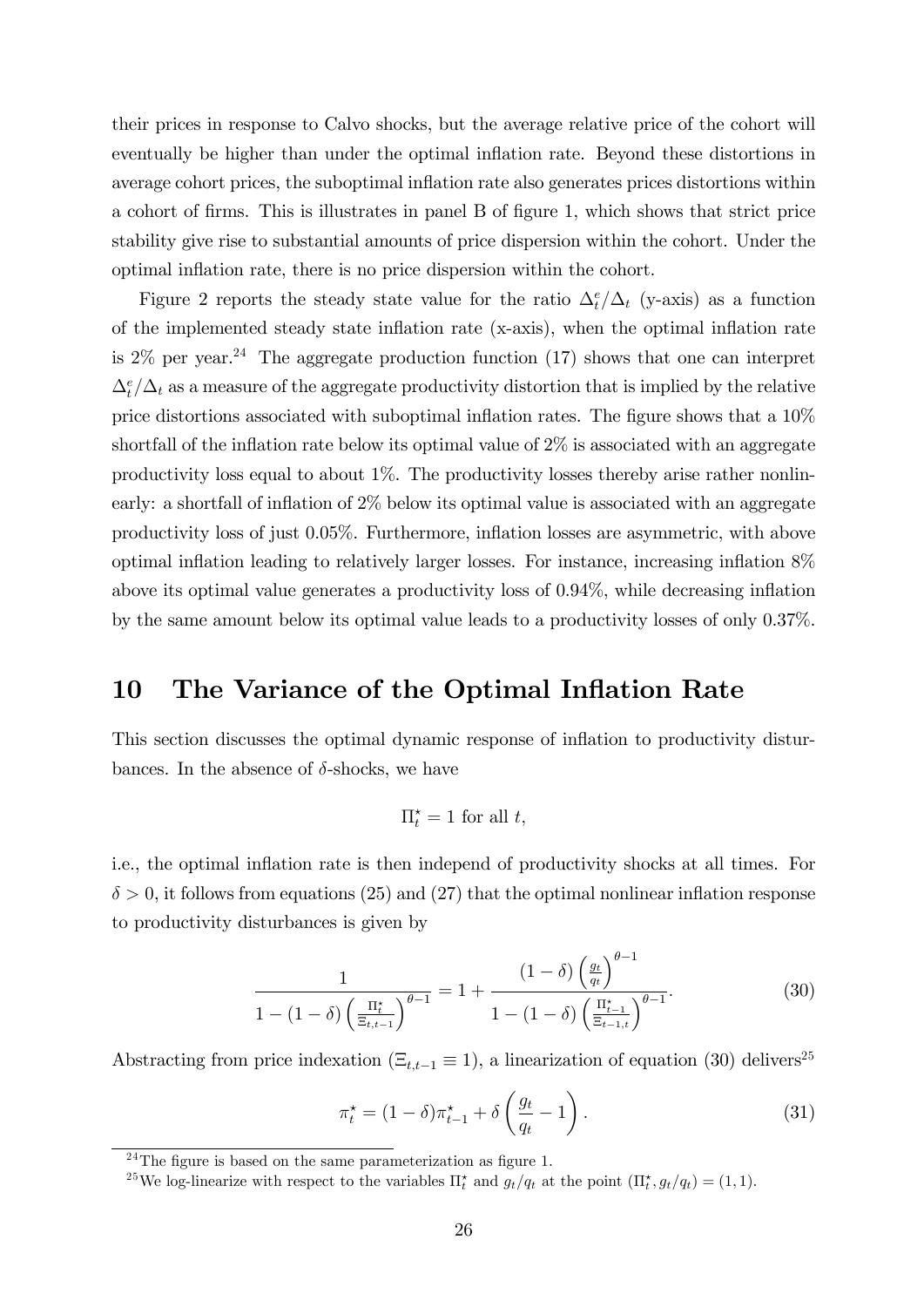

Figure 2: Aggregate productivity as a function of steady state inflation (optimal inflation rate is 2%)

As long as  $\delta < 1$ , the optimal inflation rate will thus display persistent responses to any deviation of  $g_t/q_t$  from its average value. A positive surprise to experience productivity growth  $g_t$ , for example, shifts up permanently the experience level of old cohorts. This requires persistently higher inflation rates, as new cohorts (firms that receive a  $\delta$ -shock) now have to set persistently higher prices, until the productivity distribution reaches again its stationary distribution (in detrended terms). The speed with which the productivity distribution returns to its stationary distribution depends on  $\delta$ . For  $\delta = 1$ , the return is immediate and the optimal inflation rate inherits the persistence properties of the exogenous driving process  $g_t/q_t$ . For values of  $\delta$  close to zero, the optimal inflation rate approximately behaves like a random walk whenever  $g_t/q_t$  is an iid process, but the unconditional variance of inflation is decrease with  $\delta$  and approaches zero as  $\delta \to 0$ .

## 11 Extension to a Multi-Sector Economy

We now extend the basic sticky price setup to a multi-sector setting. The latter allows for sector-specific productivity trends and sector-specific price stickiness. The extension is of interest when bringing the model to the data, as we do in the following section, because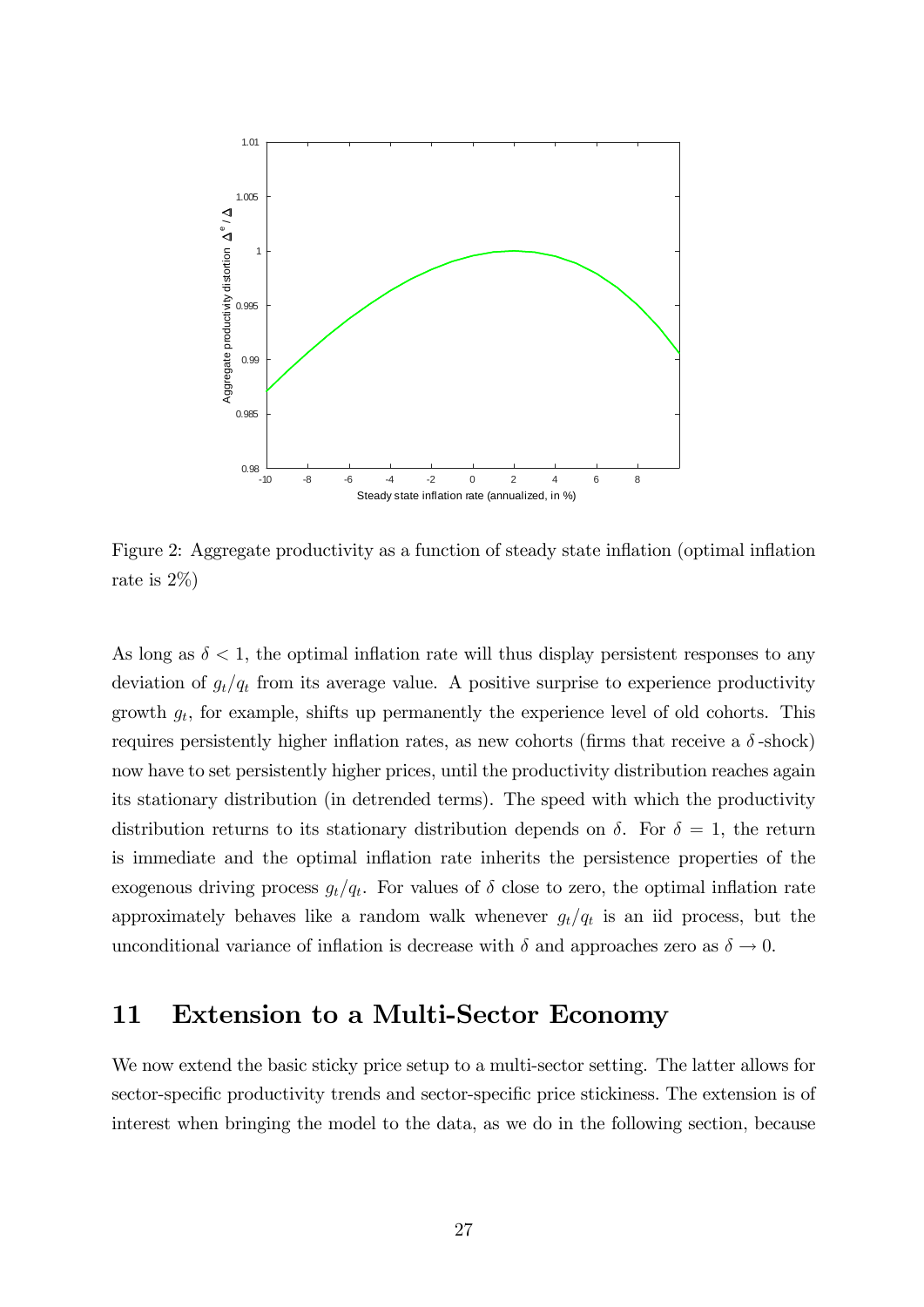it allows assessing the effects of sectoral heterogeneity for the optimal inflation rate.<sup>26</sup> We show below that the optimal steady state inflation rate in a multi-sector economy is a weighted average of the inflation rates that would achieve efficiency in the respective sectors individually, where inflation rates have to be adjusted by sectoral relative growth trends.

Consider an economy with  $z = 1, \ldots, Z$  sectors in which aggregate output  $Y_t$  is

$$
Y_t = \prod_{z=1}^Z (Y_{zt})^{\psi_z},
$$

with  $Y_{zt}$  denoting output in sector z and  $\psi_z \geq 0$  being the sector's expenditure share, with the expenditure shares satisfying  $\sum_{z=1}^{Z} \psi_z = 1$ . Sectoral output  $Y_{zt}$  itself is a Dixit-Stiglitz aggregate of the output of a unit mass of firms  $j$  in sector  $z$ , in close analogy to the one-sector setup.

Let  $A_{zt}$  denote the TFP component,  $Q_{zt}$  the cohort specific component and  $G_{zjt}$  the experience component to firm productivity in sector  $z = 1, \ldots, Z$ . Output of the firm producing product  $j \in [0, 1]$  in sector z is then given by

$$
Y_{jzt} = A_{zt}Q_{t-s_{jzt}}G_{jzt}\left(K_{jzt}^{1-\frac{1}{\phi}}L_{jzt}^{\frac{1}{\phi}} - F_{zt}\right),
$$

where  $s_{jzt}$  denotes the number of periods since the last  $\delta$ -shock,  $K_{jzt}$  employed capital,  $L_{jzt}$  employed labor, and  $F_{zt} \geq 0$  is a sector-specific fixed cost of production. The sectorspecific growth rates of  $A_{zt}$ ,  $Q_{zt}$  and  $G_{jzt}$  are given by  $a_{zt} = a_z \varepsilon_{zt}^a$ ,  $q_{zt} = q_z \varepsilon_{zt}^q$  and  $g_{zt} =$  $g_z \varepsilon_{zt}^g$ , respectively, where  $a_z$ ,  $q_z$  and  $g_z$  denote the steady state growth trends. We also allow for sector-specific degrees of price stickiness  $\alpha_z \in (0,1)$  and for sector-specific  $\delta$ shock intensities  $\delta_z \in (0, 1)$ .

The aggregate price level is defined as

$$
P_t = \prod_{z=1}^{Z} \left(\frac{P_{zt}}{\psi_z}\right)^{\psi_z},
$$

where the sectoral price level  $P_{zt}$  depends on the prices charged by firms in sector z in the same way as in the one-sector economy, see equation (5). Further details of the multisector economy are provided in a separate technical appendix, jointly with the proof of the following proposition.

Proposition 5 Suppose condition 1 holds, there are no economic disturbances, there is no price indexation  $(\Xi_{t-1,t}^* \equiv 1)$ , there is positive  $\delta$ -shock intensity in all sectors  $(\delta_z > 0)$ for all  $z = 1, \ldots Z$ ), and the discount factor approaches  $\beta(\gamma^e)^{1-\sigma} \to 1$ . Suppose monetary

 $^{26}$ Productivity trends differ, for instance, between the manufacturing and the service sectors.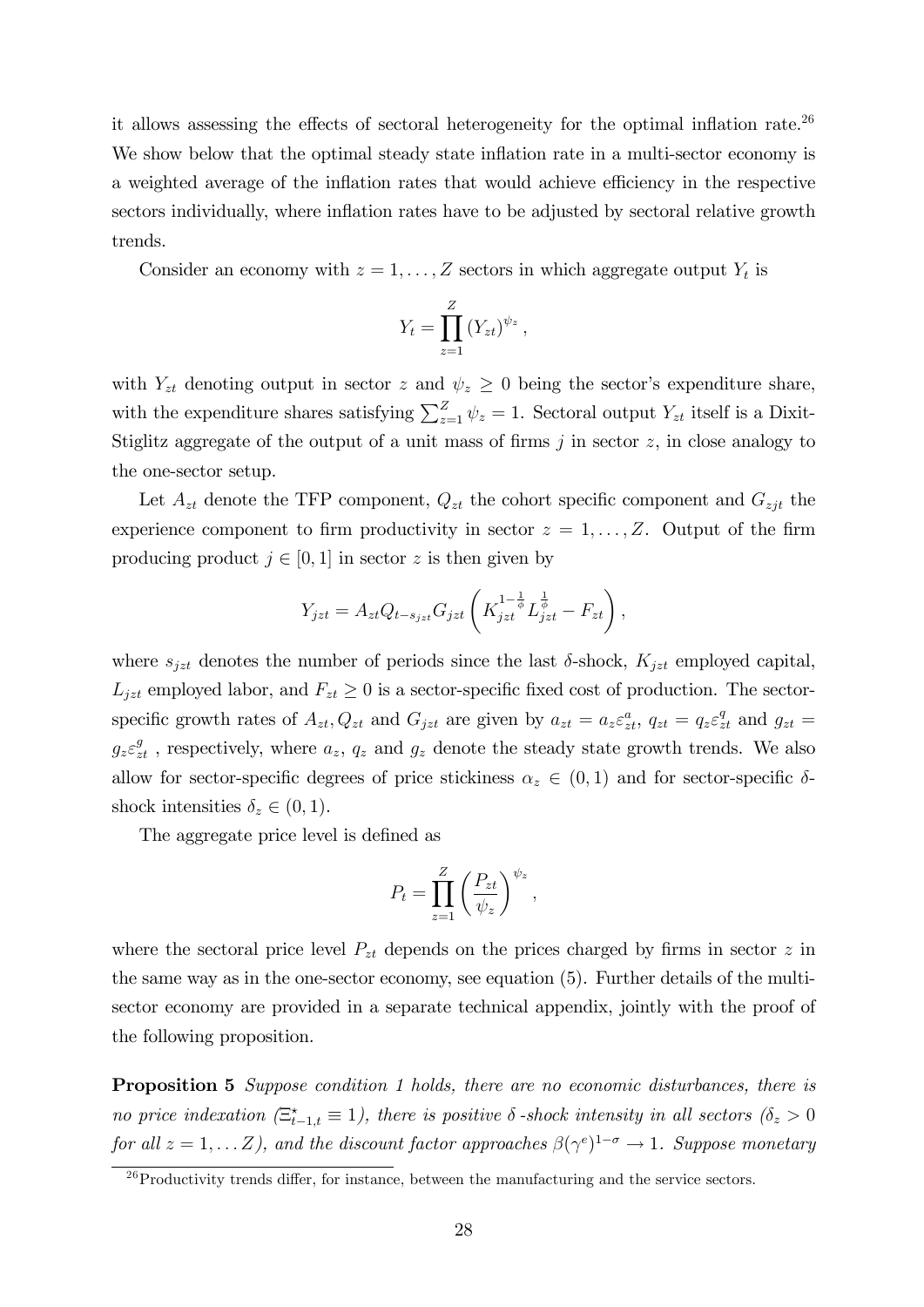policy implements the inflation rate  $\Pi_t = \Pi$  for all t. The inflation rate  $\Pi^*$  that maximizes utility in the steady state of the multi-sector economy is

$$
\Pi^* = \sum_{z=1}^Z \omega_z \left( \frac{g_z}{q_z} \frac{\gamma_z^e}{\gamma^e} \right),\tag{32}
$$

:

where

$$
\frac{\gamma_z^e}{\gamma^e} = \frac{a_z q_z}{\prod_{z=1}^Z (a_z q_z)^{\psi_z}}
$$

denotes the growth trend of sector  $z$  relative to the growth trend of the aggregate economy. The sectoral weights  $\omega_z \geq 0$  are given by

$$
\omega_z=\frac{\widetilde{\omega}_z}{\sum_{z=1}^Z\widetilde{\omega}_z},
$$

with

$$
\tilde{\omega}_z = \frac{\psi_z \theta \alpha_z (1 - \delta_z) (\Pi \gamma^e / \gamma_z^e)^{\theta} (q_z / g_z)}{[1 - \alpha_z (1 - \delta_z) (\Pi \gamma^e / \gamma_z^e)^{\theta} (q_z / g_z)] \left[1 - \alpha_z (1 - \delta_z) (\Pi \gamma^e / \gamma_z^e)^{\theta - 1}\right]}
$$

The proposition shows that the result from the one sector economy naturally extends to a multi-sector setup. The main new element consists of the fact that the sector specific optimal inflation rates  $g_z/q_z$  need to be rescaled by the sectors' relative growth trends  $\gamma_z^e/\gamma_z$ . This implies that the sector specific optimal inflation rate  $g_z/q_z$  is scaled upwards for faster growing sectors  $(\gamma_z^e/\gamma_z > 1)$  and scaled downwards for sectors that grow slower than the aggregate economy.

Since proposition 5 provides a result specifying the inflation rate that maximizes utility in the limiting steady state, rather than a result about the limit of the optimal inflation rate itself, one does not have to impose condition 2, unlike in proposition 1. Furthermore, unlike in proposition 1, the optimal inflation rate fails to implement the first-best allocation, which would generally require different inflation rates for different sectors. The limiting condition  $\beta(\gamma^e)^{1-\sigma} \to 1$  is required in proposition 5 to ensure that the utility losses due to aggregate markup distortions and those due to relative price distortions are minimized by the same ináation rate, namely the one given in the proposition. Absent this condition, minimizing these distortions individually would call for different inflation rates. One could then use sector-specific output subsidies to undo the sectoral markup distortions. The inflation rate  $\Pi^*$  stated in proposition 5 is then optimal even if  $\beta(\gamma^e)^{1-\sigma}$ is strictly smaller than unity.

For the special case with  $a_z q_z = aq$ , which implies that  $\gamma_z^e = \gamma^e$ , and  $g_z/q_z = g/q$ , we obtain from equation (32) that  $\Pi^* = g/q$ , which is the result for the one sector economy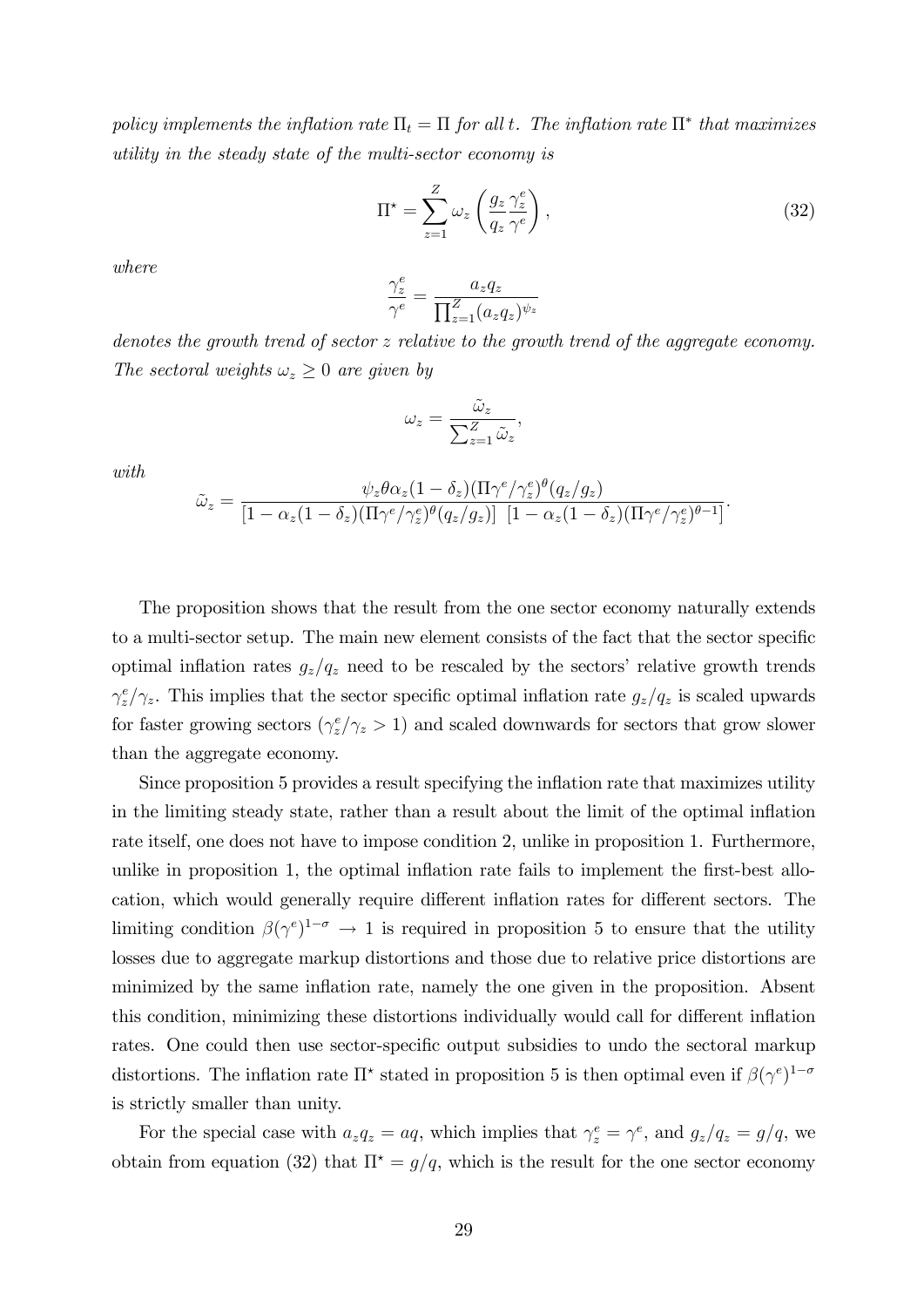stated in proposition 1. In this special case, the central bank does not face a tradeoff between different sector specific optimal inflation rates and can achieve the first-best allocation in the resulting steady state of the multi-sector economy, despite the presence of sector-specific degrees of price stickiness and sector-specific  $\delta$ -shock intensities.

Since the closed form expressions for the sector weights  $\omega_z$  in proposition 5 are difficult to interpret, the subsequent lemma shows that these weights are - to a first order approximation - equal to the sector's expenditure weights  $\psi_z$ .

**Lemma 3** The optimal steady state inflation rate in the multi-sector economy is equal to

$$
\Pi^* = \sum_{z=1}^Z \psi_z \left(\frac{g_z \gamma_z^e}{q_z \gamma^e}\right) + O(2),\tag{33}
$$

where  $O(2)$  denotes a second order approximation error and where the approximation to equation (32) has been taken around a point, in which  $\frac{g_2}{g_2}$  $\frac{\gamma_z^e}{\gamma^e}$  and  $\alpha_z(1-\delta_z)(\gamma^e/\gamma_z^e)^{\theta-1}$  are constant across sectors  $z = 1, \ldots Z$ .

Interestingly, the optimal steady state inflation rate turns out to be independent of the sector-specific degree of price stickiness  $(\alpha_z)$ , unlike in Benigno (2004). This happens because the point of approximation is chosen such that sector-specific productivity trends and the effects of sector-specific price stickiness cancel each other. Our result then shows that to a first order approximation, the optimal inflation rate remains independent of  $\alpha_z$ in the neighborhood of this point. This contrasts with the effects of sector-specific firmlevel productivity trends  $(q_z/g_z)$ , which do have first order implications for the optimal steady state inflation rate.

### 12 The Optimal Inflation Rate for the US Economy

This section quantifies the optimal inflation rate for the U.S. economy using the multisector setup presented in the previous section. The next section explains our empirical approach and the subsequent section presents the estimation results.

#### 12.1 Empirical Strategy

To quantify the optimal inflation rate implied by microeconomic productivity trends, one would ideally estimate these trends directly at the firm or establishment level. Yet, it is generally not possible to measure physical productivity at the firm or establishment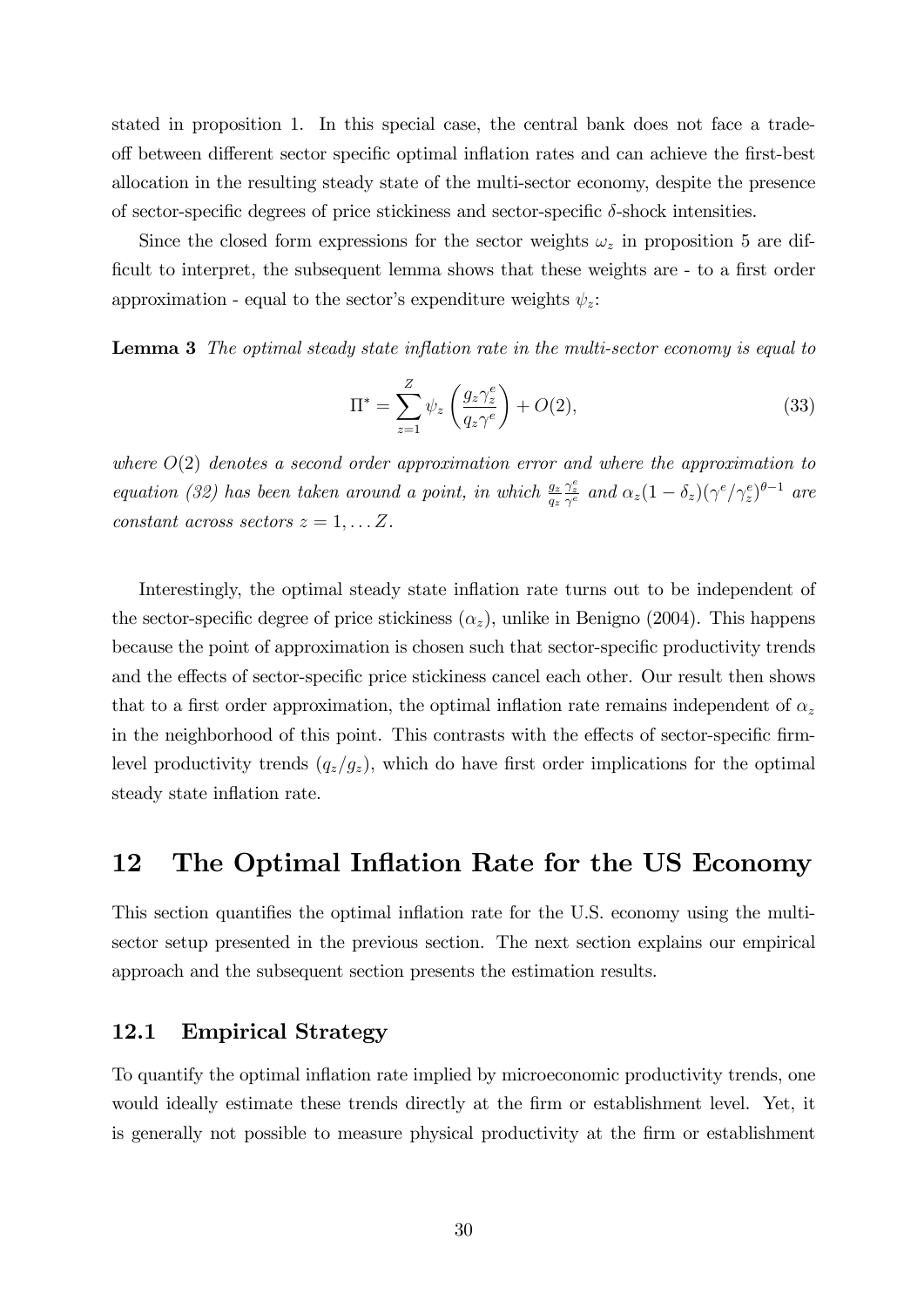level because output prices are not widely observed at this level of observation.<sup>27</sup> Given this limitation, we proceed instead by using establishment level employment trends to estimate the establishment level productivity trends. Employment and productivity are related to each other via the elasticity of product demand  $(\theta-1)$ , which maps any firm level productivity (and associated product price) difference into an employment difference.<sup>28</sup> Clearly, to the extent that Örms face additional constraints for expanding production beyond being insufficiently productive/competitive (financial constraints, adjustment costs, regulatory constraints), there may be biases in the productivity trends that are estimated from employment trends. To deal with this concern, we shall mainly look at changes in the estimated trends over time, which should remove any fixed effects that arises from other frictions affecting firm employment.

We estimate the employment trends using information provided by the Longitudinal Business Database (LBD) of the US Census Bureau. The LBD reports establishment level employment data and covers all U.S. establishments at an annual frequency. Coverage starts in the year 1976 and we use data up the year 2013. For this period, there is a total of 176 million employment observations at the establishment level. Working with this data source, we shall interpret  $\delta$ -shocks as an event in which the establishment is closed own, in line with the 'entry and exit' interpretation spelled out in section 3.2. The variable  $s_{it}$ can then be interpreted as the establishment age. Using the multi-sector setup from the previous section, we then can derive a model-implied relationship between establishment level employment, establishment age, both of which are observed in the LBD, and the productivity trends of interest:<sup>29</sup>

 $27$ As explained in Foster, Haltiwanger and Syverson (2008), the productivity literature usually measures revenue productivity instead of phyiscal productivity at the firm level, which deflates firm level output with some industry level price index. In our setting, firm's revenue productivity is completely unrelated to its physical productivity in the absence of fixed costs of production. For the few industries for which phyiscal and revenue productivities can both be observed, the two productivity measures can be rather different, see Foster, Haltiwanger and Syverson (2008).

<sup>&</sup>lt;sup>28</sup>An alternative approach would consist of considering product level price data, e.g., the price information entering into the construction of the CPI, as used for example in Nakamura and Steinsson (2008). The results documented Bils (2009) and Moulton and Moses (1997) show that the inflation rate of socalled 'forced substitution' items, i.e., items which become permanently unavailable and are replaced by other 'new' items, is significantly larger than that of so-called matched items, which are products that continue to be available. Our model implies that one can infer the inflation relevant trend  $g/q$  from the inflation difference in these two item categories. However, this would requires making accurate quality adjustments in the computation of the the ináation rate for forced substitution items, which is a task that is difficult to achieve.

 $29$ The proof of the proposition can be found in a separate technical appendix which also spells out the details of the multi-sector setup.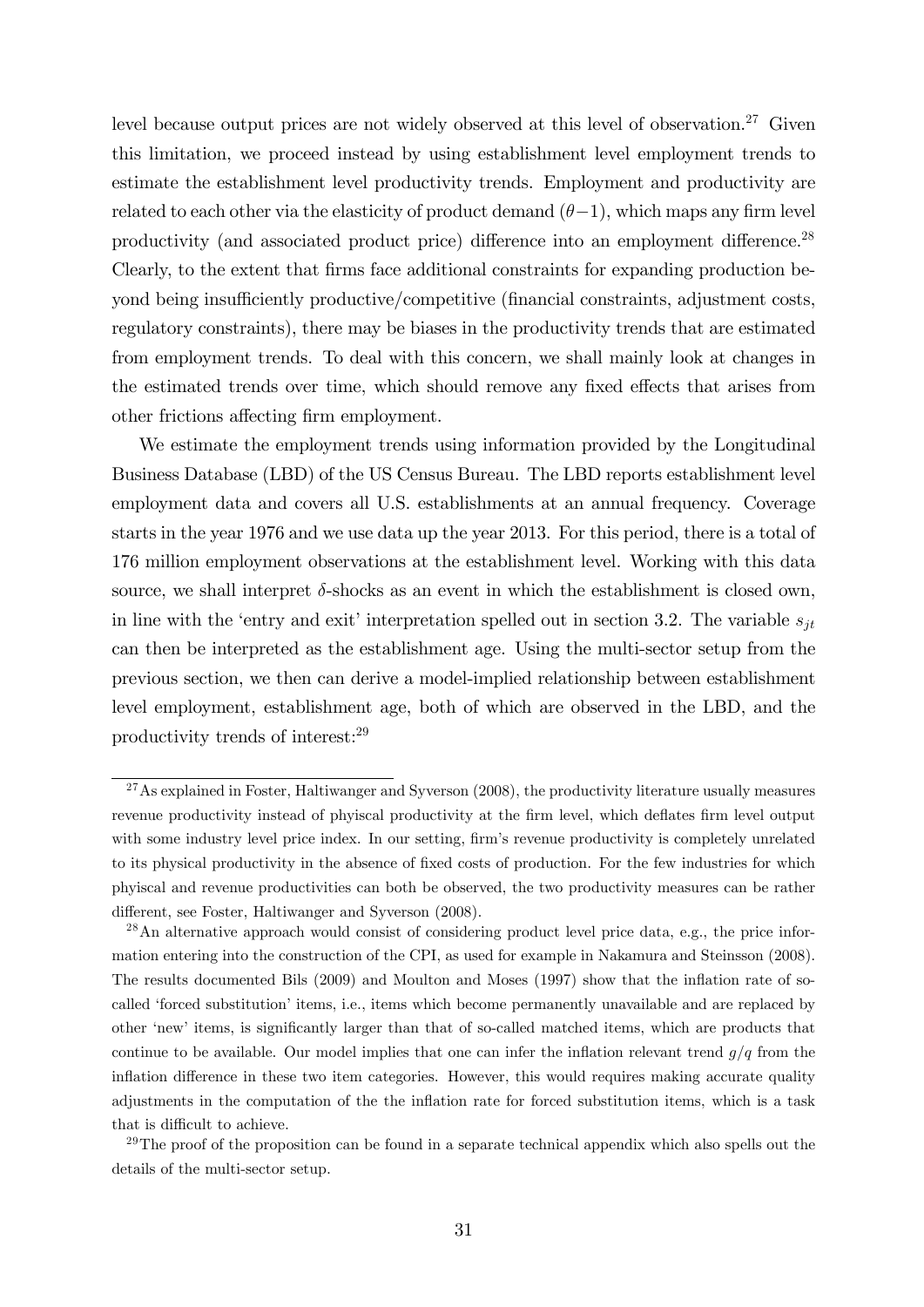**Proposition 6** Suppose that  $\sum_{i=0}^{t} \ln(\epsilon_{iz}^q/\epsilon_{iz}^q)$  is a stationary process in t and that fixed costs are equal to zero  $(f_z = 0)$ . Employment  $L_{jzt}$  of the firm producing product j in sector  $z$  at time  $t$  in the flexible price equilibrium is then equal to

$$
\ln(L_{jzt}) = d_{zt} + \eta_z \cdot s_{jzt} + \epsilon_{jzt},\tag{34}
$$

where  $d_{zt}$  denotes a sector specific time dummy,  $s_{jzt}$  the age of the firm and  $\epsilon_{jzt}$  a stationary residual term. The regression coefficient  $\eta_z$  is given by

$$
\eta_z = (\theta - 1) \ln(g_z / q_z).
$$

The requirement that  $\sum_{i=0}^{t} \ln(\epsilon_{iz}^q/\epsilon_{iz}^q)$  is stationary is essential for obtaining stationarity of the regression residuals  $\epsilon_{jzt}$ . It is satisfied, for instance, if  $\ln Q_{zt}$  and  $\ln G_{jzt}$  are both trend stationary or non-stationary but co-integrated processes. The coefficient of interest,  $\eta_z$ , captures the inflation relevant productivity trends, multiplied by elasticity of product demand  $(\theta - 1)$ .

Note that proposition 6 derives a property about firm-level employment in the flexible price equilibrium. In the one sector economy, the optimal ináation rate replicates the flexible price equilibrium exactly, so that the flexible price employment would indeed be observed in equilibrium under optimal monetary policy. This fails to be exactly true in the multi-sector economy or when policy is conducted in a suboptimal way. Relative price distortions associated with sticky prices then generally affect the equilibrium distribution of Örm-level employment. Since these distortions do not tend to systematically vary with firm age, they will likely get absorbed by the firm level residuals in equation (34). Moreover, since we identify trends by looking at yearly observations, the more short-lived effects of price stickiness at the firm level can plausibly be expected to be averaged out. Note also that equation (34) holds whenever fixed costs of production are zero. From the proof of proposition 6 follows that further nonlinear terms in age can show up on the right-hand side of equation  $(34)$ , with strictly positive fixed costs. In our empirical analysis, we therefore explore the robustness of the estimates  $\eta_z$  when including also age squared as a regressor on the right-hand side.

Equation (34) is of interest because it allows us to identify, when combined with information about the demand elasticity  $\theta$ , the sector specific relative productivity trends  $g_z/q_z$  from establishment level data. The values for  $g_z/q_z$  for all sectors together then determine – jointly with the sector specific relative growth trends  $\gamma_z/\gamma$  and information about sector size  $\psi_z$  – the optimal aggregate inflation rate, as implied by lemma 3.

To avoid censoring of the age variable when estimating  $\eta_z$ , we consider a restricted LBD sample that does not include the firms that are present already in the initial year (1976), for which age information is not available. Furthermore, we start estimating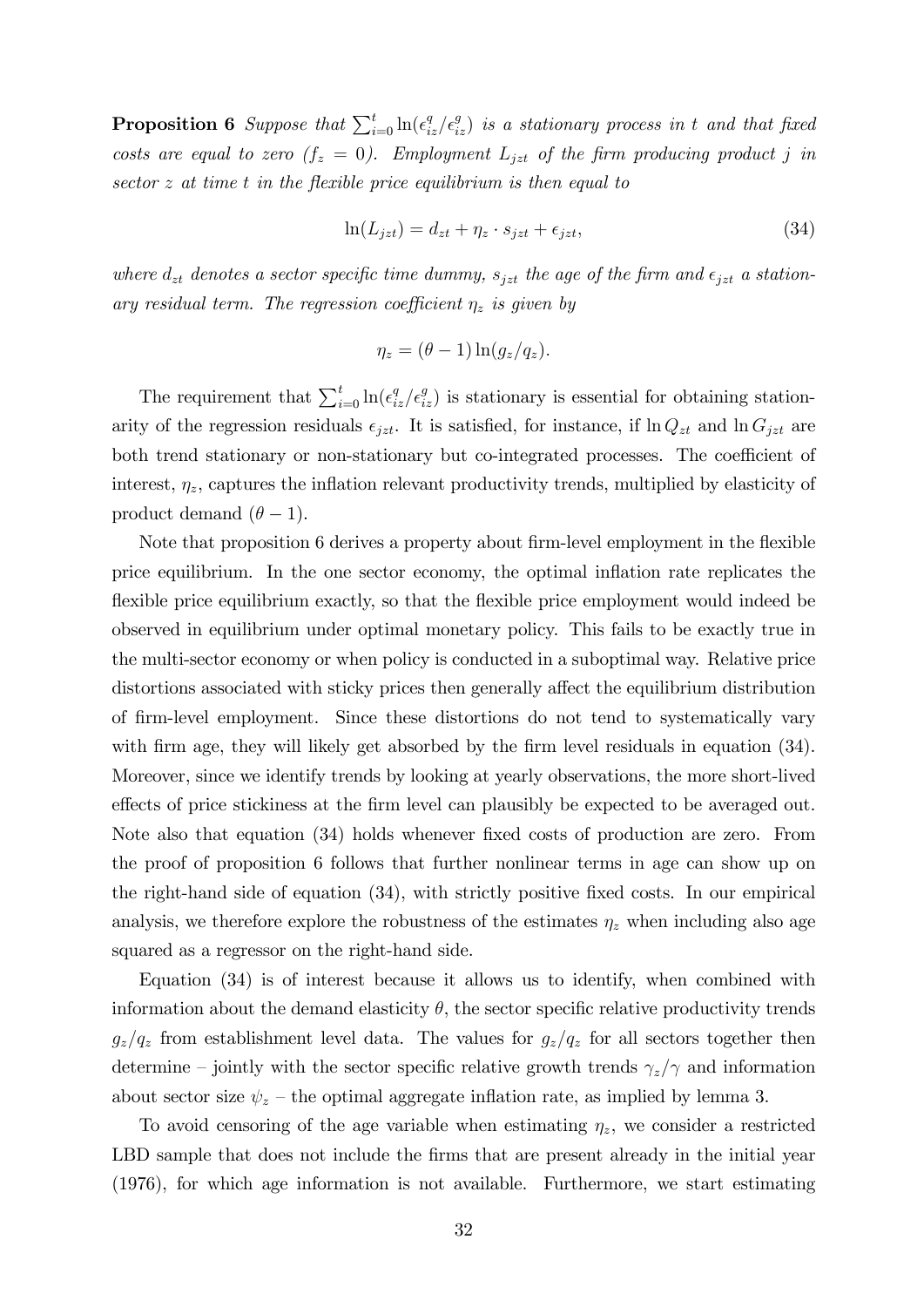$\eta_z$  from the year 1986 onwards, so as to minimize any effects from having only young establishments in the sample during the initial years of the database. This leaves us with 147 million establishment-age observations. The mean age for this sample is  $8.16$ years, with a standard deviation of 7.05 years, so that a wide range of age observations is covered. We then estimate equation (34) for 65 private BEA industries, which is the level of disaggregation at which sectoral GDP information is available. The sectoral GDP information allows us to compute the sector-specific relative growth trends  $\gamma_z^e/\gamma_z$  showing up in equation (33). To this end, we map the NAICS industries in the LBD database into the 65 private BEA industries (for the early part of the sample we map SIC codes). Finally, the GDP weights  $\psi_z$  in equation (34) are computed using sectoral GDP information for the year 2013. As a robustness exercise, we use time-varying weights  $\psi_{zt}$  using sectoral GDP information for each of the considered years  $t = 1986, \ldots 2013$ . Further details are provided in appendix F.

#### 12.2 Empirical Results

For the years 1986 to 2013, we report the time series

$$
\Phi_t \equiv \sum_{z=1}^{65} \left( \psi_z \frac{\gamma_z^e}{\gamma^e} \right) \exp(\eta_{zt}), \tag{35}
$$

where  $\eta_{zt}$  is the time t estimate for  $\eta_z$ , for sector  $z = 1, \ldots 65$ . The time series  $\Phi_t$  is of interest, because it is proportional to the optimal steady state inflation rate<sup>30</sup>

$$
\Pi_t^* - 1 = \frac{1}{\theta - 1} (\Phi_t - 1) + O(2), \tag{36}
$$

where  $\prod_{t=1}^{k}$  is the time t estimate of the steady state inflation rate from lemma 3. Transforming  $\Phi_t$  into an implied inflation rate thus requires taking a stand on the value of the demand elasticity  $\theta$ . For statements about the relative evolution of the optimal inflation rate, the value of  $\theta$  does not matter. For the year 2007, which is the last year before the start of the Önancial crisis, we report in appendix F.3 detailed information on the cross-sectional estimates  $\eta_z$ , descriptive statistics for the various sectors, and the outcome of a robustness exercise.

Figure 3 presents our baseline estimate for  $\Phi_t$ . It shows that the optimal inflation rate is positive, in line with the empirical observation that older firms establishments tend to be employ more workers on average  $(g_z/q_z > 1)$ . It also shows that the optimal inflation rate dropped by approximately fifty percent over the period 1986 to 2013. The decline is rather steady over time and there are only weak indications for cyclical fluctuations. The

<sup>&</sup>lt;sup>30</sup>This follows from  $\exp((\theta-1)\ln(g_z/q_z)) = 1 + (\theta-1)(g_z/q_z-1) + O(2)$  and  $\sum_z (\psi_z \frac{\gamma_z^2}{\gamma^6})$  $= 1 + O(2).$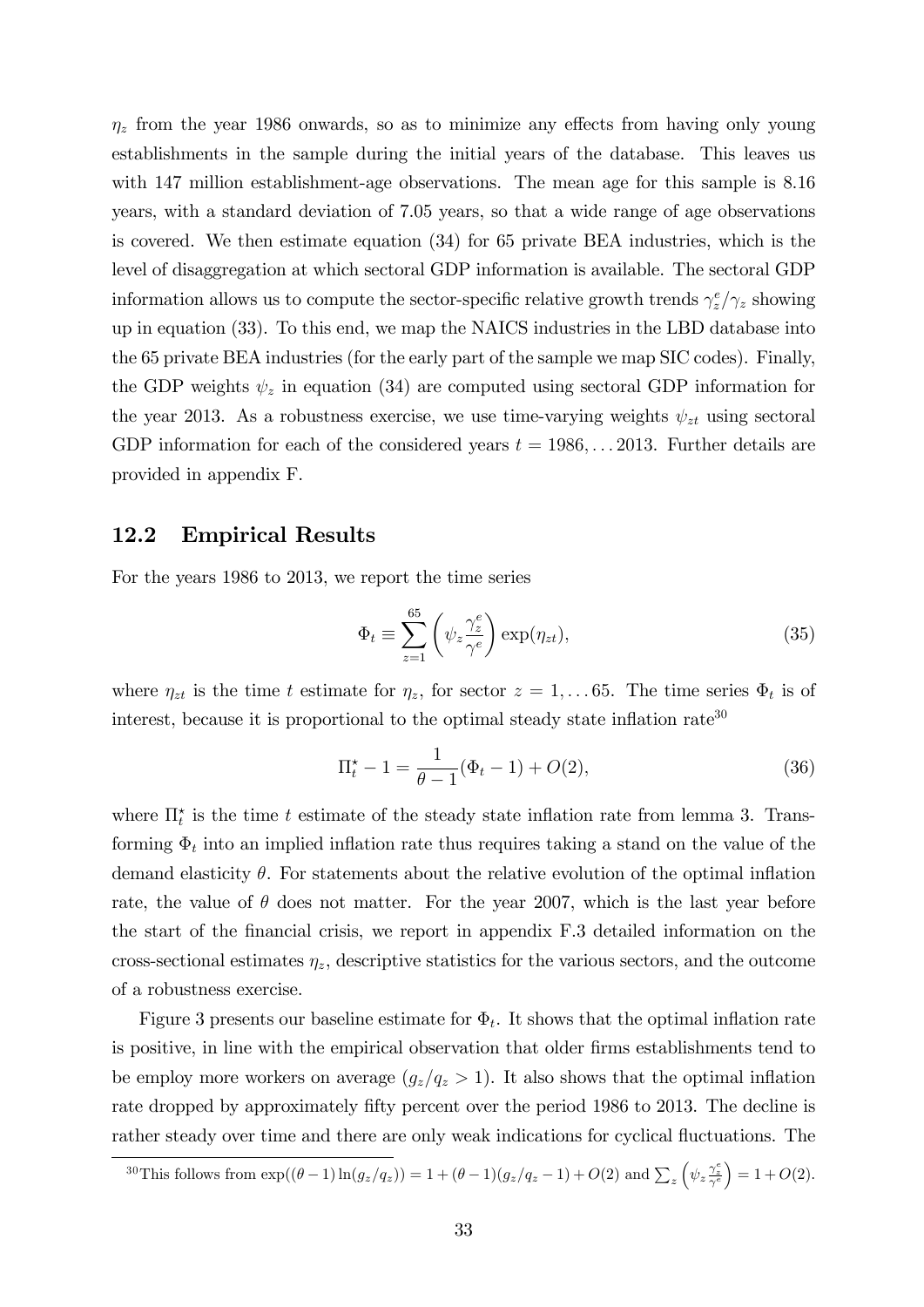

Figure 3: Baseline estimate of  $\Phi_t$  (fixed 2013 sector weights, linear specification in age)

drop in the estimate implies that either the experience trend in productivity weakened over the considered time period or the cohort productivity trend affecting new entrants accelerated.<sup>31</sup> While we cannot disclose the cross-sectional estimates for the year 2002, comparing 2002 estimates of  $\eta_z$  to the 2007 estimate reported in appendix F, we find that the decline in  $\eta_z$  is widespread in most economic sectors and not driven by a small set of sectors experiencing very large declines.

Figure 4 investigates the robustness of the baseline estimates to alternative estimation approaches. As a first alternative, we consider weights  $\psi_{zt}$  that reflect the sectoral GDP share of each economic sector in period  $t$  rather than using fixed weights from the year 2013. This is motivated by the observation that the GDP shares of sectors have shifted considerably over the considered period. For instance, the share of manufacturing in private GDP dropped from 21.1 percent in 1986 to 14.0 percent in 2013. As figure 4 shows, using these time-varying weights leads to only negligible changes in the estimates, despite the fact that the GDP weight display significant changes over the consider period. The sectoral rebalancing taking place in the US economy thus does not co-vary significantly with the changes in the  $\eta_z$  (and thus  $g_z/q_z$ ). This is consistent with the fact that the drop in  $\eta_z$  is present in almost all sectors of the U.S. economy.

Figure 4 also presents estimates for  $\Phi_t$  when including also a term in age squared

<sup>&</sup>lt;sup>31</sup>Separating which of the two effects actually drives the decline cannot be identified from the  $\eta_z$ estimates.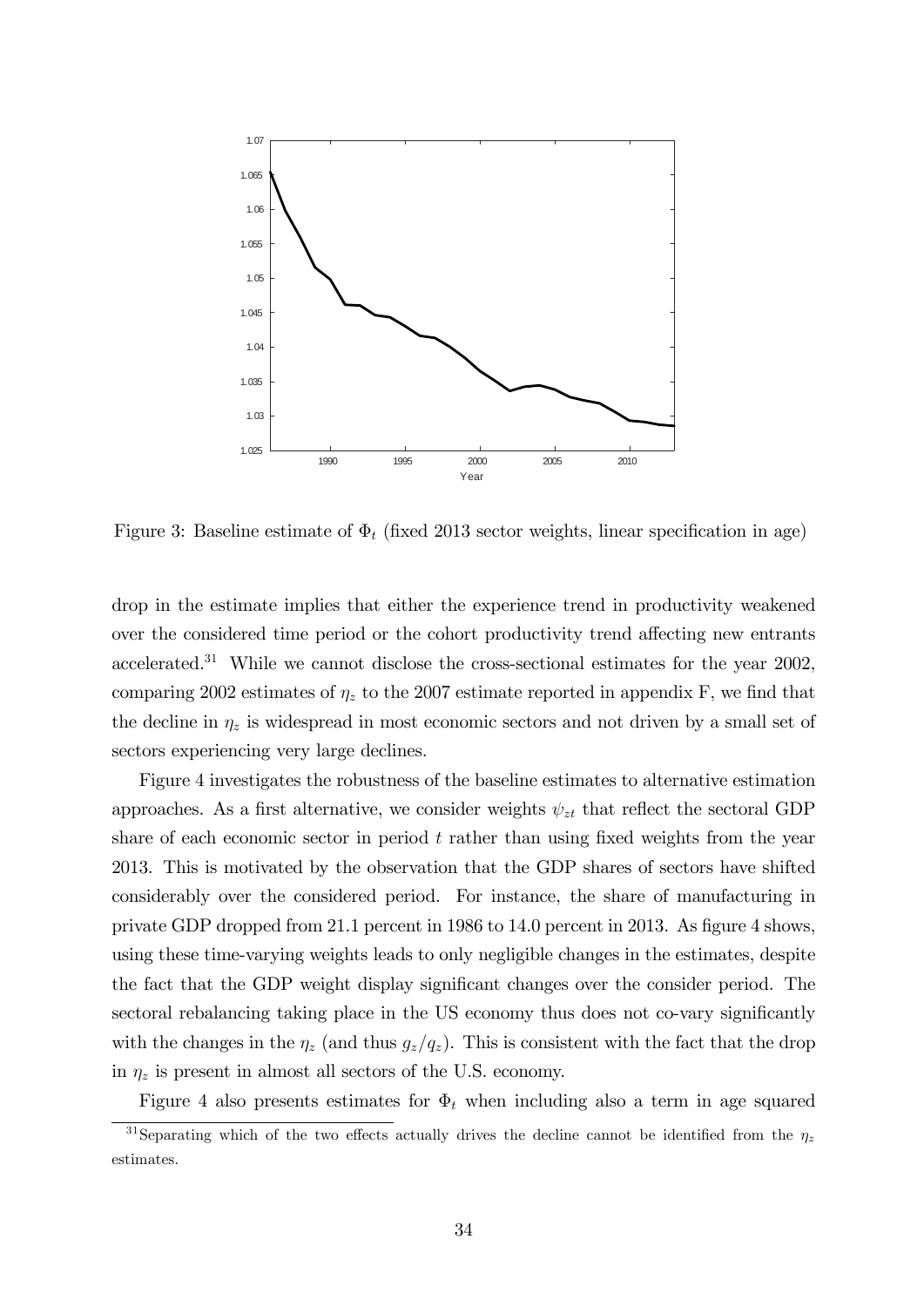

Figure 4: Robustness of  $\Phi_t$  estimate to alternative estimation approaches

on the right-hand side of the regression equation (34).<sup>32</sup> The  $\Phi_t$  estimates then become slightly larger in magnitude and also sightly more cyclical, displaying drops around the recession years 1991, 2001, and 2009. The overall message, however, remains unchanged: The optimal inflation rate is positive and approximately halved over the considered time period.

Translating the estimates presented in figures 3 and 4 into optimal inflation rates requires taking a stand on the value of the demand elasticity parameter  $\theta$ . As our baseline, we follow Bilbiie et al. (2012) and Bernard et al. (2003) who use  $\theta = 3.8$  based on a calibration that fits US plant and macro trade data. As a robustness exercise, we also consider  $\theta = 5$ , based on a calibration in Eusepi et al. (2011) that fits the revenue labor share.<sup>33</sup>

Table 1 reports the outcomes for the optimal inflation rate over the sample period. It shows that for most of the specifications, the optimal inflation rate dropped from a value of close to two percent in 1986 to approximately one percent in 2013.

<sup>&</sup>lt;sup>32</sup>The definition of  $\Phi_t$  is still given by equation (35).

 $33$ Eusepi et al. (2011) also show that the average wholesale markup implies a demand elasticity of 5.1 for the industries in the 1997 Census of Wholesale Trade that Bils and Klenow (2004) could match to consumer goods in the CPI.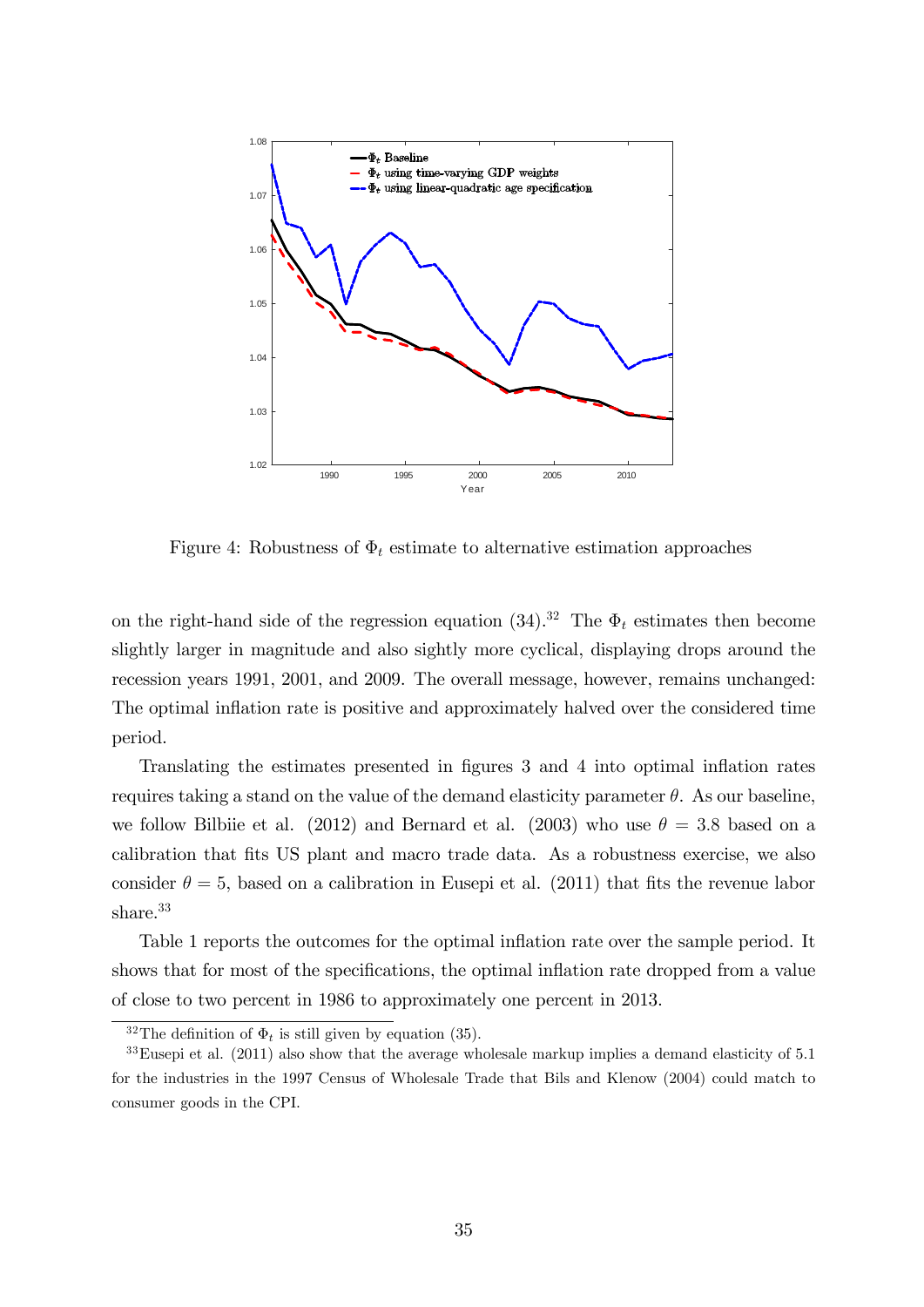|                      |          |                | Baseline TV Weights LQ Specification   Baseline TV Weights LQ Specification |          |              |       |
|----------------------|----------|----------------|-----------------------------------------------------------------------------|----------|--------------|-------|
|                      |          | $\theta = 3.8$ |                                                                             |          | $\theta = 5$ |       |
| $\Pi_{1986}^{\star}$ | $2.34\%$ | $2.24\%$       | 2.70%                                                                       | 1.64%    | 1.57%        | 1.89% |
| $\Pi_{2013}^{\star}$ | $1.02\%$ | 1.02%          | 1.45%                                                                       | $0.71\%$ | $0.71\%$     | 1.01% |

Table 1: Optimal Inflation Rate (Net)

*Notes:* "Baseline" refers to the baseline estimate of  $\Phi_t$  with fixed GDP weights and age as single regressor. "TV Weights" refers to the estimate of  $\Phi_t$  that is based on time-varying GDP weights. "LQ Specification" refers to the estimate of  $\Phi_t$  that is based on a specification with both age and age squared as regressors. The parameter  $\theta$  denotes the product demand elasticity.

### 13 Extensions and Robustness of Results

This section considers various extensions and alternative model setups. Section 13.1 shows that our main finding about the optimal inflation rate (proposition 2) continues to apply in a setting where price adjustment frictions take the form of menu costs. Section 13.2 discusses the effects of introducing additional firm-specific productivity components.

#### 13.1 Menu Cost Frictions

While our results are illustrated using time-dependent Calvo price setting frictions, our main theoretical finding from proposition 2 extends to a setting in which firms have to pay a fixed cost to adjust their price. Since the optimal inflation rate in proposition 2 replicates the flexible price allocation, firms have  $\overline{\phantom{a}}$  independently of the nature of their price setting frictions  $-$  no incentives to adjust their prices, whenever monetary policy implements the optimal inflation rate. Since the flexible price allocation is efficient, see proposition 1, monetary policy also has no incentive to deviate from the flexible price allocation. Both observations together imply that the optimal inflation rate does not depend on whether price setting frictions are state or time dependent.<sup>34</sup>

The previous logic does not fully extend to our results for a multi-sector economy in section 11. The optimal inflation rate there fails to exactly implement the efficient flexible price allocation, because generically each sector has its own sector-specific optimal inflation rate. The precise form of the postulated price setting frictions can then have an influence on the optimal rate of inflation, as it determines the details of how monetary

<sup>&</sup>lt;sup>34</sup>Obviously, this requires that in a setting with menu cost frictions,  $\delta$ -shocks either lead to these menu cost not having to be paid or having to be paid always, independently of whether or not prices are ajdusted. The latter situation appears plausible when interpreting  $\delta$ -socks as being associated with new products, new product qualities or firm entry and exit, see section 3.2.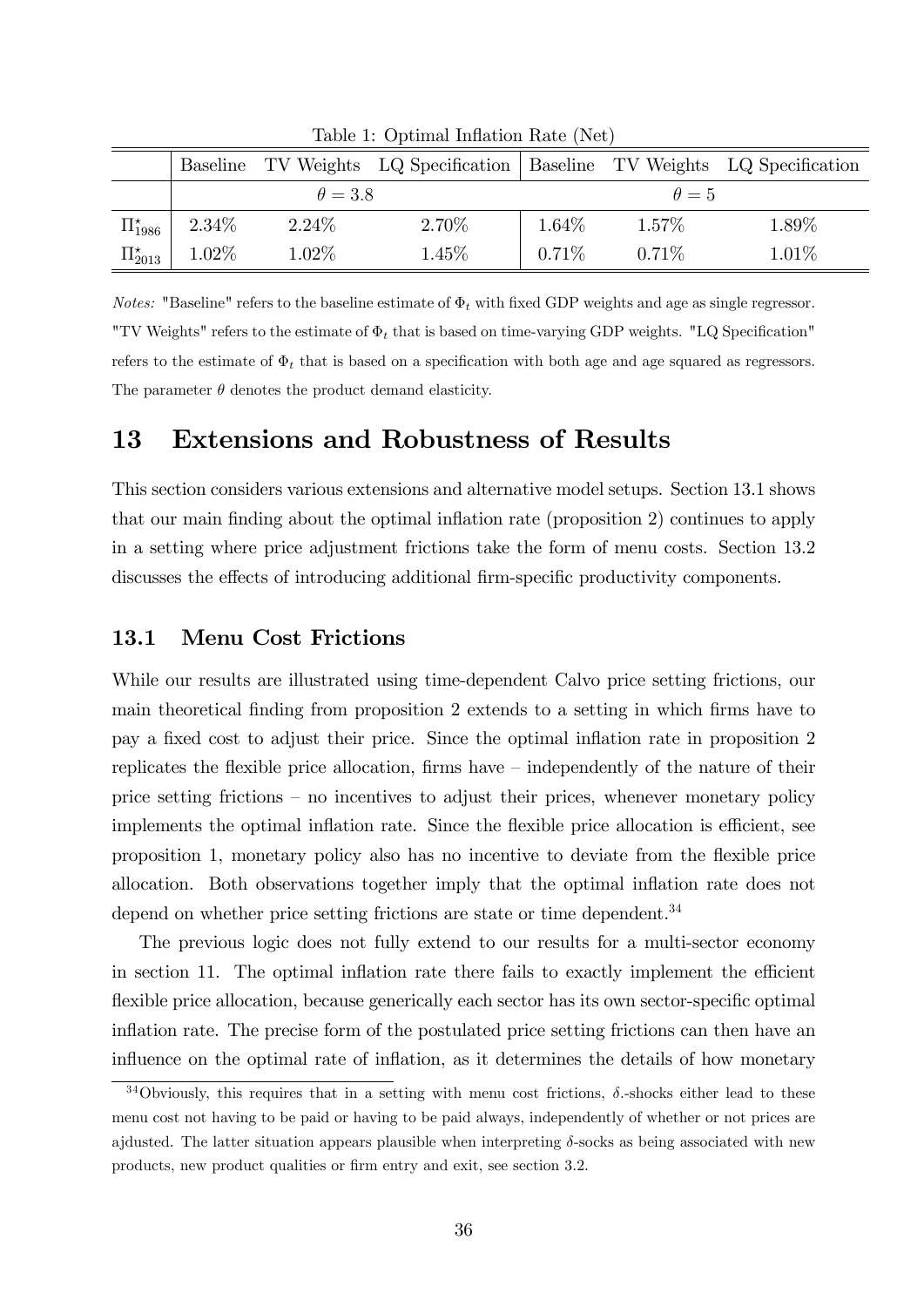policy can get allocations closer to the efficient flexible price benchmark. Determining the optimal inflation rate for menu cost type models, in which monetary policy cannot replicate the efficient allocation, e.g., the setting considered in Golosov and Lucas  $(2007)$ , is of interest for further research but beyond the scope of the present paper.

#### 13.2 Idiosyncratic Firm Productivity

The model that we present allows for a considerably richer firm specific productivity process than many other sticky price models. At same time, however, it abstracts from a number of potentially interesting additional dimensions of firm level heterogeneity. In particular, one simplifying assumption entertained throughout the paper is that there are no firm-specific productivity components: firms receiving a  $\delta$ -shock, for example, are homogeneous and - absent further  $\delta$ -shocks - their productivity grows according to common trends defined by  $(a_t, g_t)$ .

This said, some of our results continue to hold even in the presence of additional idiosyncratic elements to firm productivity. Adding to the setup, for instance, a multiplicative firm fixed effect to productivity, i.e., letting firm specific productivity be given by

$$
Z_{jt} = Q_{t-s_{jt}} G_{jt} \widetilde{Z}_{t-s_{jt}},
$$

where  $\tilde{Z}_{t-s_{jt}}$  is chosen in the period in which a  $\delta$ -shock hits, independently across firms and from a time-invariant distribution with mean one, our main results in proposition 1 and 2 continue to apply. The same holds true if one incorporated instead a time invariant firm-fixed effect  $\widetilde{Z}_j$  for productivity, i.e.,

$$
Z_{jt} = Q_{t-s_{jt}} G_{jt} \widetilde{Z}_j.
$$

For these extended settings, proposition 6, which derives our model implied empirical specification for estimating the relevant sectoral productivity trends, also holds in unchanged form because firm fixed effects get absorbed by the firm specific error term.

The situation is different, if firms specific components are time varying, e.g., take the form

$$
Z_{jt} = Q_{t-s_{jt}} G_{jt} \widetilde{Z}_{jt}
$$

for some idiosyncratic productivity shock process  $\widetilde{Z}_{it}$  with unconditional mean one. While such idiosyncratic shocks may be present in the data, it is hard to know to what extent they are due to measurement noise. In any case, the presence of such shocks prevents full replication of the flexible price equilibrium, as adjustment frictions then become strictly binding.<sup>35</sup> While this makes it difficult to obtain closed-form solutions for the optimal

 $35$ This holds true for the case with time dependent pricing frictions and the case with menu cost type frictions.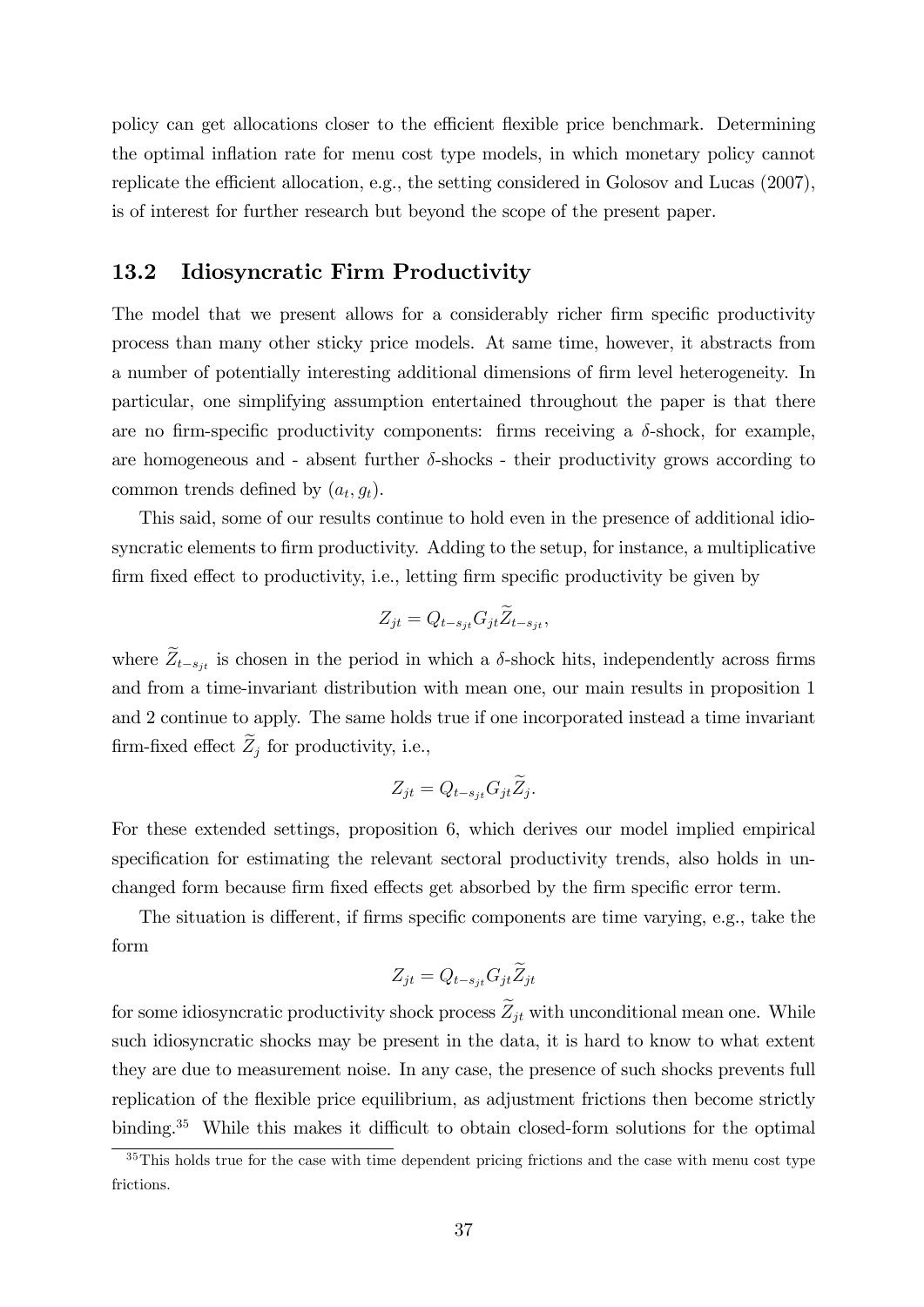inflation rate, $36$  studying the implications of such time-varying idiosyncratic shocks for the optimal inflation rate appears to be worth exploring further in future work.

## 14 Conclusions

The conclusions reached in this paper show that firm-level productivity dynamics matter for understanding the inflation rate that is optimal for the aggregate economy. Using Longitudinal Business Database, which covers all establishments in the United States, we show that the existing establishment-level productivity trends can rationalize significantly positive amounts of inflation as being optimal. This differs notably from the inflation rates suggested to be optimal by standard sticky price setups with homogeneous firms, where productivity trends do not affect the optimal rate of inflation. Our estimates show that changes in the micro-level productivity trends taking place over the period 1986 to 2013 in the U.S. economy, caused the optimal ináation rate to fall by approximately 50 percent over this time period. Understanding the economic forces giving rise to these changes in establishment-level productivity trends are certainly worth to be explored further. It also appears interesting to explore to what extend these changes are present also in other advanced economies and imply similarly declining optimal ináation rates.

### References

- ADAM, K., AND R. M. BILLI (2006): "Optimal Monetary Policy under Commitment with a Zero Bound on Nominal Interest Rates," Journal of Money Credit and Banking,  $38(7), 1877-1905.$
- AMANO, R., K. MORAN, S. MURCHISON, AND A. RENNISON (2009): "Trend inflation, wage and price rigidities, and productivity growth," Journal of Monetary Economics,  $56(3)$ ,  $353 - 364$ .
- ASCARI, G., AND A. M. SBORDONE (2014): "The Macroeconomics of Trend Inflation," Journal of Economic Literature,  $52(3)$ ,  $679-739$ .
- BENIGNO, P. (2004): "Optimal monetary policy in a currency area," Journal of International Economics,  $63(2)$ ,  $293 - 320$ .
- BENIGNO, P., AND L. A. RICCI (2011): "The Inflation-Output Trade-Off with Downward Wage Rigidities," Amercian Economic Review, 101, 1436-1466.

<sup>&</sup>lt;sup>36</sup>Golosov and Lucas (2007) study a model with idiosyncratic productivity shocks, but do not analyze the issue of the optimal rate of inflation.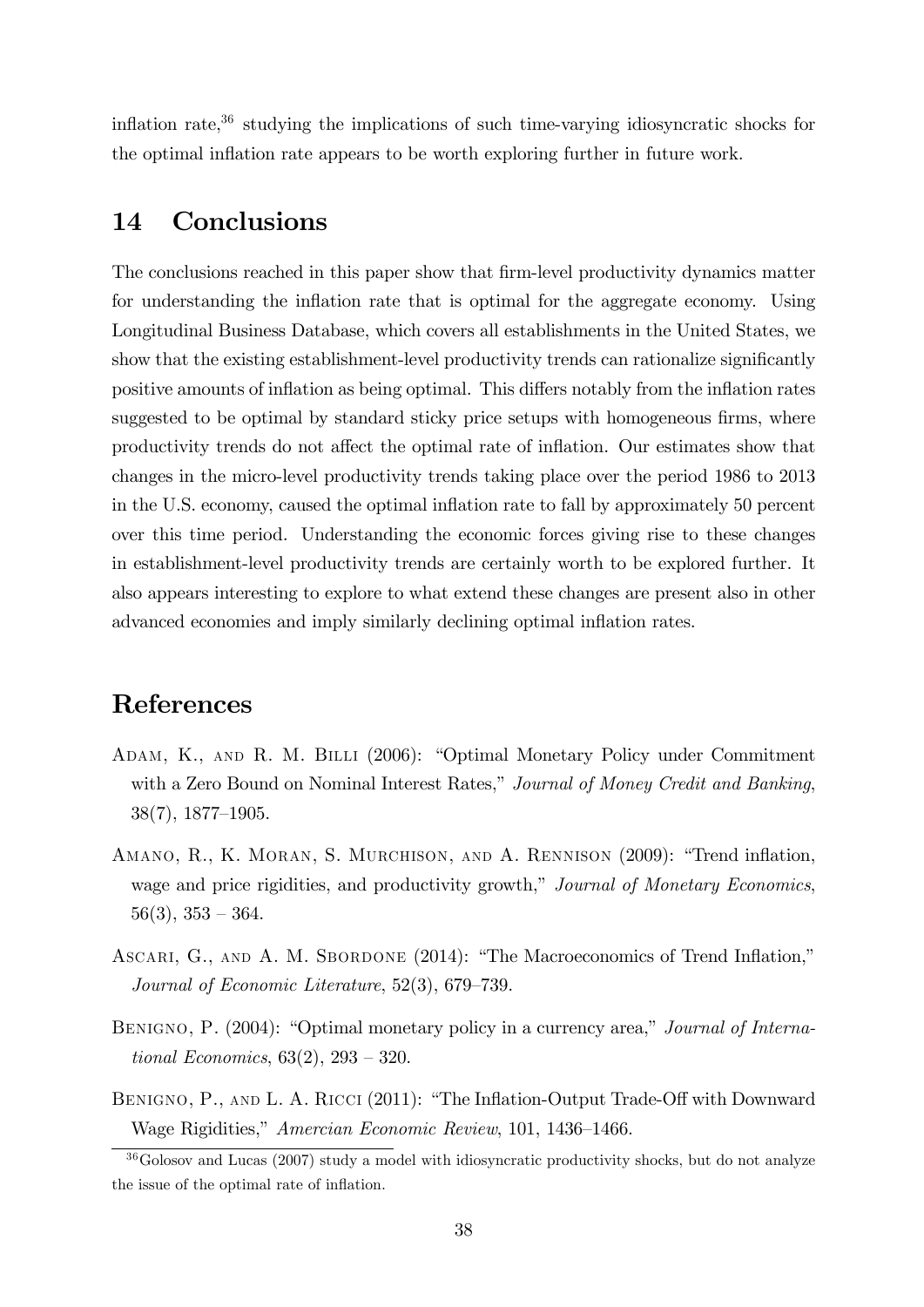- BERGIN, P. R., AND G. CORSETTI  $(2008)$ : "The extensive margin and monetary policy," Journal of Monetary Economics,  $55(7)$ ,  $1222-1237$ .
- BERNARD, A. B., J. EATON, J. B. JENSEN, AND S. KORTUM (2003): "Plants and Productivity in International Trade," American Economic Review, 93(4), 1268–1290.
- BILBIIE, F. O., I. FUJIWARA, AND F. GHIRONI  $(2014)$ : "Optimal monetary policy with endogenous entry and product variety," Journal of Monetary Economics,  $64$ ,  $1-20$ .
- BILBIIE, F. O., F. GHIRONI, AND M. J. MELITZ (2008): "Monetary Policy and Business Cycles with Endogenous Entry and Product Variety," in *NBER Macroeconomics* Annual 2007, Volume 22, NBER Chapters, pp. 299–353. National Bureau of Economic Research, Inc.
- (2012): "Endogenous Entry, Product Variety, and Business Cycles," *Journal of* Political Economy,  $120(2)$ ,  $304 - 345$ .
- BILS, M. (2009): "Do Higher Prices for New Goods Reflect Quality Growth or Inflation?," Quarterly Journal of Economics,  $124, 637-675$ .
- BILS, M., AND P. J. KLENOW (2004): "Some Evidence on the Importance of Sticky Prices," Journal of Political Economy, 112(5), 947–985.
- BRUNNERMEIR, M., AND Y. SANNIKOV  $(2016)$ : "On the Optimal Rate of Inflation," American Economic Review, Papers and Proceedings, 5, 484–489.
- CALVO, G. A. (1983): "Staggered Contracts in a Utility-Maximizing Framework,"  $Jour$ nal of Monetary Economics, 12, 383-398.
- CARLSSON, M., AND A. WESTERMARK (2016): "Labor market frictions and optimal steady-state inflation," Journal of Monetary Economics,  $78, 67 - 79$ .
- COGLEY, T., G. E. PRIMICERI, AND T. J. SARGENT (2010): "Inflation-Gap Persistence in the U.S.," American Economic Journal: Macroeconomics, 2, 43–69.
- COGLEY, T., AND T. J. SARGENT (2001): "Evolving Post-World War II U.S. Inflation Dynamics," *NBER Macroeconomics Annual*, 16.
- COGLEY, T., AND A. M. SBORDONE (2008): "Trend Inflation, Indexation and Inflation Persistence in the New Keynesian Phillips Curve," American Economic Review, 98, 2101-2126.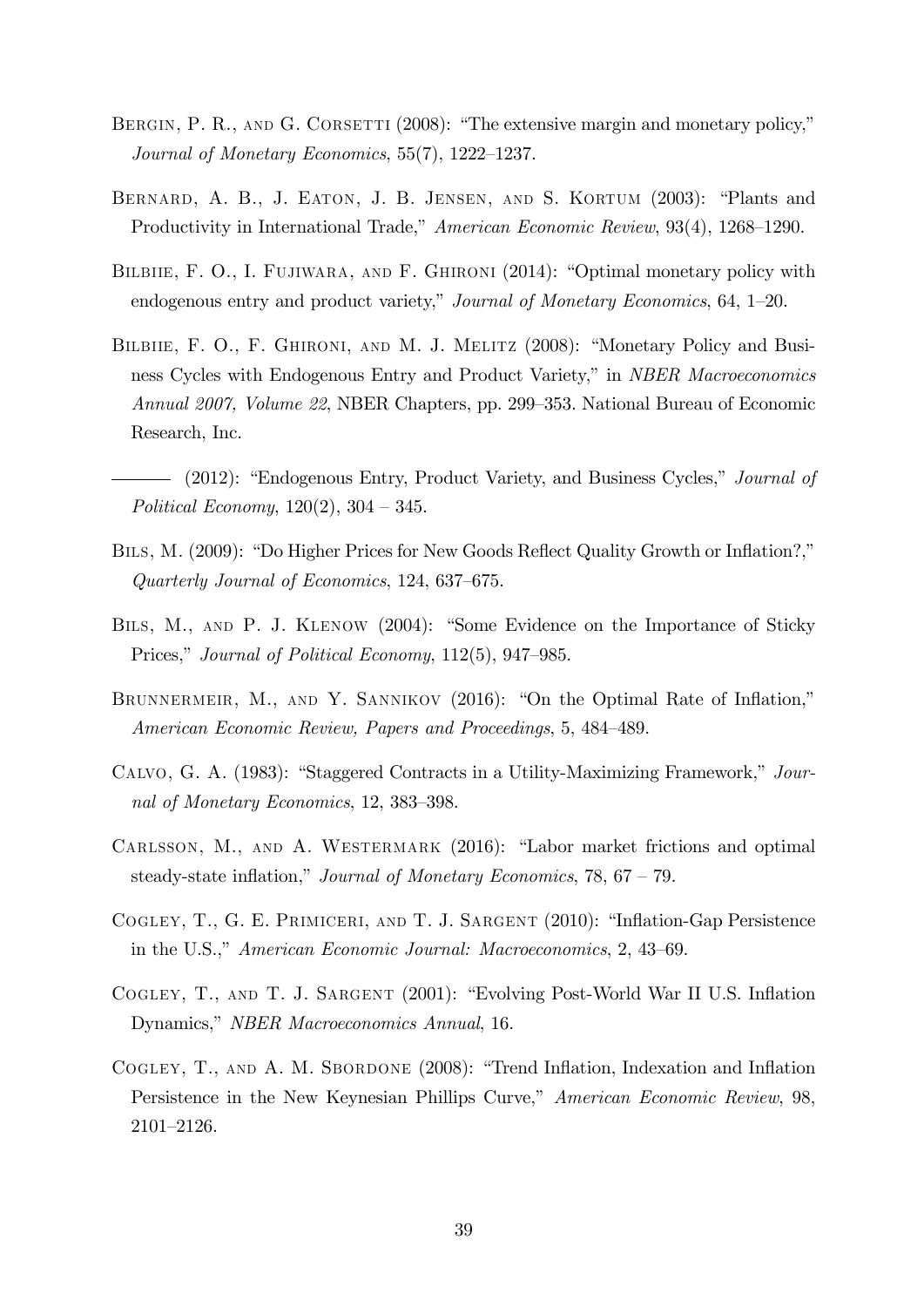- COIBION, O., Y. GORODNICHENKO, AND J. WIELAND (2012): "The Optimal Inflation Rate in New Keynesian Models: Should Central Banks Raise Their Inflation Targets in Light of the Zero Lower Bound?," Review of Economic Studies,  $79(4)$ ,  $1371-1406$ .
- DECKER, R. A., J. HALTIWANGER, R. S. JARMIN, AND J. MIRANDA (2014): "The Secular Decline in Business Dynamism in the U.S.," University of Maryland mimeo.
- EUSEPI, S., B. HOBIJN, AND A. TAMBALOTTI (2011): "CONDI: A Cost-of-Nominal-Distortions Index," American Economic Journal: Macroeconomics, 3(3), 53–91.
- FOSTER, L., J. HALTIWANGER, AND C. SYVERSON (2008): "Reallocation, Firm Turnover, and Efficiency: Selection on Productivity or Profitability?," American Economic Review,  $98, 394-425$ .
- GOLOSOV, M., AND R. E. LUCAS (2007): "Menu Costs and Phillips Curves," *Journal of* Political Economy, 115, 171–199.
- KHAN, A., R. G. KING, AND A. L. WOLMAN (2003): "Optimal Monetary Policy," Review of Economic Studies,  $70(4)$ , 825–860.
- KIM, J., AND F. J. RUGE-MURCIA (2009): "How much inflation is necessary to grease the wheels?," Journal of Monetary Economics, 56(3),  $365 - 377$ .
- MELITZ, M. J.  $(2003)$ : "The Impact of Trade on Intra-Industry Reallocations and Aggregate Industry Productivity,"  $Econometrica$ , 71(6), 1695–1725.
- MELSER, D., AND I. A. SYED (2016): "Life Cycle Price Trends and Product Replacement: Implications for the measurement of inflation,"  $Review of Income and Wealth, 62, 509–$ 533.
- MOULTON, B. R., AND K. E. MOSES (1997): "Addressing the Quality Change Issue in the Consumer Price Index," *Brookings Papers on Economic Activity*, pp. 305–349.
- NAKAMURA, E., AND J. STEINSSON (2008): "Five Fact about Prices: A Reevaluation of Menu Cost Models," Quarterly Journal of Economics, 123, 1415–1464.
- $(2010)$ : "Monetary Non-neutrality in a Multisector Menu Cost Model," The Quarterly Journal of Economics,  $125, 961-1013$ .
- PRIMICERI, G. E. (2006): "Why Inflation Rose and Fell: Policymakers S Beliefs and U.S. Postwar Stabilization Policy," Quarterly Journal of Economics, 121, 867U901.
- SARGENT, T. J. (1999): The Conquest of American Inflation. Princeton Univ. Press, Princeton.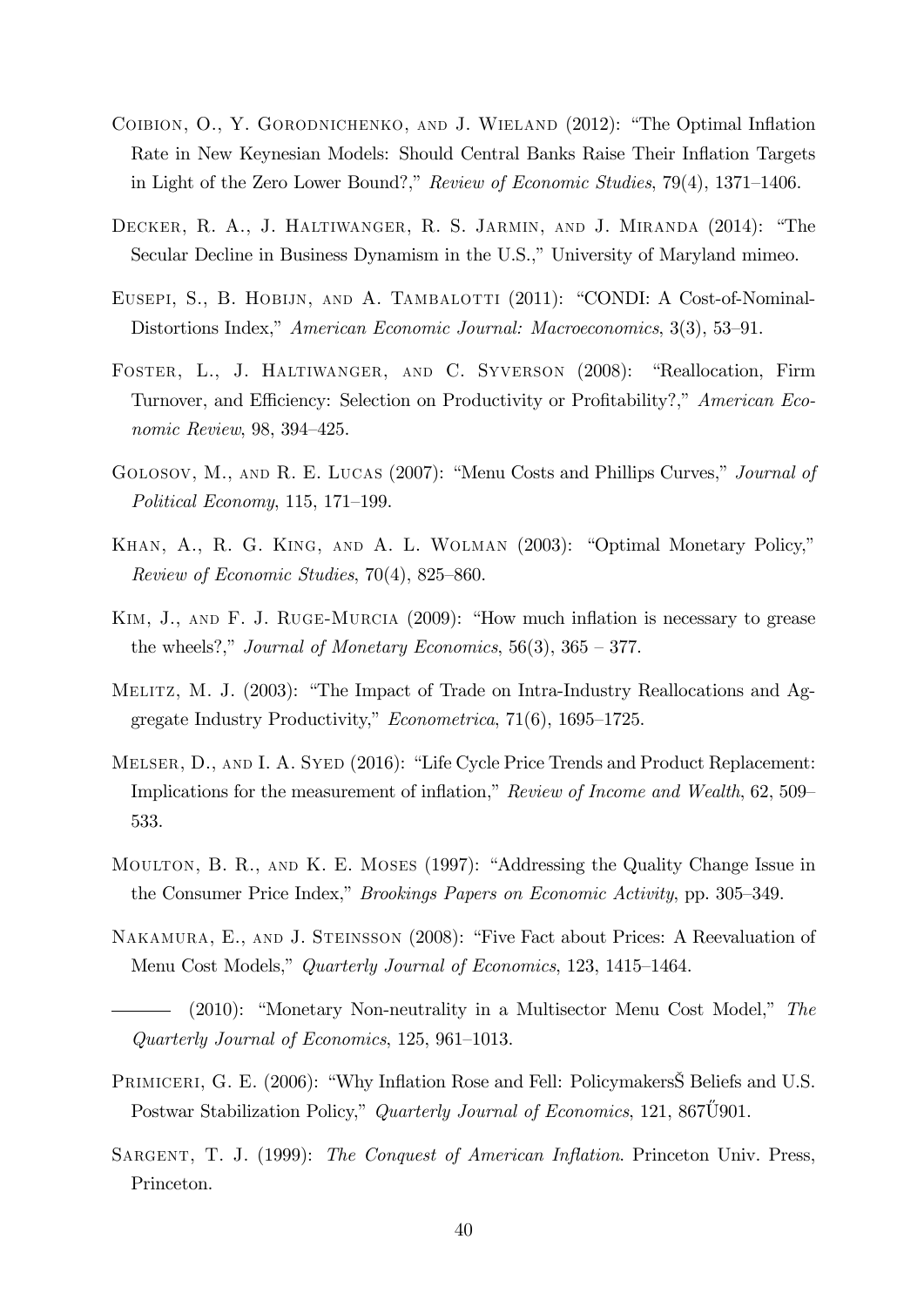- SARGENT, T. J., N. WILLIAMS, AND T. ZHA (2006): "Shocks and Government Beliefs: The Rise and Fall of American Inflation," American Economic Review, 96, 1193U1224.
- SCHMITT-GROHÉ, S., AND M. URIBE (2010): "The Optimal Rate of Inflation," in Handbook of Monetary Economics, ed. by B. M. Friedman, and M. Woodford, vol. 3 of Handbook of Monetary Economics, chap. 13, pp.  $653-722$ . Elsevier.
- (2012a): "Foreign Demand for Domestic Currency and the Optimal Rate of Inflation," Journal of Money, Credit and Banking,  $44(6)$ ,  $1207-1224$ .
- $(2012b)$ : "On Quality Bias and Inflation Targets," Journal of Monetary Economics,  $59(4)$ ,  $393 - 400$ .
- (2013): "Downward Nominal Wage Rigidity and the Case for Temporary Inflation in the Eurozone," Journal of Economic Perspectives, 27, 193–212.
- WOLMAN, A. (2011): "The Optimal Rate of Inflation with Trending Relative Prices," Journal of Money, Credit and Banking, Vol. 43, 355–384.
- WOODFORD, M. (2003): *Interest and Prices*. Princeton University Press, Princeton.
- YUN, T. (2005): "Optimal Monetary Policy with Relative Price Distortions," Amercian  $Economic Review, 95, 89-109.$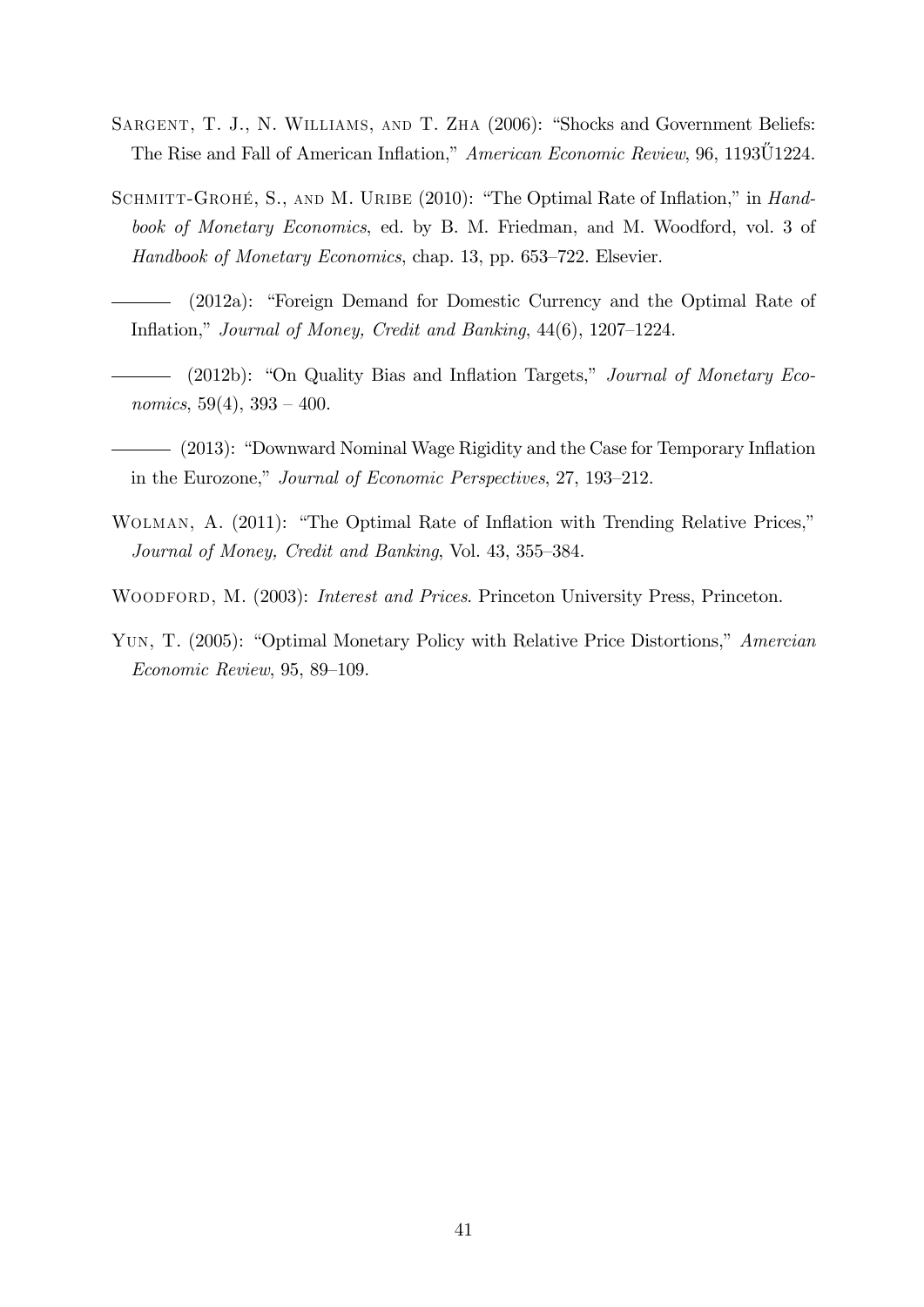# Appendix

## A Derivation of the Sticky Price Economy

### A.1 Cost Minimization Problem of Firms

The cost minimization problem of firm  $j$ ,

$$
\min_{K_{jt}, L_{jt}} K_{jt} r_t + L_{jt} W_t / P_t \quad s.t. \quad Y_{jt} = A_t Q_{t-s_{jt}} G_{jt} \left( K_{jt}^{1-\frac{1}{\phi}} L_{jt}^{\frac{1}{\phi}} - F_t \right),
$$

yields the Örst order conditions

$$
0 = r_t + \left(1 - \frac{1}{\phi}\right) \lambda_t A_t Q_{t-s_{jt}} G_{jt} \left(\frac{L_{jt}}{K_{jt}}\right)^{\frac{1}{\phi}},
$$
  

$$
0 = W_t / P_t + \frac{1}{\phi} \lambda_t A_t Q_{t-s_{jt}} G_{jt} \left(\frac{L_{jt}}{K_{jt}}\right)^{\frac{1}{\phi}-1}.
$$

They imply that the optimal capital labor ratio is the same for all  $j \in [0, 1]$ , i.e.,

$$
\frac{K_{jt}}{L_{jt}} = \frac{W_t}{P_t r_t} (\phi - 1).
$$

Plugging the optimal capital labor ratio into the technology of firm  $j$  and solving for the factor inputs yields the factor demand functions

$$
L_{jt} = \left(\frac{W_t}{P_t r_t} (\phi - 1)\right)^{\frac{1}{\phi} - 1} I_{jt},
$$
\n(37)

$$
K_{jt} = \left(\frac{W_t}{P_t r_t} \left(\phi - 1\right)\right)^{\frac{1}{\phi}} I_{jt}.
$$
\n(38)

Firm  $j$  demands these amounts of labor and capital, respectively, to combine them to  $I_{jt}$ , which yields  $Y_{jt}$  units of output. Accordingly, the firm's cost function to produce  $I_{jt}$  is

$$
MC_t I_{jt} = W_t \left(\frac{W_t}{P_t r_t} (\phi - 1)\right)^{\frac{1}{\phi} - 1} I_{jt} + P_t r_t \left(\frac{W_t}{P_t r_t} (\phi - 1)\right)^{\frac{1}{\phi}} I_{jt},
$$
(39)

where  $MC<sub>t</sub>$  denotes nominal marginal (or average) costs. This equation can be rearrange to obtain equation (7) in the main text.

#### A.2 Price Setting Problem of Firms

The price setting problem of the firm  $j$ , see equation  $(8)$ , implies that the optimal product price is given by

$$
P_{jt}^{\star} = \left(\frac{\theta}{\theta - 1} \frac{1}{1 + \tau}\right) \frac{E_t \sum_{i=0}^{\infty} (\alpha (1 - \delta))^i \Omega_{t, t + i} Y_{t + i} \left(\Xi_{t, t + i} / P_{t + i}\right)^{-\theta} \frac{MC_{t + i} / P_{t + i}}{A_{t + i} Q_{t - s_{jt}} G_{j t + i}}}{E_t \sum_{i=0}^{\infty} (\alpha (1 - \delta))^i \Omega_{t, t + i} Y_{t + i} \left(\Xi_{t, t + i} / P_{t + i}\right)^{1 - \theta}}.
$$
 (40)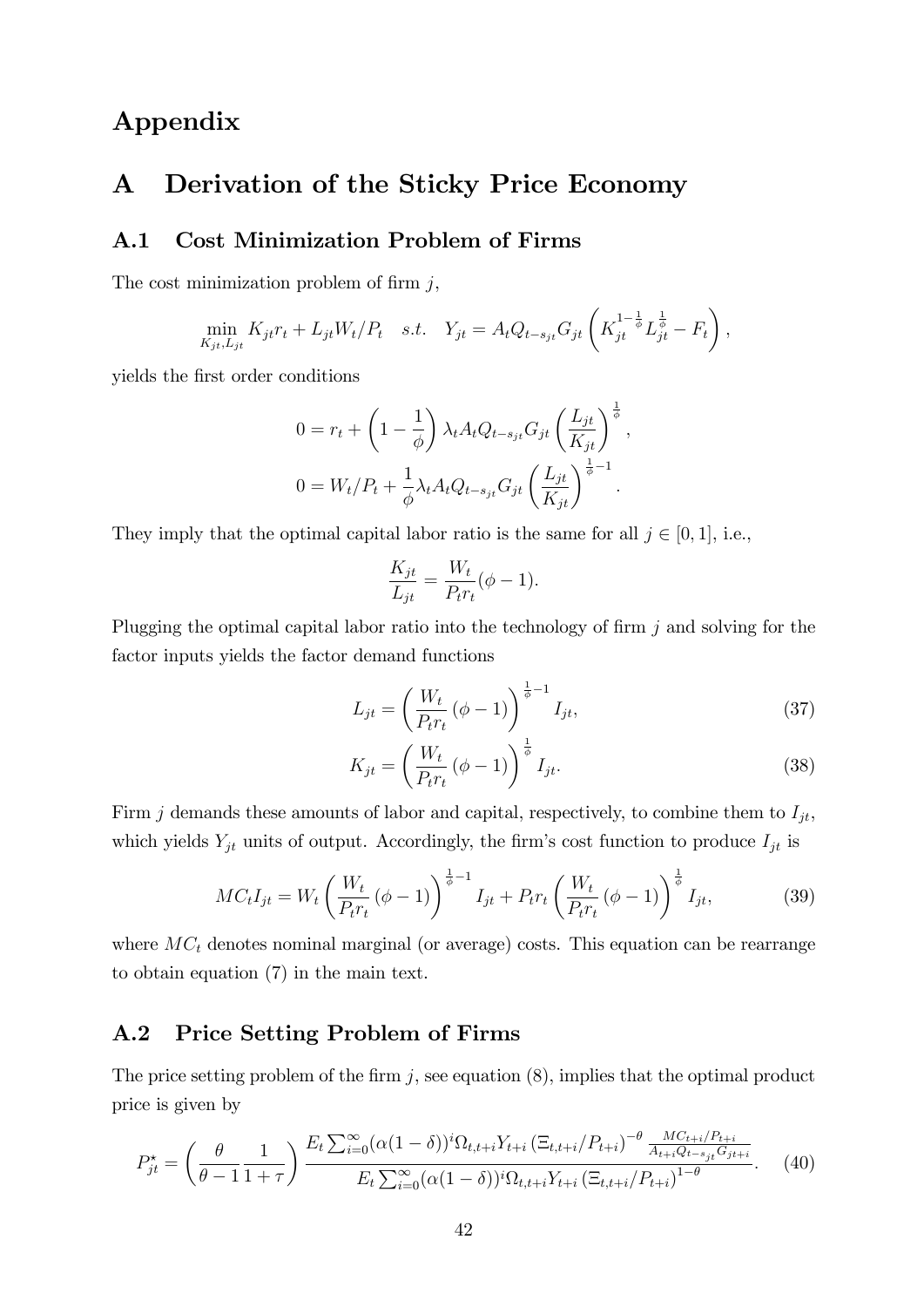Rewriting this equation yields

 $\sqrt{2}$ 

$$
\frac{P_{jt}^{*}}{P_{t}}\left(\frac{Q_{t-s_{jt}}G_{jt}}{Q_{t}}\right)
$$
\n
$$
= \left(\frac{\theta}{\theta-1}\frac{1}{1+\tau}\right) \frac{E_{t}\sum_{i=0}^{\infty}(\alpha(1-\delta))^{i}\Omega_{t,t+i}\frac{Y_{t+i}}{Y_{t}}\left(\frac{\Xi_{t,t+i}P_{t}}{P_{t+i}}\right)^{-\theta}\frac{MC_{t+i}}{P_{t+i}A_{t+i}Q_{t+i}}\frac{Q_{t+i}/Q_{t}}{G_{jt+i}/G_{jt}}}{E_{t}\sum_{i=0}^{\infty}(\alpha(1-\delta))^{i}\Omega_{t,t+i}\frac{Y_{t+i}}{Y_{t}}\left(\frac{\Xi_{t,t+i}P_{t}}{P_{t+i}}\right)^{1-\theta}}.
$$
\n(41)

The multi-period growth rate of the cohort effect relative to the experience effect corresponds to

$$
\frac{Q_{t+i}/Q_t}{G_{jt+i}/G_{jt}} = \frac{q_{t+i} \times \cdots \times q_{t+1}}{g_{t+i} \times \cdots \times g_{t+1}},
$$

for  $i > 0$ , and equals unity for  $i = 0$ . Hence, this growth rate is independent of the index  $j$ , because when going forward in time, firms are subject to the same experience effect. Accordingly, we can rewrite the equation (41) according to

$$
\frac{P_{jt}^{\star}}{P_t} \left( \frac{Q_{t-s_{jt}} G_{jt}}{Q_t} \right) = \left( \frac{\theta}{\theta - 1} \frac{1}{1 + \tau} \right) \frac{N_t}{D_t},
$$

where the numerator  $N_t$  is given by

$$
N_{t} = E_{t} \sum_{i=0}^{\infty} (\alpha (1-\delta))^{i} \Omega_{t,t+i} \frac{Y_{t+i}}{Y_{t}} \left( \frac{\Xi_{t,t+i} P_{t}}{P_{t+i}} \right)^{-\theta} \frac{MC_{t+i}}{P_{t+i} A_{t+i} Q_{t+i}} \left( \frac{q_{t+i} \times \cdots \times q_{t+1}}{g_{t+i} \times \cdots \times g_{t+1}} \right).
$$

It evolves recursively as shown by equation (10). The denominator  $D_t$  also evolves recursively, and this yields the recursive pricing equations  $(9)-(11)$ .

#### A.3 First Order Conditions to the Household Problem

The first order conditions that belong to the household problem comprise the household's budget constraint, a no-Ponzi scheme condition, the transversality condition, and the following equations:

$$
\frac{W_t}{P_t} = -\frac{U_{Lt}}{U_{Ct}},
$$
\n
$$
\Omega_{t,t+1} = \beta \frac{\xi_{t+1}}{\xi_t} \frac{U_{Ct+1}}{U_{Ct}},
$$
\n
$$
1 = E_t \left[ \Omega_{t,t+1} \left( \frac{1+i_t}{\Pi_{t+1}} \right) \right],
$$
\n
$$
1 = E_t \left[ \Omega_{t,t+1} (r_{t+1} + 1 - d) \right].
$$

Here, we denote by  $U(.)$  the period utility function. Our assumptions about  $U(.)$  imply

$$
U_{Ct} = C_t^{-\sigma} V(L_t)^{1-\sigma},
$$
  

$$
U_{Lt} = C_t^{1-\sigma} V(L_t)^{-\sigma} V_{Lt},
$$

where  $U(C_t, L_t) = ( [C_t V(L_t)]^{1-\sigma} - 1)/(1-\sigma)$  and  $U_{C_t} = \partial U(C_t, L_t)/\partial C_t$  and  $V_{Lt} =$  $\partial V(L_t)/\partial L_t.$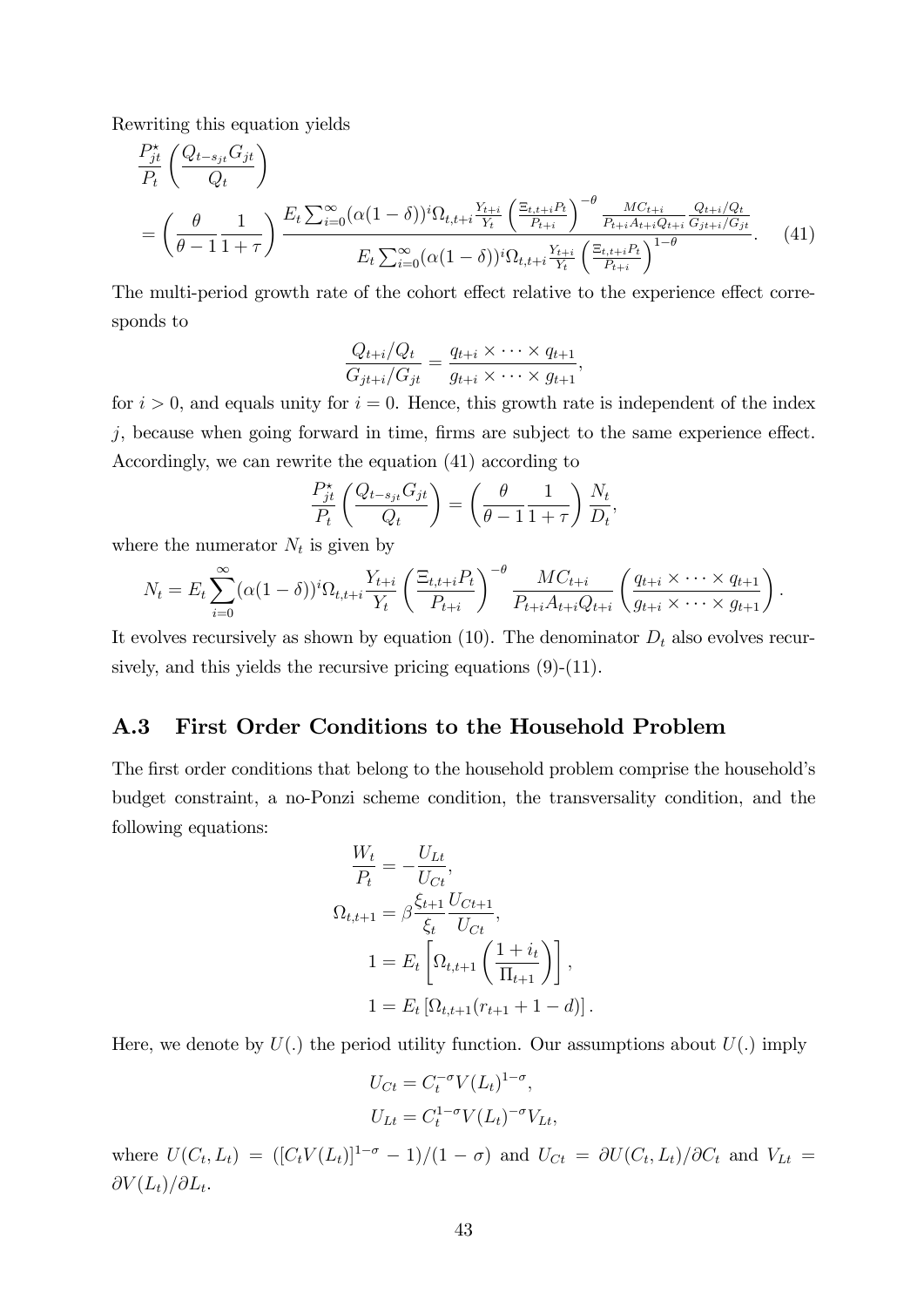### A.4 Recursive Evolution of the Price Level

Plugging the weighted average price of a cohort, equation (12), into the price level, equation (13), yields that

$$
P_t^{1-\theta} = \delta(\Xi_{t,t} P_{t,t}^{\star})^{1-\theta} + \sum_{s=1}^{\infty} (1-\delta)^s \delta\left[ (1-\alpha) \sum_{k=0}^{s-1} \alpha^k (\Xi_{t-k,t} P_{t-s,t-k}^{\star})^{1-\theta} + \alpha^s (\Xi_{t-s,t} P_{t-s,t-s}^{\star})^{1-\theta} \right]
$$

:

Telescoping the sums yields:

$$
P_{t}^{1-\theta} = \delta(\Xi_{t,t}P_{t,t}^{*})^{1-\theta}
$$
  
+  $\delta(1-\delta)^{1}[(1-\alpha)(\Xi_{t,t}P_{t-1,t}^{*})^{1-\theta} + \alpha(\Xi_{t-1,t}P_{t-1,t-1}^{*})^{1-\theta}]$   
+  $\delta(1-\delta)^{2}[(1-\alpha)(\Xi_{t,t}P_{t-2,t}^{*})^{1-\theta} + (1-\alpha)\alpha(\Xi_{t-1,t}P_{t-2,t-1}^{*})^{1-\theta} + \alpha^{2}(\Xi_{t-2,t}P_{t-2,t-2}^{*})^{1-\theta}]$   
+ ...

Collecting optimal prices that were set at the same date yields:

$$
P_{t}^{1-\theta} =
$$
\n
$$
\delta \Xi_{t,t}^{1-\theta} \left[ (P_{t,t}^{\star})^{1-\theta} + (1-\alpha)(1-\delta) \left\{ (P_{t-1,t}^{\star})^{1-\theta} + (1-\delta)(P_{t-2,t}^{\star})^{1-\theta} + (1-\delta)^2 (P_{t-3,t}^{\star})^{1-\theta} + \dots \right\} \right]
$$
\n
$$
+ [\alpha(1-\delta)] \delta \Xi_{t-1,t}^{1-\theta} \left[ (P_{t-1,t-1}^{\star})^{1-\theta} + (1-\alpha)(1-\delta) \left\{ (P_{t-2,t-1}^{\star})^{1-\theta} + (1-\delta)(P_{t-3,t-1}^{\star})^{1-\theta} + \dots \right\} \right]
$$
\n
$$
+ \dots
$$

Using equation (14) and the definition of  $p_t^e$  in equation (16), we can replace the terms in square brackets in the previous equation by  $p_t^e$ . This yields

$$
P_{t}^{1-\theta} = \delta(\Xi_{t,t} P_{t,t}^{\star})^{1-\theta} \left[ 1 + (1-\alpha) \left\{ \frac{(p_{t}^{e})^{\theta-1}}{\delta} - 1 \right\} \right]
$$
  
+  $[\alpha(1-\delta)]^{1} \delta(\Xi_{t-1,t} P_{t-1,t-1}^{\star})^{1-\theta} \left[ 1 + (1-\alpha) \left\{ \frac{(p_{t-1}^{e})^{\theta-1}}{\delta} - 1 \right\} \right]$   
+  $[\alpha(1-\delta)]^{2} \delta(\Xi_{t-2,t} P_{t-2,t-2}^{\star})^{1-\theta} \left[ 1 + (1-\alpha) \left\{ \frac{(p_{t-2}^{e})^{\theta-1}}{\delta} - 1 \right\} \right] + \dots$ 

Rearranging the previous equation yields

$$
P_t^{1-\theta} = (\Xi_{t,t} P_{t,t}^*)^{1-\theta} \left[ \alpha \delta + (1-\alpha) (p_t^e)^{\theta-1} \right]
$$
  
+  $\alpha (1-\delta) (\Xi_{t-1,t})^{1-\theta} \left\{ (\Xi_{t-1,t-1} P_{t-1,t-1}^*)^{1-\theta} \left[ \alpha \delta + (1-\alpha) (p_{t-1}^e)^{\theta-1} \right] \right\}$   
+  $\alpha (1-\delta) (\Xi_{t-2,t-1} P_{t-2,t-2}^*)^{1-\theta} \left[ \alpha \delta + (1-\alpha) (p_{t-2}^e)^{\theta-1} \right] + \dots \right\}.$ 

The term in curly brackets in this equation corresponds to  $P_{t-1}^{1-\theta}$ , which yields the price level equation (15) in the main text.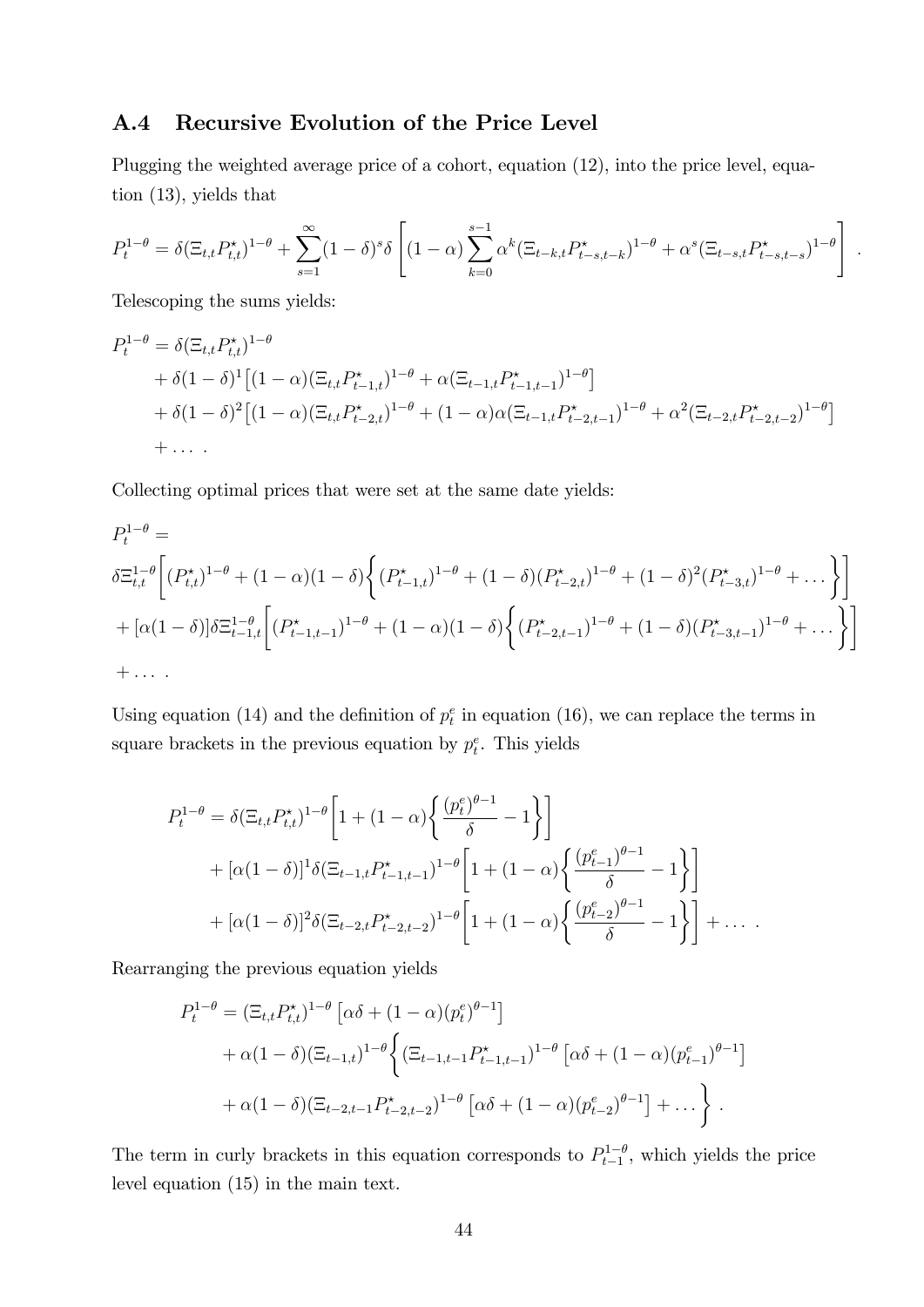#### A.5 Aggregate Technology and Aggregate Productivity

To derive the aggregate technology, we combine firms' technology to produce the differentiated product in equation (2) with product demand  $Y_{jt}/Y_t = (P_{jt}/P_t)^{-\theta}$  to obtain

$$
\frac{Y_t}{A_t Q_t} \left( \frac{Q_t / Q_{t-s_{jt}}}{G_{jt}} \right) \left( \frac{P_{jt}}{P_t} \right)^{-\theta} = \left( \frac{K_{jt}}{L_{jt}} \right)^{1-\frac{1}{\phi}} L_{jt} - F_t.
$$

Integrating over all firms with  $j \in [0, 1]$ , using labor market clearing,  $L_t = \int_0^1 L_{jt} \, dj$ , and the fact that optimizing Örms maintain the same (and hence the aggregate) capital labor ratio yields

$$
\frac{Y_t}{A_t Q_t} \int_0^1 \left( \frac{Q_t / Q_{t - s_{jt}}}{G_{jt}} \right) \left( \frac{P_{jt}}{P_t} \right)^{-\theta} dj = K_t^{1 - \frac{1}{\phi}} L_t^{\frac{1}{\phi}} - F_t.
$$

Rearranging this equation and defining the (inverse) endogenous component of aggregate productivity as in equation (18) in the main text yields the aggregate technology (17).

To derive the recursive representation of  $\Delta_t$  shown in equation (19), we recall the definition of  $\Delta_t$ , i.e.,

$$
\Delta_t = \int_0^1 \left( \frac{Q_t/Q_{t-s_{jt}}}{G_{jt}} \right) \left( \frac{P_{jt}}{P_t} \right)^{-\theta} dj,
$$

and rewrite it according to

$$
\frac{\Delta_t}{P_t^{\theta}} = \int_0^1 \left( \frac{q_t \times \cdots \times q_{t-s_{jt}+1}}{g_t \times \cdots \times g_{t-s_{jt}+1}} \right) (P_{jt})^{-\theta} dj,
$$

using the processes describing the evolution of  $Q_t$  and  $G_{jt}$ . As for the price level, we aggregate in two steps. First, we aggregate the optimal prices of all firms operating within a particular cohort. Second, we aggregate all cohorts in the economy. To this end, we rewrite  $\Delta_t/P_t^{\theta}$  in the previous equation according to

$$
\frac{\Delta_t}{P_t^{\theta}} = \sum_{s=0}^{\infty} (1 - \delta)^s \delta \widehat{\Lambda}_t(s), \tag{42}
$$

using

$$
\widehat{\Lambda}_t(s) = \begin{cases}\n\left(\frac{q_t \times \dots \times q_{t-s+1}}{g_t \times \dots \times g_{t-s+1}}\right) \left[ (1-\alpha) \sum_{k=0}^{s-1} \alpha^k (\Xi_{t-k,t} P^{\star}_{t-s,t-k})^{-\theta} + \alpha^s (\Xi_{t-s,t} P^{\star}_{t-s,t-s})^{-\theta} \right] & \text{if } s \ge 1, \\
(\Xi_{t,t} P^{\star}_{t,t})^{-\theta} & \text{if } s = 0.\n\end{cases}
$$

Substituting out for  $\widehat{\Lambda}_t(s)$  in equation (42) yields

$$
\frac{\Delta_t}{P_t^{\theta}} = \delta \left( \Xi_{t,t} P_{t,t}^{\star} \right)^{-\theta} \n+ \delta \sum_{s=1}^{\infty} (1-\delta)^s \left( \frac{q_t \times \cdots \times q_{t-s+1}}{g_t \times \cdots \times g_{t-s+1}} \right) \left[ (1-\alpha) \sum_{k=0}^{s-1} \alpha^k (\Xi_{t-k,t} P_{t-s,t-k}^{\star})^{-\theta} + \alpha^s (\Xi_{t-s,t} P_{t-s,t-s}^{\star})^{-\theta} \right].
$$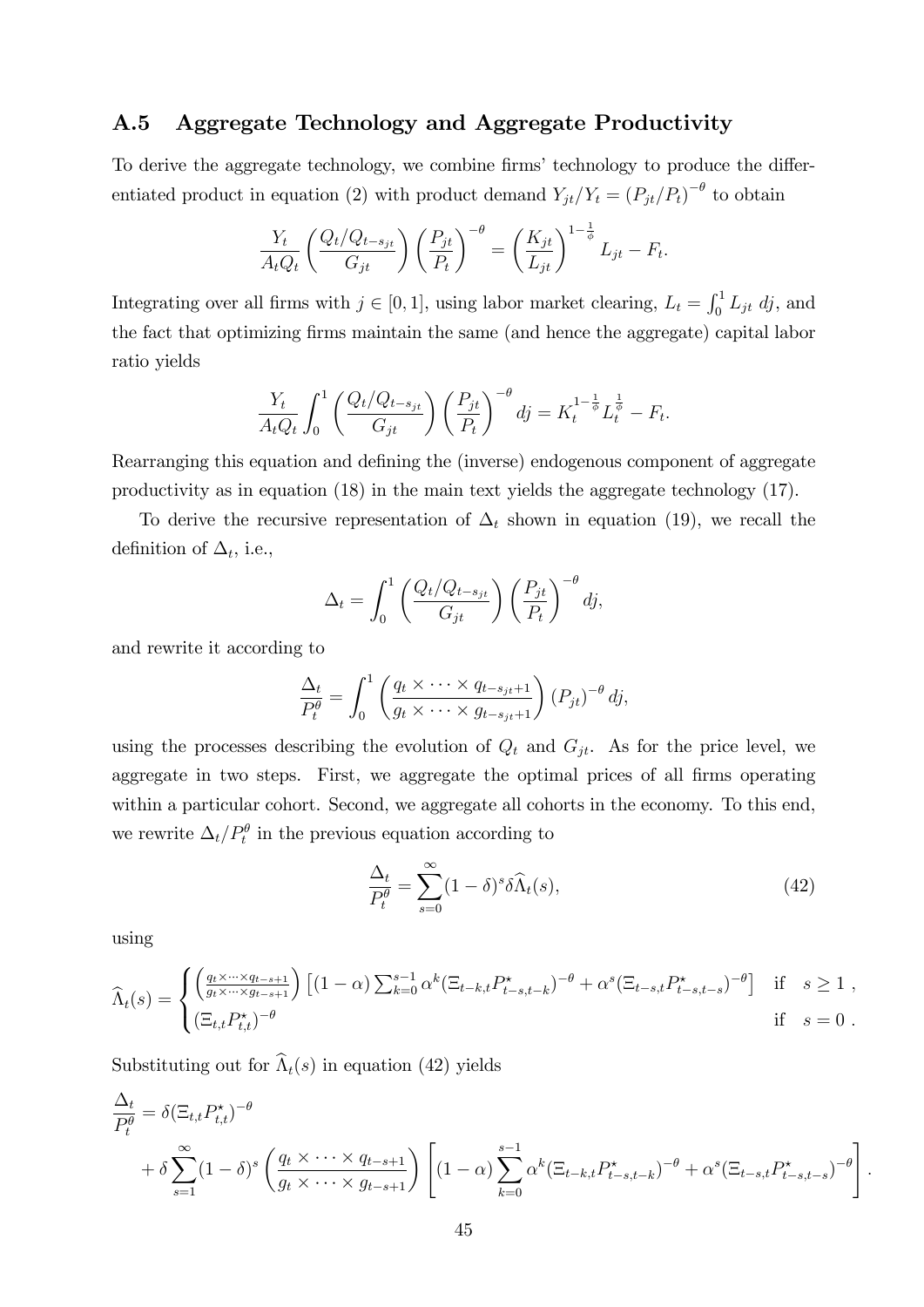Following corresponding steps to those in appendix A.4 to rearrange the previous equation yields

$$
\frac{\Delta_t}{P_t^{\theta}} = (\Xi_{t,t} P_{t,t}^*)^{-\theta} \left[ \alpha \delta + (1 - \alpha)(p_t^e)^{\theta - 1} \right] \n+ \alpha (1 - \delta) \left( \frac{q_t}{g_t} \right) (\Xi_{t-1,t} P_{t-1,t-1}^*)^{-\theta} \left[ \alpha \delta + (1 - \alpha)(p_{t-1}^e)^{\theta - 1} \right] \n+ \left[ \alpha (1 - \delta) \right]^2 \left( \frac{q_t q_{t-1}}{g_t g_{t-1}} \right) (\Xi_{t-2,t} P_{t-2,t-2}^*)^{-\theta} \left[ \alpha \delta + (1 - \alpha)(p_{t-2}^e)^{\theta - 1} \right] + \dots
$$

We rearrange this equation further to obtain that

$$
\frac{\Delta_t}{P_t^{\theta}} = (\Xi_{t,t} P_{t,t}^{\star})^{-\theta} \left[ \alpha \delta + (1 - \alpha)(p_t^e)^{\theta - 1} \right] \n+ \alpha (1 - \delta) \left( \frac{q_t}{q_t} \right) (\Xi_{t-1,t})^{-\theta} \left\{ (P_{t-1,t-1}^{\star})^{-\theta} \left[ \alpha \delta + (1 - \alpha)(p_{t-1}^e)^{\theta - 1} \right] \right. \n+ \alpha (1 - \delta) \left( \frac{q_{t-1}}{q_{t-1}} \right) (\Xi_{t-2,t-1} P_{t-2,t-2}^{\star})^{-\theta} \left[ \alpha \delta + (1 - \alpha)(p_{t-2}^e)^{\theta - 1} \right] + \dots \right\}.
$$

The term in curly brackets in the previous equation is equal to  $\Delta_{t-1}/P_{t-1}^{\theta}$ , which yields

$$
\frac{\Delta_t}{P_t^{\theta}} = \left[ \alpha \delta + (1 - \alpha) (p_t^e)^{\theta - 1} \right] \left( \Xi_{t,t} P_{t,t}^{\star} \right)^{-\theta} + \alpha (1 - \delta) \left( \frac{q_t}{g_t} \right) \left( \Xi_{t-1,t} \right)^{-\theta} \left\{ \frac{\Delta_{t-1}}{P_{t-1}^{\theta}} \right\}.
$$

Multiplying this equation by  $P_t^{\theta}$  yields equation (19) in the main text.

#### A.6 Consolidated Budget Constraint

Consolidating household's and government's budget constraints shown in the main text yields

$$
C_t + K_{t+1} = (1-d)K_t + r_t K_t + \frac{W_t}{P_t} L_t + \frac{\int_0^1 \Theta_{jt} \, \mathrm{d} \mathrm{j}}{P_t} - \tau \left( \frac{\int_0^1 P_{jt} Y_{jt} \, \mathrm{d} \mathrm{j}}{P_t} \right). \tag{43}
$$

To compute aggregate firm profits  $\int_0^1 \Theta_{jt}$  dj, we use marginal costs (39) and combine them with the factor demands for  $L_{jt}$  and  $K_{jt}$ , equations (37) and (38), which yields that  $MC_tI_{jt} = W_tL_{jt} + P_tr_tK_{jt}$ . We use this equation and product demand  $Y_{jt}/Y_t = (P_{jt}/P_t)^{-\theta}$ to rewrite aggregate firm profits according to

$$
\int_0^1 \Theta_{jt} \, \mathrm{d}j = (1 + \tau) \int_0^1 P_{jt} Y_{jt} \, \mathrm{d}j - \int_0^1 M C_t I_{jt} \, \mathrm{d}j,
$$
  
=  $(1 + \tau) \int_0^1 P_{jt} Y_{jt} \, \mathrm{d}j - \int_0^1 (W_t L_{jt} + P_t r_t K_{jt}) \, \mathrm{d}j,$   
=  $(1 + \tau) P_t Y_t - W_t L_t - P_t r_t K_t,$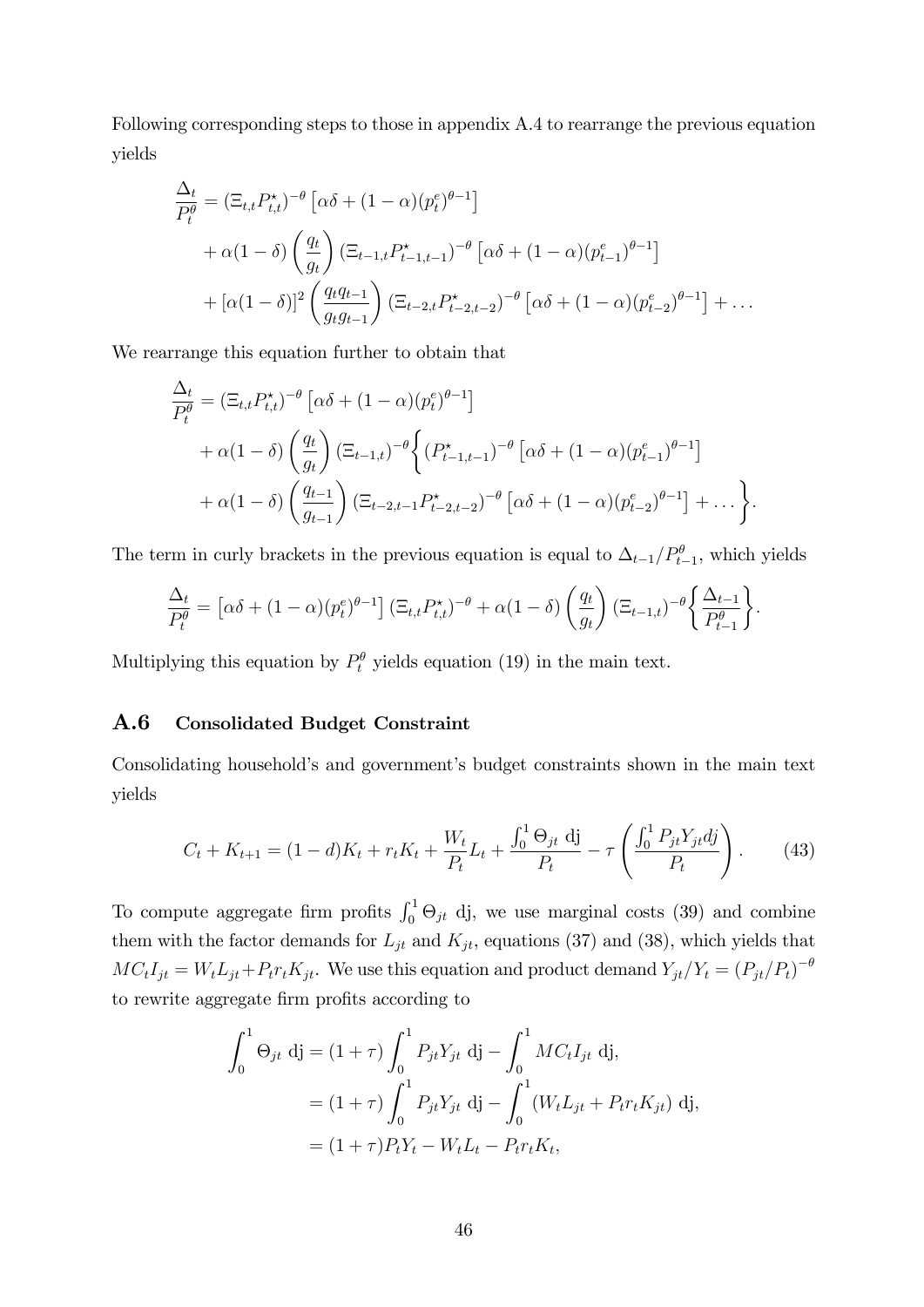with  $L_t = \int_0^1 L_{jt}$  dj and  $K_t = \int_0^1 K_{jt}$  dj. Thus, the consolidated budget constraint (43) reduces to

$$
K_{t+1} = (1 - d)K_t + Y_t - C_t,
$$

where  $Y_t - C_t$  represents aggregate investment. Dividing the previous equation by trend growth  $\Gamma_t^e$  yields

$$
\gamma_{t+1}^e k_{t+1} = (1-d)k_t + y_t - c_t,
$$

where  $\gamma_t^e = \Gamma_t^e / \Gamma_{t-1}^e$  denotes the (gross) trend growth rate.

#### A.7 Transformed Sticky Price Economy

We define  $p_t^* = P_{t,t}^*/P_t$  and  $mc_t = MC_t/(P_t(\Gamma_t^e)^{1/\phi})$  and  $w_t = W_t/(P_t\Gamma_t^e)$  and  $c_t = C_t/\Gamma_t^e$ . Also, we use that  $p_t^e = 1/\Delta_t^e$ , which follows from the equations (16) and (25). This yields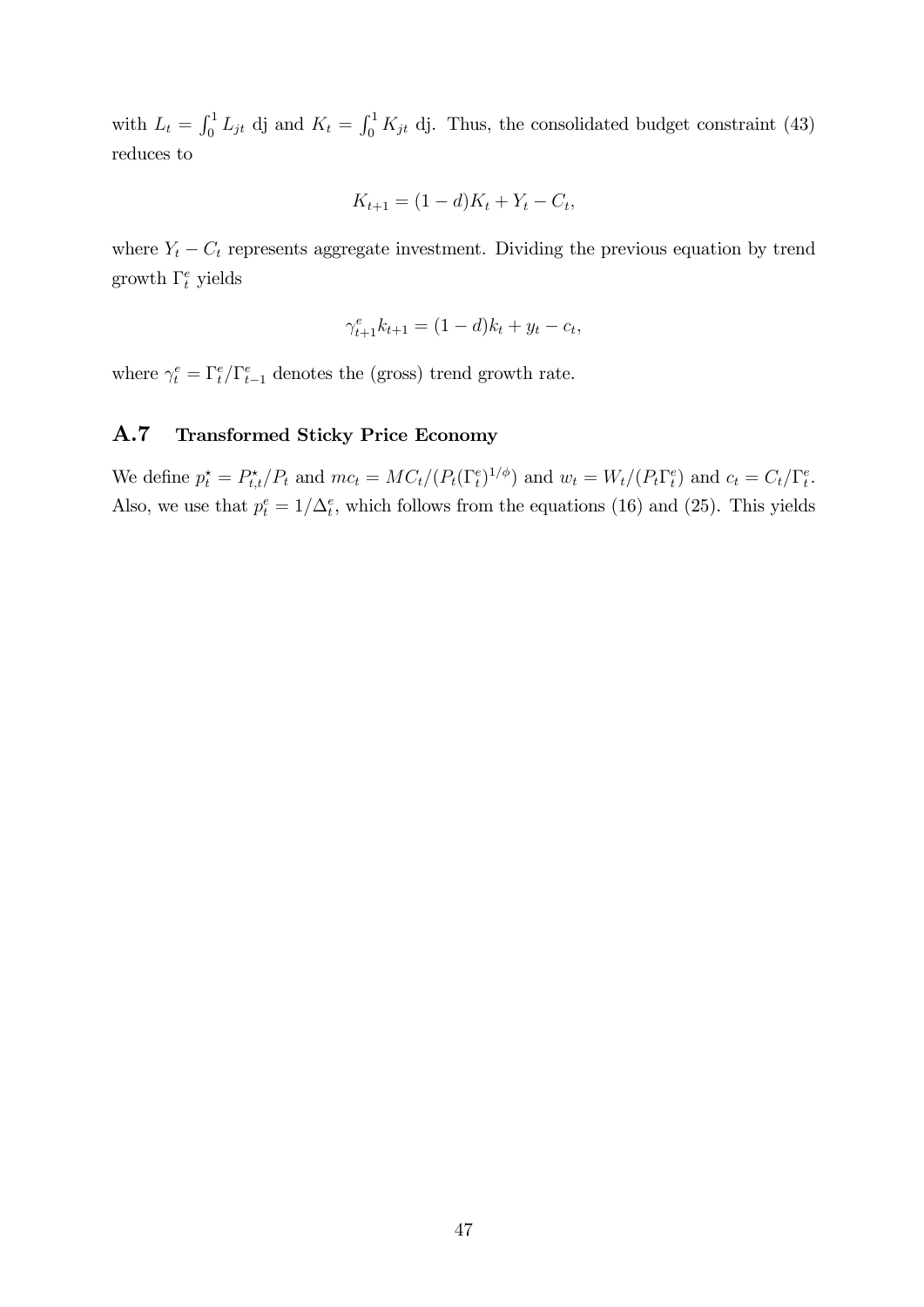the following equations that describe the transformed sticky price economy.

$$
1 = \left[\alpha\delta + (1-\alpha)(\Delta_t^e)^{1-\theta}\right](p_t^{\star})^{1-\theta} + \alpha(1-\delta)\left(\frac{\Pi_t}{\Xi_{t-1,t}}\right)^{\theta-1}
$$
(44)

$$
\Delta_t = \left[ \alpha \delta + (1 - \alpha) (\Delta_t^e)^{1 - \theta} \right] (p_t^{\star})^{-\theta} + \alpha (1 - \delta) \left( \frac{q_t}{g_t} \right) \left( \frac{\Pi_t}{\Xi_{t-1,t}} \right)^{\theta} \Delta_{t-1}
$$
(45)

$$
p_t^* = \left(\frac{\theta}{\theta - 1} \frac{1}{1 + \tau}\right) \frac{N_t}{D_t} \tag{46}
$$

$$
N_{t} = \frac{mc_{t}}{\Delta_{t}^{e}} + \alpha(1-\delta)E_{t} \left[ \Omega_{t,t+1} \gamma_{t+1}^{e} \left( \frac{y_{t+1}}{y_{t}} \right) \left( \frac{\Pi_{t+1}}{\Xi_{t,t+1}} \right)^{\theta} \left( \frac{q_{t+1}}{g_{t+1}} \right) N_{t+1} \right]
$$
(47)

$$
D_{t} = 1 + \alpha (1 - \delta) E_{t} \left[ \Omega_{t,t+1} \gamma_{t+1}^{e} \left( \frac{y_{t+1}}{y_{t}} \right) \left( \frac{\Pi_{t+1}}{\Xi_{t,t+1}} \right)^{\theta - 1} D_{t+1} \right]
$$
(48)

$$
mc_t = \left(\frac{w_t}{1/\phi}\right)^{\frac{1}{\phi}} \left(\frac{r_t}{1 - 1/\phi}\right)^{1 - \frac{1}{\phi}}
$$
\n
$$
(49)
$$

$$
r_t k_t = (\phi - 1) w_t L_t
$$
  

$$
\left(\Delta_t^e\right) \left(\begin{array}{cc} 1 - \frac{1}{\phi} & \frac{1}{\phi} \\ 0 & 0 \end{array}\right)
$$
 (50)

$$
y_t = \left(\frac{\Delta_t^e}{\Delta_t}\right) \left(k_t^{1-\frac{1}{\phi}} L_t^{\frac{1}{\phi}} - f\right) \tag{51}
$$

$$
\gamma_{t+1}^e k_{t+1} = (1-d)k_t + y_t - c_t \tag{52}
$$

$$
\gamma_t^e = (a_t q_t \Delta_{t-1}^e / \Delta_t^e)^{\phi} \tag{53}
$$

$$
\left(\Delta_t^e\right)^{1-\theta} = \delta + (1-\delta) \left(\Delta_{t-1}^e q_t / g_t\right)^{1-\theta} \tag{54}
$$

$$
w_t = -c_t \left(\frac{V_{LL}}{V(L_t)}\right) \tag{55}
$$

$$
1 = E_t \left[ \Omega_{t,t+1} \left( \frac{1 + i_t}{\Pi_{t+1}} \right) \right]
$$
\n
$$
(56)
$$

$$
1 = E_t \left[ \Omega_{t,t+1}(r_{t+1} + 1 - d) \right]
$$
\n<sup>(57)</sup>

$$
\Omega_{t,t+1} = \beta \left(\frac{\xi_{t+1}}{\xi_t}\right) \left(\frac{\gamma_{t+1}^e c_{t+1}}{c_t}\right)^{-\sigma} \left(\frac{V(L_{t+1})}{V(L_t)}\right)^{1-\sigma} \tag{58}
$$

After adding a description of monetary policy and a price indexation rule, these seventeen equations determine the paths of the seventeen variables  $i_t$ ,  $\Pi_t$ ,  $y_t$ ,  $c_t$ ,  $k_t$ ,  $L_t$ ,  $r_t$ ,  $w_t$ ,  $mc_t$ ,  $\gamma_t^e$ ,  $\Delta_t$ ,  $\Delta_t^e, p_t^*, \Xi_{t-1,t}, N_t, D_t, \Omega_{t-1,t}.$  The model contains the four exogenous shocks  $q_t, q_t, a_t, \xi_t$ .

#### A.8 Steady State in the Transformed Sticky Price Economy

We consider a steady state in the transformed sticky price economy, in which  $g$  and  $q$  are constant and the government maintains a constant inflation rate  $\Pi$ , which also implies a constant rate of price indexation  $\Xi$ .

To solve for the model variables in this steady state, we first solve for the ratio  $\Delta/\Delta^e$ as a function of model parameters and the inflation rate  $\Pi$  only. To this end, we derive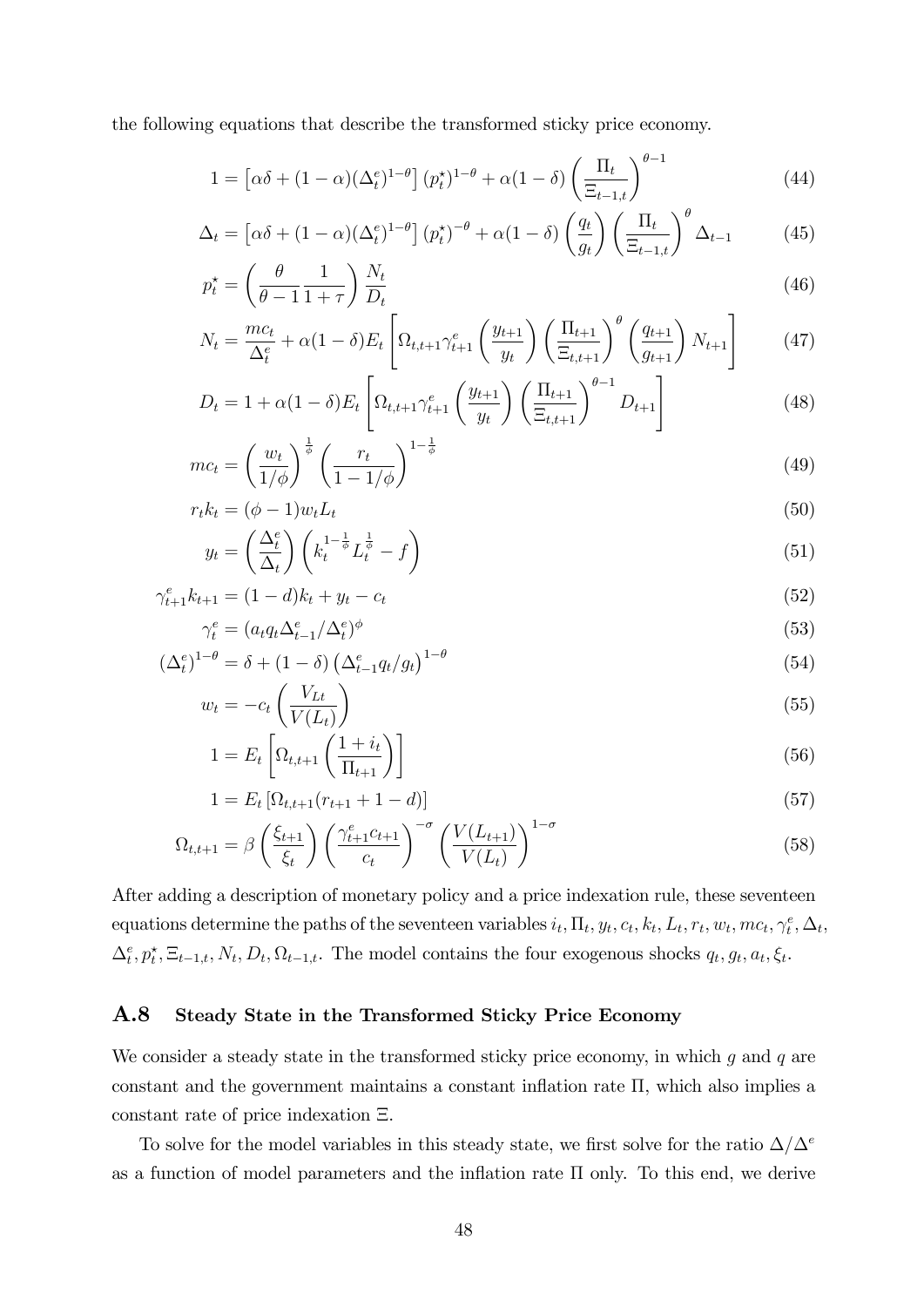an expression for  $p^*$  as a function of  $\Delta$  using the equations (44) and (45). Both equations can be rearranged to obtain, respectively, that

$$
(1 - \alpha(1 - \delta)(\Pi/\Xi)^{\theta - 1}) = \left[\alpha\delta + (1 - \alpha)(\Delta^e)^{1 - \theta}\right](p^{\star})^{1 - \theta},\tag{59}
$$

$$
\Delta \left(1 - \alpha (1 - \delta)(\Pi/\Xi)^{\theta} (g/q)^{-1}\right) = \left[\alpha \delta + (1 - \alpha)(\Delta^e)^{1-\theta}\right] (p^{\star})^{-\theta}.
$$
 (60)

Dividing the equation (59) by the equation (60) yields

$$
p^* = \Delta^{-1} \left( \frac{1 - \alpha (1 - \delta) (\Pi / \Xi)^{\theta - 1}}{1 - \alpha (1 - \delta) (\Pi / \Xi)^{\theta} (g/q)^{-1}} \right).
$$
(61)

We substitute this expression for  $p^*$  into the equation (60), which yields that

$$
\left(\frac{\Delta}{\Delta^e}\right)^{1-\theta} = \frac{\alpha \delta(\Delta^e)^{\theta-1} + 1 - \alpha}{1 - \alpha(1-\delta)(\Pi/\Xi)^{\theta}(g/q)^{-1}} \left(\frac{1 - \alpha(1-\delta)(\Pi/\Xi)^{\theta-1}}{1 - \alpha(1-\delta)(\Pi/\Xi)^{\theta}(g/q)^{-1}}\right)^{-\theta}.
$$

We use equation (54) to substitute for  $({\Delta}^e)^{\theta-1}$  on the right hand side of the previous equation and rearrange the result to obtain that

$$
\frac{\Delta(\Pi)}{\Delta^e} = \left(\frac{1-\alpha(1-\delta)(\Pi/\Xi)^{\theta-1}}{1-\alpha(1-\delta)(g/q)^{\theta-1}}\right)^{\frac{\theta}{\theta-1}} \left(\frac{1-\alpha(1-\delta)(g/q)^{\theta-1}}{1-\alpha(1-\delta)(\Pi/\Xi)^{\theta}(g/q)^{-1}}\right),\tag{62}
$$

where we have indicated that  $\Delta(\Pi)$  depends on the steady state inflation rate  $\Pi$ . For later use, we define the relative price distortion as

$$
\rho(\Pi) = \frac{\Delta^e}{\Delta(\Pi)}.\tag{63}
$$

The pricing equations (46) to (48) yield

$$
\frac{1}{mc} = \left(\frac{\theta}{\theta - 1} \frac{1}{1 + \tau}\right) \left(\frac{1}{p^{\star} \Delta^e}\right) \left(\frac{1 - \alpha (1 - \delta) [\beta (\gamma^e)^{1 - \sigma}] (\Pi/\Xi)^{\theta - 1}}{1 - \alpha (1 - \delta) [\beta (\gamma^e)^{1 - \sigma}] (\Pi/\Xi)^{\theta} (g/q)^{-1}}\right).
$$

Using the expression for  $p^*$  in equation (61) to substitute for  $p^*$  in the previous equation and the solution for  $\Delta(\Pi)/\Delta^e$  in equation (62), we thus obtain a solution for  $1/mc$ . Again for later use, we denote the average markup by  $\mu = 1/mc$  and thus obtain the solution

$$
\mu(\Pi) = \left(\frac{\theta}{\theta - 1} \frac{1}{1 + \tau}\right) \left(\frac{1 - \alpha(1 - \delta)(\Pi/\Xi)^{\theta - 1}}{1 - \alpha(1 - \delta)(g/q)^{\theta - 1}}\right)^{\frac{1}{\theta - 1}} \left(\frac{1 - \alpha(1 - \delta)[\beta(\gamma^e)^{1 - \sigma}](\Pi/\Xi)^{\theta - 1}}{1 - \alpha(1 - \delta)[\beta(\gamma^e)^{1 - \sigma}](\Pi/\Xi)^{\theta}(g/q)^{-1}}\right).
$$
\n(64)

Again, we indicate here that  $\mu(\Pi)$  depends on the steady state inflation rate.

Now, we rewrite marginal costs in equation (49) as

$$
mc = \left(\frac{w}{r}(\phi - 1)\right)^{\frac{1}{\phi}} \left(\frac{r}{1 - 1/\phi}\right),\,
$$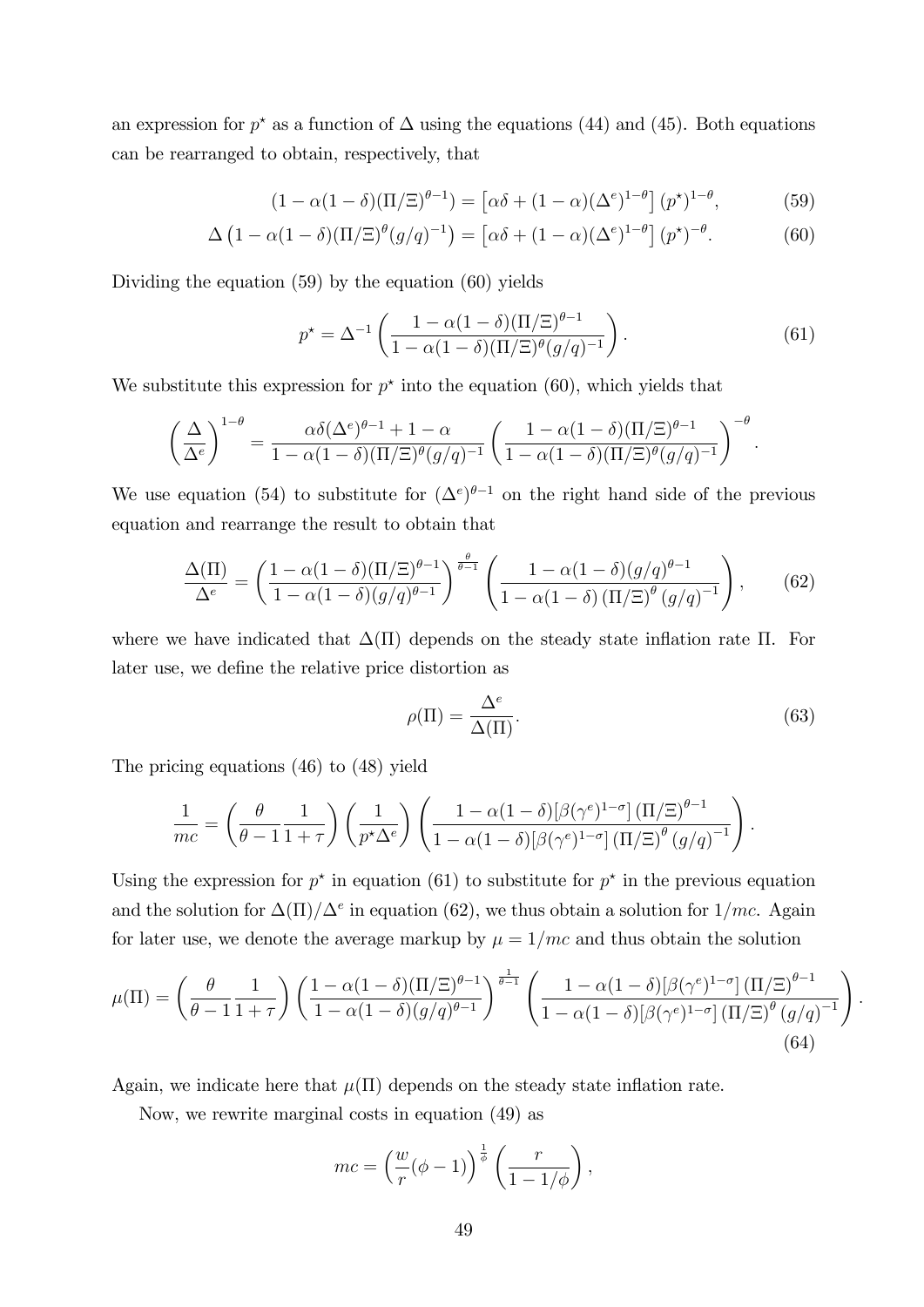and use equation (50) to obtain that  $mc = \left(\frac{k}{l}\right)$  $\frac{k}{L}$ )  $\frac{1}{\phi}$   $\left(\frac{r}{1-1/\phi}\right)$  or

$$
r = \mu(\Pi)^{-1} \left(1 - \frac{1}{\phi}\right) \left(\frac{k}{L}\right)^{-\frac{1}{\phi}},\tag{65}
$$

after also using  $\mu = 1/mc$ . Analogous steps also imply

$$
w = \mu(\Pi)^{-1} \left(\frac{1}{\phi}\right) \left(\frac{k}{L}\right)^{1-\frac{1}{\phi}}.\tag{66}
$$

The aggregate technology  $(51)$ , the aggregate resource constraint  $(52)$  and household's optimality conditions (55) to (58) imply the following four equations:

$$
y = \rho(\Pi) \left( \left( \frac{k}{L} \right)^{1 - \frac{1}{\phi}} L - f \right),
$$
  

$$
w = c \left( -\frac{V_L}{V(L)} \right),
$$
  

$$
r = \frac{1}{\beta(\gamma^e)^{-\sigma}} - 1 + d,
$$
  

$$
y = c + (\gamma^e - 1 + d)k,
$$

where we have used that  $\rho(\Pi) = \Delta^e/\Delta(\Pi)$ . To simplify these four equations further, we use the equations (65) and (66) to substitute out for w and r. Then, we express all the remaining variables in terms of hours worked, which yields the following four equations:

$$
\frac{y}{L} = \rho(\Pi) \left(\frac{k}{L}\right)^{1-\frac{1}{\phi}} \left(1 + \rho(\Pi)\frac{f}{y}\right)^{-1} \tag{67}
$$

$$
\frac{c}{L} = \mu(\Pi)^{-1} \left(\frac{1}{\phi}\right) \left(\frac{k}{L}\right)^{1-\frac{1}{\phi}} \left(-\frac{V(L)}{LV_L}\right)
$$
(68)

$$
\frac{k}{L} = \mu(\Pi)^{-1} \left(1 - \frac{1}{\phi}\right) \left(\frac{k}{L}\right)^{1 - \frac{1}{\phi}} \left(\frac{1}{\beta(\gamma^e)^{-\sigma}} - 1 + d\right)^{-1} \tag{69}
$$

$$
\frac{y}{L} = \frac{c}{L} + (\gamma^e - 1 + d)\frac{k}{L},\tag{70}
$$

We now show that these four equations determine the four variables  $y, c, L, k$ , given a steady state inflation rate  $\Pi$  and assuming that the ratio of fixed costs over output,  $f/y$ , is a calibrated parameter.

First, we solve for hours worked as a function of  $\Pi$  by substituting the equations (67) to (69) into equation (70). This yields

$$
\mu(\Pi)\rho(\Pi)\left(1+\rho(\Pi)\frac{f}{y}\right)^{-1}=\left(\frac{1}{\phi}\right)\left(-\frac{V(L)}{LV_L}\right)+\left(\frac{\gamma^e-1+d}{\frac{1}{\beta(\gamma^e)^{-\sigma}}-1+d}\right)\left(1-\frac{1}{\phi}\right),
$$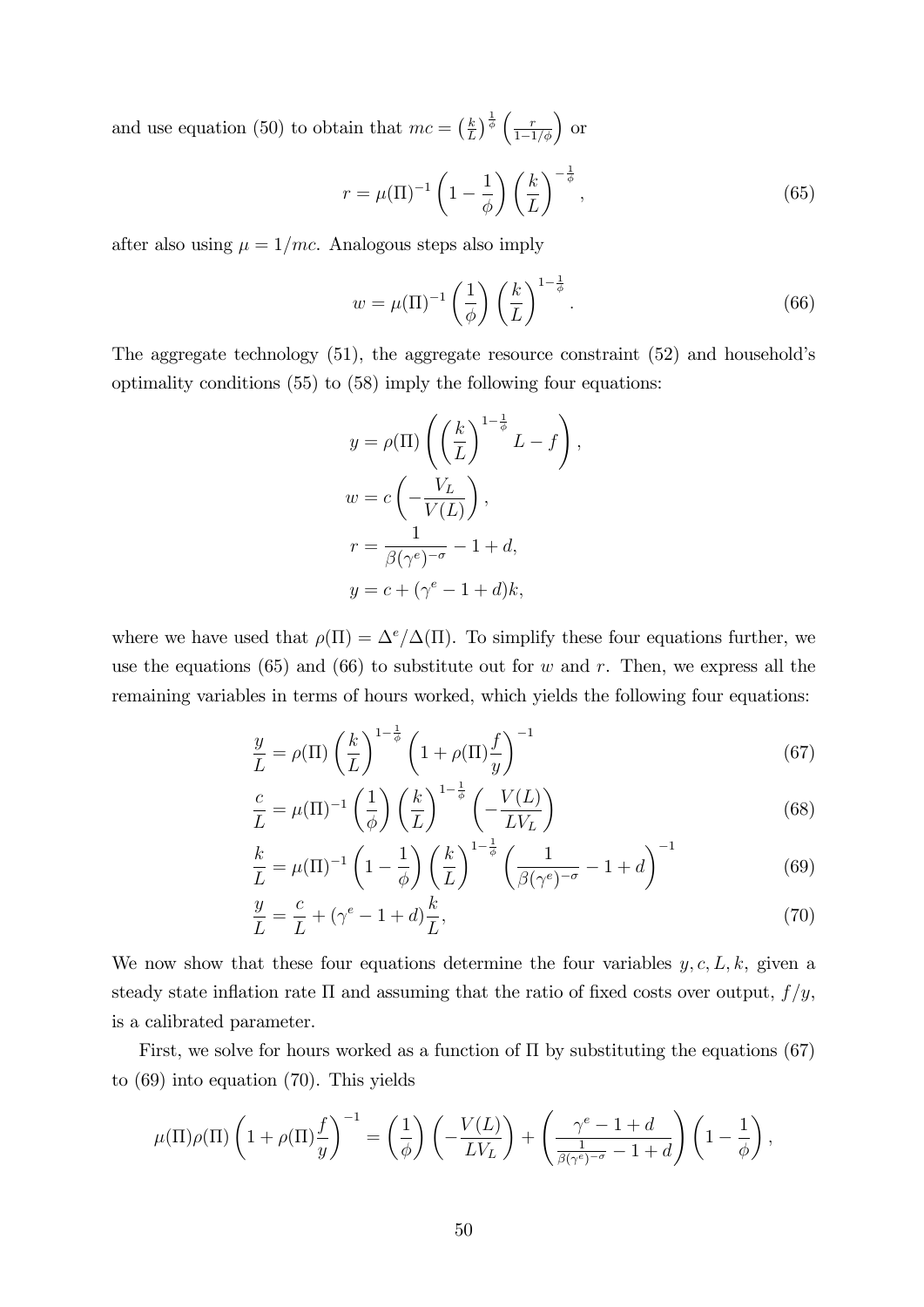or

$$
\left(-\frac{V(L)}{LV_L}\right) = \phi\mu(\Pi)\rho(\Pi)\left(1 + \rho(\Pi)\frac{f}{y}\right)^{-1} - (\phi - 1)\left(\frac{\gamma^e - 1 + d}{\frac{1}{\beta(\gamma^e)^{-\sigma}} - 1 + d}\right),
$$
  
=  $\mathcal{L}(\Pi),$ 

where  $\mathcal{L}(\Pi)$  abbreviates the right-hand-side term, which is a function of the steady state inflation rate. We obtain an explicit solution for  $L$ , if we assume a functional form for  $V(L)$ . Using that  $V(L) = 1 - \psi L^{\nu}$ , with  $\nu > 1$  and  $\psi > 0$  yields that

$$
-\frac{V(L)}{LV_L}=\frac{1-\psi L^{\nu}}{\psi \nu L^{\nu}}
$$

and hence that

$$
L(\Pi) = \left(\frac{1}{\psi + \psi \nu \mathcal{L}(\Pi)}\right)^{1/\nu},\tag{71}
$$

where we have indicated that in general, steady state hours worked L depend on the steady state inflation rate  $\Pi$  through  $\mathcal{L}(\Pi)$ . Recall that in order to compute  $\mathcal{L}(\Pi)$ , the equations (62), (63) and (64) are required. Then, the solution for  $k, c$ , and y can be recursively computed from the equations (67) to (69). These solutions are

$$
k(\Pi) = \mu(\Pi)^{-\phi} \left(1 - \frac{1}{\phi}\right)^{\phi} \left(\frac{1}{\beta(\gamma^e)^{-\sigma}} - 1 + d\right)^{-\phi} L,\tag{72}
$$

$$
c(\Pi) = \mu(\Pi)^{-1} \left(\frac{1}{\phi}\right) \left(\frac{k}{L}\right)^{1-\frac{1}{\phi}} \left(-\frac{V(L)}{V_L}\right),\tag{73}
$$

$$
y(\Pi) = c + (\gamma^e - 1 + d)k.
$$
 (74)

Again, we indicate that these solutions depend on the steady state inflation rate.

### B Planner Problem and its Solution

The planner allocates resources across Örms and time by maximizing expected discounted household utility subject to firms' technologies and feasibility constraints. The planner problem can be solved in two steps. The first step determines the allocation of given amounts of capital and labor between heterogenous firms at date  $t$ . The second step determines the allocation of aggregate capital, consumption and labor over time. Endogenous variables in the planner solution are indicated by superscript e.

#### B.1 Intratemporal Planner Problem

The intratemporal problem corresponds to

$$
\max_{L_{jt}^e, K_{jt}^e} \left( \int_0^1 (Y_{jt}^e)^{\frac{\theta - 1}{\theta}} \, \mathrm{d}j \right)^{\frac{\theta}{\theta - 1}} \quad s.t. \quad Y_{jt}^e = A_t Q_{t - s_{jt}} G_{jt} \left( (K_{jt}^e)^{1 - \frac{1}{\phi}} (L_{jt}^e)^{\frac{1}{\phi}} - F_t \right),
$$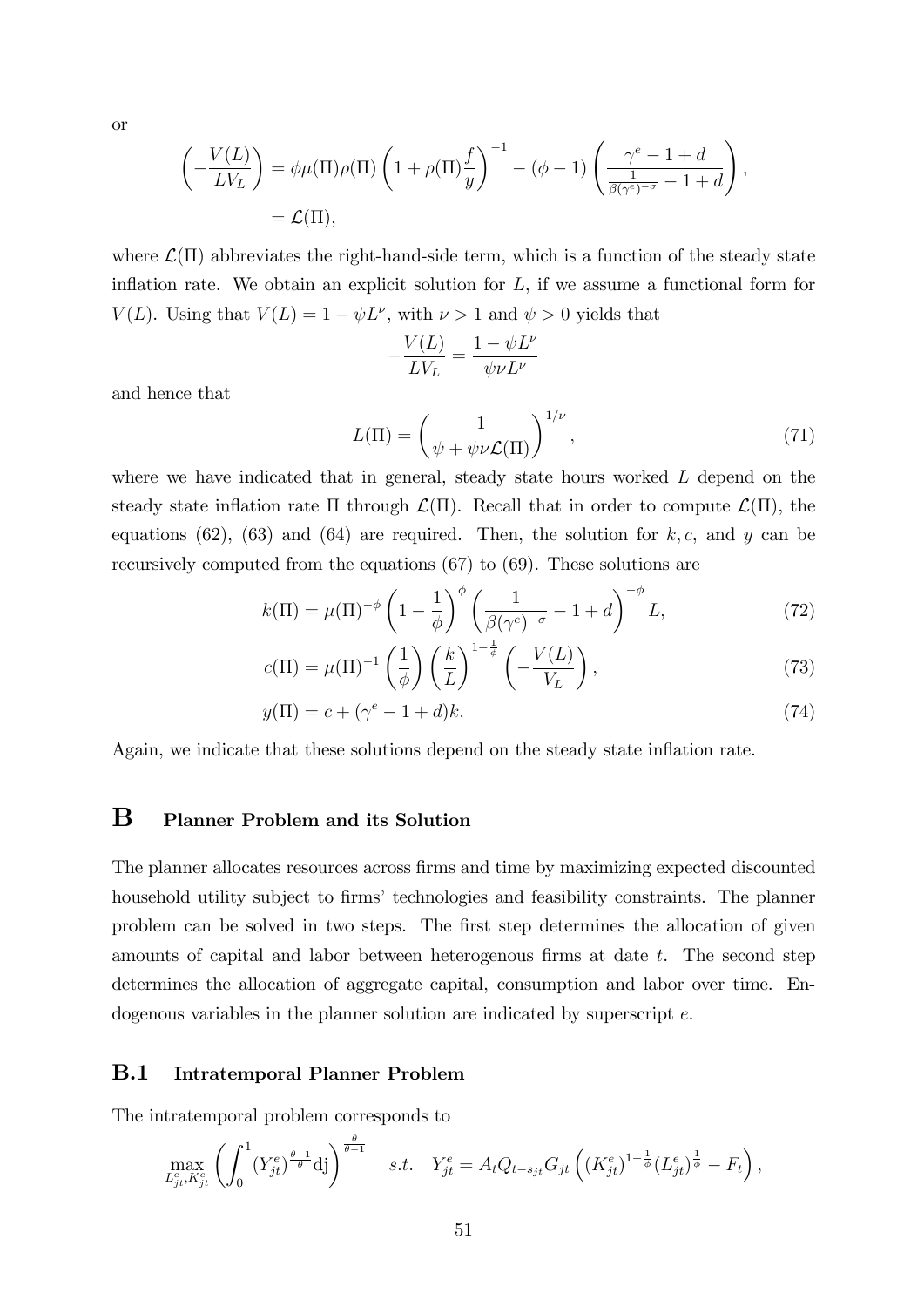and given  $L_t^e$  and  $K_t^e$ , with  $L_t^e = \int_0^1 L_{jt}^e$  dj and  $K_t^e = \int_0^1 K_{jt}^e$  dj. Optimality conditions yield  $K_{jt}^e/L_{jt}^e = K_t^e/L_t^e$  and hence that all firms maintain the same capital labor ratio. Thus, the problem can be recast in terms of the optimal mix of input factors,  $I_{jt}^e = (K_{jt}^e)^{1-1/\phi} (L_{jt}^e)^{1/\phi}$ :

$$
\max_{I_{jt}^e} \left( \int_0^1 \left[ A_t Q_{t-s_{jt}} G_{jt} \left( I_{jt}^e - F_t \right) \right]^{\frac{\theta-1}{\theta}} \mathrm{d}j \right)^{\frac{\theta}{\theta-1}} \quad s.t. \quad I_t^e = \int_0^1 I_{jt}^e \mathrm{d}j,
$$

with  $I_t^e = (K_t^e)^{1-1/\phi} (L_t^e)^{1/\phi}$  being given. Equating the first order conditions to this problem for two different firms, the firm j and the firm  $k$ , to each other yields that

$$
Z_{jt} \left[ Z_{jt} \left( I_{jt}^e - F_t \right) \right]^{-\frac{1}{\theta}} = Z_{kt} \left[ Z_{kt} \left( I_{kt}^e - F_t \right) \right]^{-\frac{1}{\theta}},
$$

where  $Z_{jt} = A_t Q_{t-s_{jt}} G_{jt}$  denotes productivity of the firm j. Rearranging this condition yields  $I_{jt}^e - F_t = (Z_{jt}/Z_{kt})^{\theta-1} (I_{kt}^e - F_t)$ , and aggregating it over all j's yields

$$
I_{kt}^e - F_t = \frac{(G_{kt}Q_{t-s_{kt}}/Q_t)^{\theta-1}}{\int_0^1 (G_{jt}Q_{t-s_{jt}}/Q_t)^{\theta-1} \, \mathrm{d}j} (I_t^e - F_t). \tag{75}
$$

Thus, the optimal input mix of the firm  $k$  net of fixed costs is proportional to the optimal aggregate input mix net of fixed costs, and the factor of proportionality corresponds to the (weighed) productivity of the firm  $k$  relative to the (weighed) aggregate productivity in the economy. Thus, equation (75) shows that the productivity distribution determines the efficient allocation of the optimal input mix across firms.

To obtain aggregate technology in the planner economy, we combine equation (75) with equation (2) and the Dixit-Stiglitz aggregator (1). This yields

$$
Y_t^e = \left( \int_0^1 \left[ A_t Q_{t-s_{jt}} G_{jt} \left( \frac{(Q_{t-s_{jt}} G_{jt})^{\theta-1}}{\int_0^1 (Q_{t-s_{jt}} G_{jt})^{\theta-1} \, \mathrm{d}j} (I_t^e - F_t) \right) \right]^\frac{\theta-1}{\theta} \, \mathrm{d}j \right)^{\frac{\theta}{\theta-1}}
$$

Simplifying this equation yields the aggregate technology in the planner economy,

$$
Y_t^e = \frac{A_t Q_t}{\Delta_t^e} \left( (K_t^e)^{1 - \frac{1}{\phi}} (L_t^e)^{\frac{1}{\phi}} - F_t \right),\tag{76}
$$

:

where the efficient productivity adjustment factor is defined as

$$
1/\Delta_t^e = \left(\int_0^1 \left(G_{jt} Q_{t-s_{jt}} / Q_t\right)^{\theta - 1} \mathrm{d}j\right)^{\frac{1}{\theta - 1}}\tag{77}
$$

and evolves recursively. To see this, rewrite equation (77) as

$$
(1/\Delta_t^e)^{\theta-1} = \int_0^1 \left(\frac{q_t \times \cdots \times q_{t-s_{jt}+1}}{g_t \times \cdots \times g_{t-s_{jt}+1}}\right)^{1-\theta} d\mathbf{j}
$$
  
=  $\delta \left\{1 + \sum_{s=1}^\infty (1-\delta)^s \left(\frac{q_t \times \cdots \times q_{t-s+1}}{g_t \times \cdots \times g_{t-s+1}}\right)^{1-\theta}\right\}$   
=  $\delta \left\{1 + (1-\delta) \left(\frac{q_t}{g_t}\right)^{1-\theta} + (1-\delta)^2 \left(\frac{q_t q_{t-1}}{g_t g_{t-1}}\right)^{1-\theta} + \cdots\right\}$   
=  $(p_t^e)^{\theta-1}$ .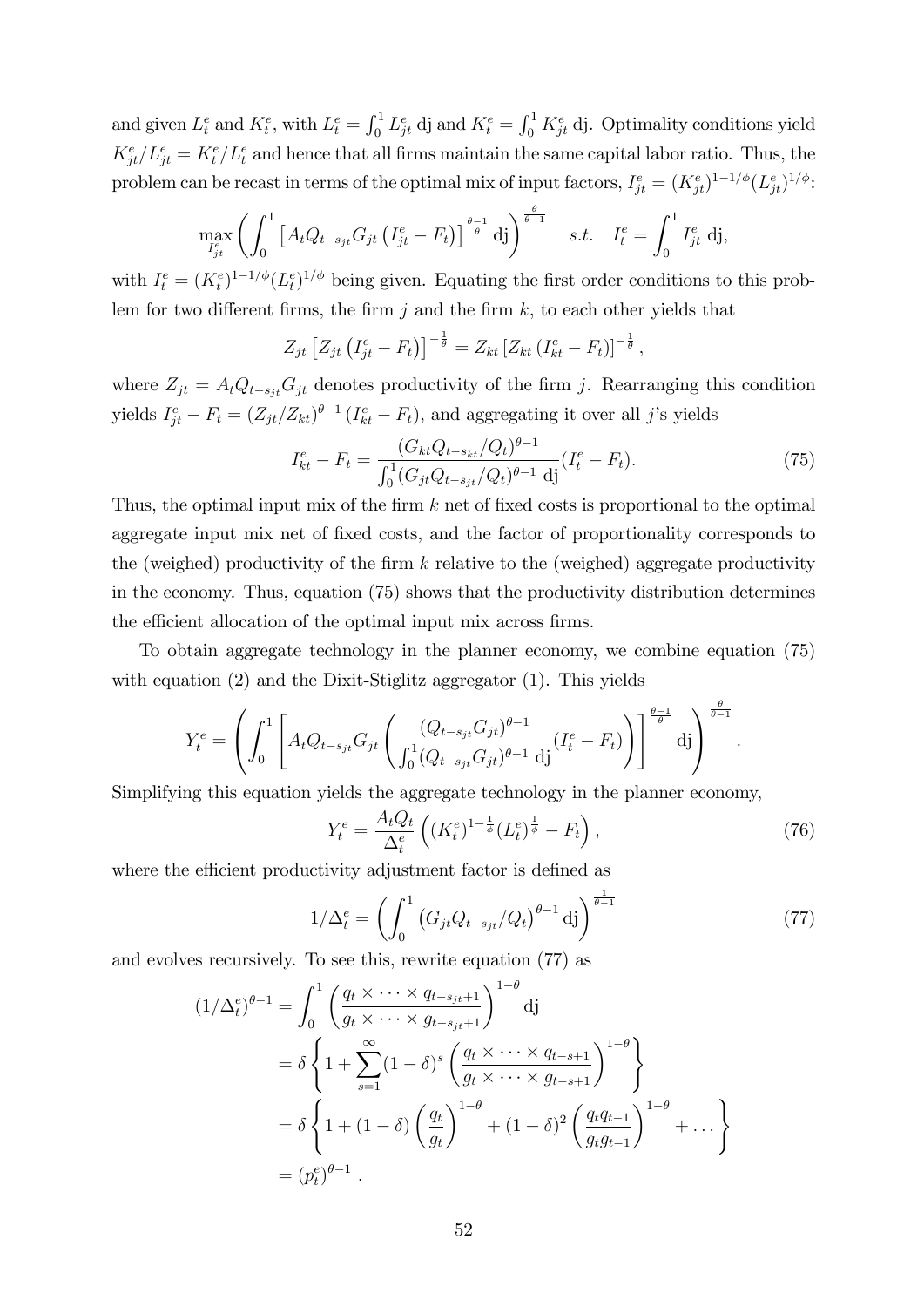The last step follows from backward-iterating equation  $(16)$  and implies that the efficient productivity adjustment factor equals the relative price of firms that received a  $\delta$ -shock in period  $t$  in the economy with flexible prices,

$$
1/\Delta_t^e = p_t^e. \tag{78}
$$

It follows also from equation (16) that  $\Delta_t^e$  evolves recursively as shown in equation (25). The intratemporal planner allocation then consists of equation (75), which determines the efficient allocation of the optimal input mix across firms, and equations  $(76)$  and  $(25)$ , which describe the aggregate consequences of the efficient allocation at the firm level.

#### B.2 Intertemporal Planner Problem

The intertemporal allocation maximizes expected discounted household utility subject to the intertemporal feasibility condition,

$$
\max_{\{C_t^e, L_t^e, K_{t+1}^e\}} E_0 \sum_{t=0}^{\infty} \beta^t \xi_t U(C_t^e, L_t^e) \quad s.t. \tag{79}
$$

$$
C_t^e + K_{t+1}^e = (1 - d)K_t^e + \frac{A_t Q_t}{\Delta_t^e} \left( (K_t^e)^{1 - \frac{1}{\phi}} (L_t^e)^{\frac{1}{\phi}} - F_t \right),\tag{80}
$$

with  $U(.)$  denoting the period utility function and  $\Delta_t^e$  being given by equation (25). The first order conditions to this problem comprise the feasibility constraint and

$$
Y_{Lt}^e = -\frac{U_{Lt}^e}{U_{Ct}^e},\tag{81}
$$

$$
1 = \beta E_t \left[ \frac{\xi_{t+1}}{\xi_t} \frac{U_{Ct+1}^e}{U_{Ct}^e} \left( Y_{Kt+1}^e + 1 - d \right) \right], \tag{82}
$$

denoting by  $Y_{Kt}^e$  the marginal product of capital and by  $Y_{Lt}^e$  the marginal product of labor. Thus, the planner allocation for aggregate variables is characterized by the aggregate technology, equation  $(76)$ , the efficient adjustment factor, equation  $(25)$ , the feasibility condition, equation  $(79)$ , and the two first order conditions  $(81)$  and  $(82)$ .

### C Proof of Proposition 1

To show that condition (26) holds under flexible prices, we divide equation (15) by  $P_t^{1-\theta}$ and impose  $\alpha = 0$  to obtain that the optimal relative price  $p_t^*$  of firms receiving a  $\delta$ -shock in period t is equal to  $p_t^e$ . This and the equations (46) to (48) determining the optimal relative price of firms receiving a  $\delta$ -shock in t imply that

$$
p_t^e = \left(\frac{\theta}{\theta - 1} \frac{1}{1 + \tau}\right) \frac{mc_t}{\Delta_t^e}.
$$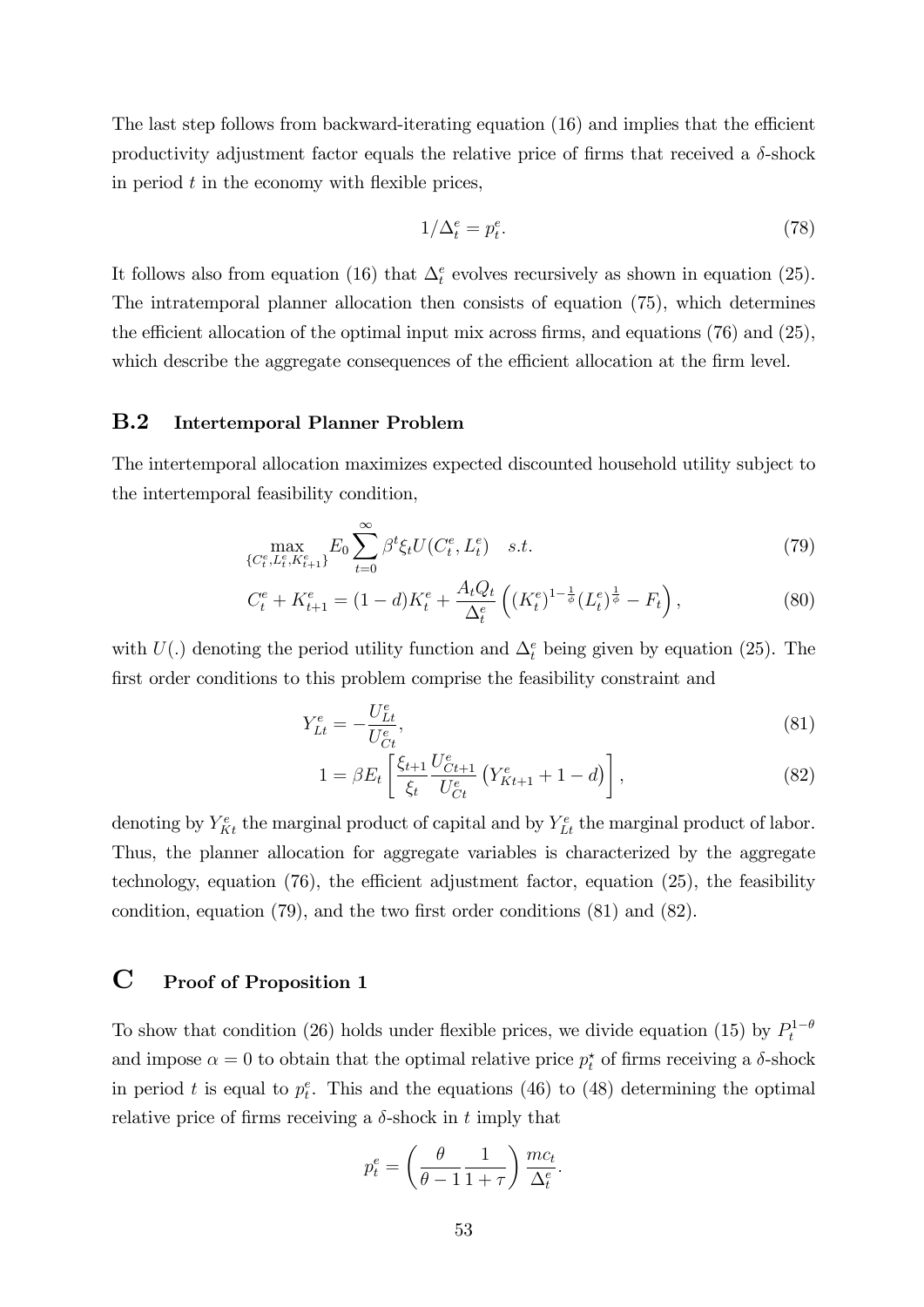Combining the previous equation with equation (78) yields

$$
1 = \left(\frac{\theta}{\theta - 1} \frac{1}{1 + \tau}\right)mc_t,
$$
\n(83)

which shows that real detrended marginal costs are constant in the economy with flexible prices. From equation (9) follows that the optimal relative price of the firm  $j$  (independently of the number of periods  $s_{jt}$  elapsed since the last  $\delta$ -shock) in the flexible price model is

$$
\frac{P_{jt}^{\star}}{P_t}(G_{jt}Q_{t-s_{jt}}/Q_t) = \left(\frac{\theta}{\theta - 1} \frac{1}{1+\tau}\right) \frac{mc_t}{\Delta_t^e}.
$$

Combining this equation with equation  $(83)$ , we obtain condition  $(26)$ :

$$
\frac{P_{jt}}{P_t} = \frac{1}{\Delta_t^e} \frac{Q_t}{G_{jt} Q_{t-s_{jt}}}.
$$

The flexible price equilibrium thus implements  $\Delta_t = \Delta_t^e$ , so that the aggregate production function in equation (17) is given by

$$
Y_t = \frac{A_t Q_t}{\Delta_t^e} \left( (K_t)^{1 - \frac{1}{\phi}} (L_t)^{\frac{1}{\phi}} - F_t \right), \tag{84}
$$

with  $F_t = f \cdot (\Gamma_t^e)^{1-1/\phi}$  and  $\Gamma_t^e = (A_t Q_t / \Delta_t^e)^{\phi}$ , and the resource constraint (derived in Appendix A.6) is given by

$$
K_{t+1} = (1 - d)K_t + Y_t - C_t.
$$
\n(85)

The two equations (84) and (85) are the same constraints as faced by the planner under the efficient allocation. Combined with the fact that household decisions in the flexible price economy are undistorted in the presence of the corrective sales subsidy, it follows that the allocation of aggregate consumption, capital, labor, and output in the flexible price equilibrium is identical to the efficient allocation.

### D Proof of Proposition 2

**Establishing (1):** First, we show that firms receiving a  $\delta$ -shock in period t in the sticky price economy chose the same optimal relative price as in the áexible price economy. Let superscript  $e$  denote allocations and prices in the flexible price economy, which we have shown reproduces the efficient allocation. Under flexible prices  $(\alpha = 0)$  and given condition 1, the optimal relative price implied by equation (9) for firms with a  $\delta$ -shock in period  $t$  is given by

$$
p_t^e = \frac{(P_{t,t}^{\star})^e}{P_t^e} = \frac{MC_t^e}{P_t^e A_t Q_t}.
$$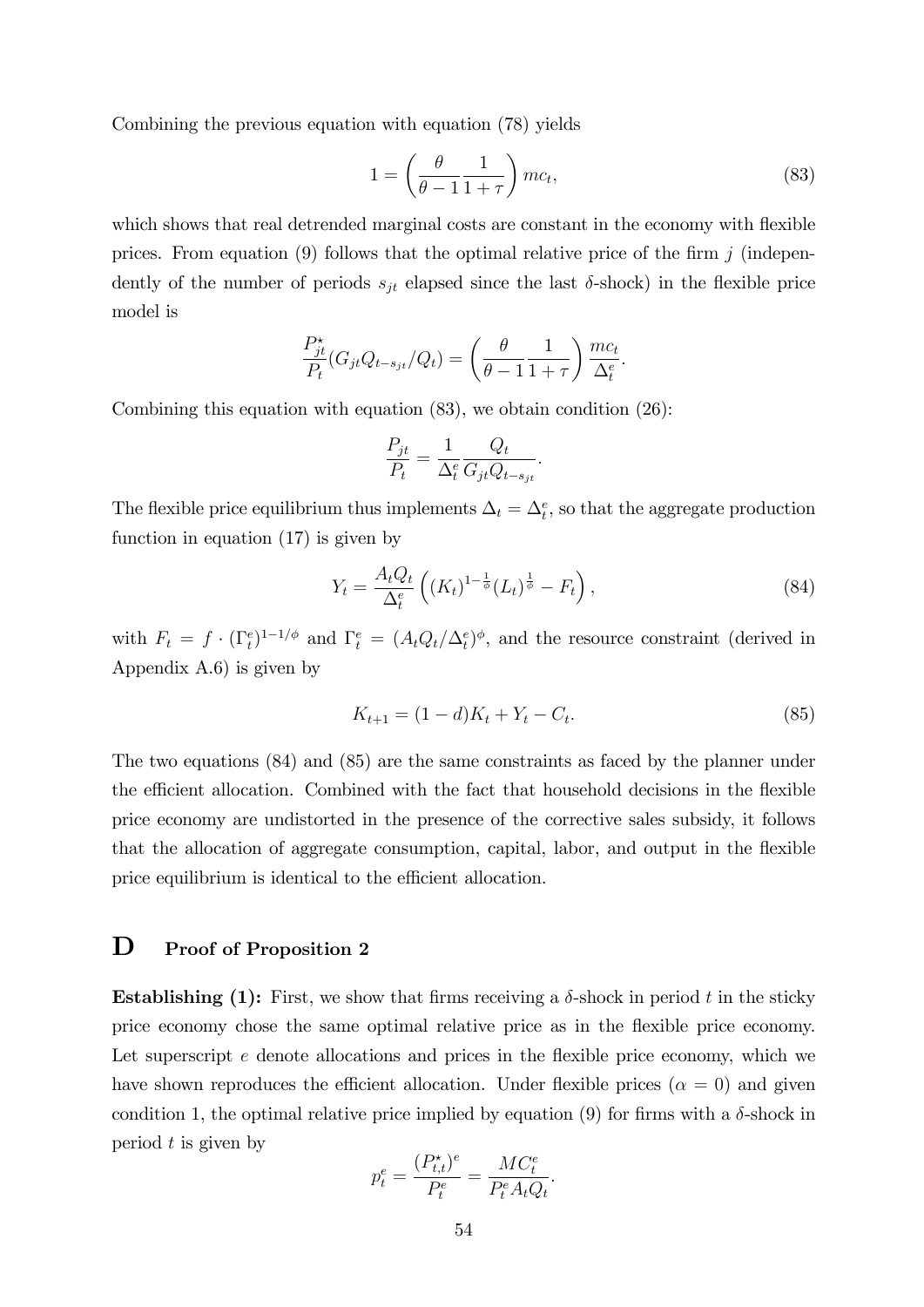Under sticky prices  $(\alpha > 0)$  and the efficient allocation, combining this equation with equation (10) implies

$$
\frac{N_t}{p_t^e} = 1 + \alpha (1 - \delta) E_t \left[ \Omega_{t,t+1}^e \frac{Y_{t+1}^e}{Y_t^e} \left( \frac{\Pi_{t+1}}{\Xi_{t,t+1}} \right)^{\theta} \left( \frac{q_{t+1}}{g_{t+1}} \right) \left( \frac{p_{t+1}^e}{p_t^e} \right) \left( \frac{N_{t+1}}{p_{t+1}^e} \right) \right].
$$
 (86)

Furthermore, equation (11) implies

$$
D_t = 1 + \alpha (1 - \delta) E_t \left[ \Omega_{t, t+1}^e \frac{Y_{t+1}^e}{Y_t^e} \left( \frac{\Pi_{t+1}}{\Xi_{t, t+1}} \right)^{\theta - 1} D_{t+1} \right]. \tag{87}
$$

Firms receiving a  $\delta$ -shock in period t in the sticky price economy chose the same optimal relative price as firms receiving a  $\delta$ -shock in period t in the flexible price economy, i.e.,  $P_{t,t}^{\star}/P_t = N_t/D_t = p_t^e$  or equivalently  $N_t/p_t^e = D_t$ , if it holds that

$$
\left(\frac{\Pi_{t+1}}{\Xi_{t,t+1}}\right)\left(\frac{q_{t+1}}{g_{t+1}}\right)\left(\frac{p_{t+1}^e}{p_t^e}\right) = 1,\tag{88}
$$

which follows from comparing the equations (86) and (87). To show that equation (88) holds under the optimal inflation rate stated in proposition 2, we lag this equation by one period and rearrange it to obtain

$$
\left(\frac{\Pi_t}{\Xi_{t-1,t}}\right) p_t^e = p_{t-1}^e \frac{g_t}{q_t}.
$$

Combining this equation with equation  $(16)$  implies that the optimal inflation rate as defined in equation  $(27)$  satisfies equation  $(88)$ .

Establishing  $(2)$ : To show that under the optimal inflation rate, firms that are subject to a Calvo-shock in period  $t$  and hence can adjust their price do not find it optimal to change their price, we need to establish that

$$
P_{t-k,t}^* = \Xi_{t-k,t}^* P_{t-k,t-k}^*,\tag{89}
$$

for all  $k > 0$ . Dividing this equation by the (optimal) aggregate price level  $P_{t-k}^*$  and using the result from step (1), i.e.,  $p_t^* = p_t^e$ , we get that

$$
\frac{P_{t-k,t}^{\star}}{P_{t-k}^{\star}} = \Xi_{t-k,t}^{\star} \left( \frac{P_{t-k,t-k}^{\star}}{P_{t-k}^{\star}} \right) = \Xi_{t-k,t}^{\star} p_{t-k}^e.
$$

Using equation (14), we can rewrite the previous equation as

$$
\frac{P_{t,t}^{\star}}{P_t^{\star}}\left(\frac{q_t \times \cdots \times q_{t-s+1}}{g_t \times \cdots \times g_{t-s+1}}\right) \frac{P_t^{\star}}{P_{t-k}^{\star}} = \Xi_{t-k,t}^{\star} p_{t-k}^e.
$$

Again using  $P_{t,t}^{\star}/P_t^{\star} = p_t^e$  and that  $\Xi_{t-k,t} = \prod_{j=1}^k \Xi_{t-k+j-1,t-k+j}$  further delivers

$$
\left(\frac{p_t^e}{p_{t-k}^e}\right)\left(\frac{q_t \times \cdots \times q_{t+1-k}}{g_t \times \cdots \times g_{t-s+1}}\right)\left(\frac{\Pi_t^*}{\Xi_{t-1,t}^*} \times \cdots \times \frac{\Pi_{t+1-k}^*}{\Xi_{t-k,t+1-k}^*}\right) = 1.
$$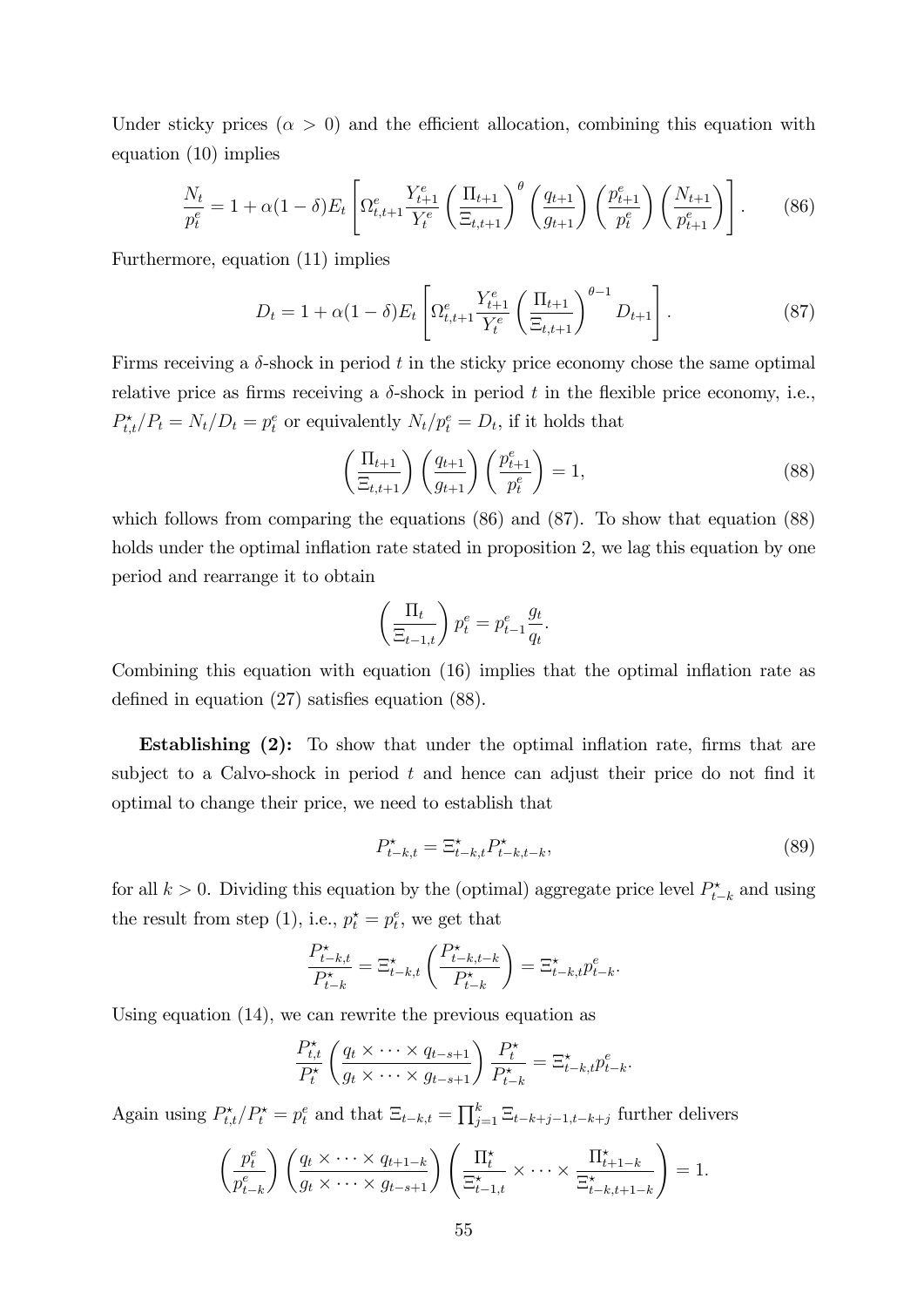Rewriting the previous equation as

$$
\left(\frac{\Pi_t^{\star}}{\Xi_{t-1,t}^{\star}} \frac{q_t}{g_t} \frac{p_t^e}{p_{t-1}^e}\right) \times \left(\frac{\Pi_{t-1}^{\star}}{\Xi_{t-2,t-1}^{\star}} \frac{q_{t-1}}{g_{t-1}} \frac{p_{t-1}^e}{p_{t-2}^e}\right) \times \cdots \times \left(\frac{\Pi_{t+1-k}^{\star}}{\Xi_{t-k,t+1-k}^{\star}} \frac{q_{t+1-k}}{g_{t+1-k}} \frac{p_{t+1-k}^e}{p_{t-k}^e}\right) = 1
$$

shows that each parenthesis equals unity under the optimal inflation rate, which follows from equation (88). This establishes that firms that can adjust their price maintain the indexed price as given by equation (89).

Establishing (3): We can establish the fact that the condition 2 causes initial prices to reflect initial relative productivities as follows. The pricing equations  $(9)-(11)$  imply under flexible prices and no markup distortion that

$$
\frac{P_{jt}^{\star}}{P_t} \left( \frac{Q_{t-s_{jt}} G_{jt}}{Q_t} \right) = \frac{M C_t}{P_t A_t Q_t}.
$$

For a firm receiving a  $\delta$ -shock in period t, this equation yields that

$$
p_t^e = \frac{MC_t}{P_t A_t Q_t}.
$$

Combining both previous equations yields

$$
\frac{P_{jt}^{\star}}{P_t} = \left(\frac{Q_t}{Q_{t-s_{jt}}G_{jt}}\right)p_t^e.
$$

Plugging this equation into the aggregate price level,  $P_t^{1-\theta} = \int_0^1 P_{jt}^{1-\theta} dj$ , yields

$$
1 = \int_0^1 \left( \frac{Q_t}{Q_{t-s_{jt}} G_{jt}} \right)^{1-\theta} (p_t^e)^{1-\theta} dj.
$$

Rewriting this equation and using  $p_t^e = 1/\Delta_t^e$  yields equation (24) for  $t = -1$ .

### E Proof of Proposition 4

Under the assumptions stated in the proposition, it is straightforward to show that the relative price distortion  $\rho(\Pi)$  and the markup distortion  $\mu(\Pi)$ , which are defined in equations (62), (63) and (64), are inversely proportional to each other,

$$
\mu(\Pi) = 1/\rho(\Pi).
$$

As a result, the solution of  $L$  determined in equation (71) in appendix A.8 simplifies to

$$
L = \left(\frac{1}{\psi(1+\nu)}\right)^{1/\nu},\,
$$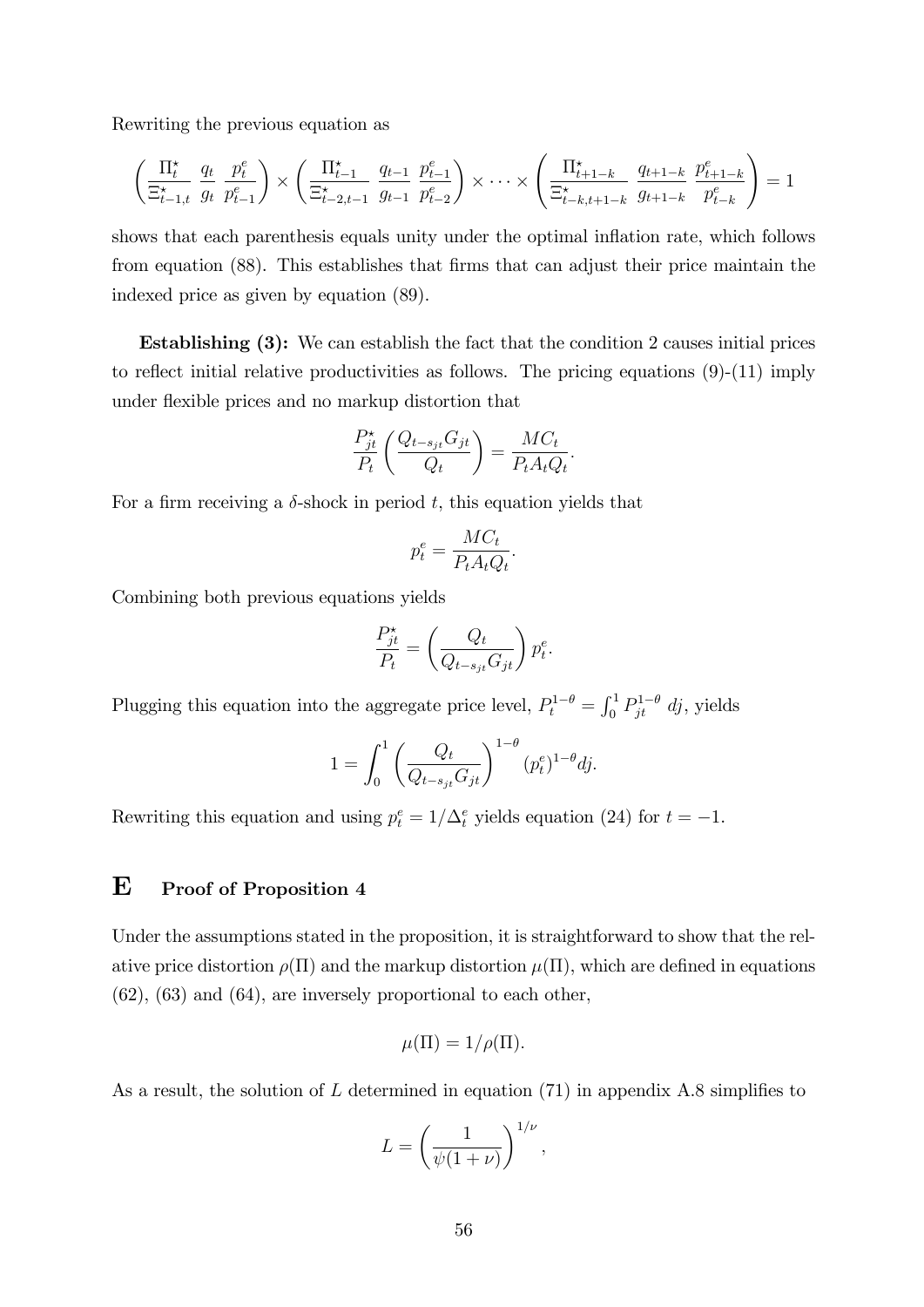because  $\mathcal{L}(\Pi) = 1$  and, therefore, L no longer depends on the steady state inflation rate  $\Pi$ . This result implies that  $L(1) = L(\Pi^*)$ , as stated in proposition 4.

In this case, the solutions for capital and consumption, equations (72) and (73), imply

$$
k(\Pi) = \rho(\Pi)^{\phi} \left(1 - \frac{1}{\phi}\right)^{\phi} \left(\gamma^{e} - 1 + d\right)^{-\phi} L,
$$
  

$$
c(\Pi) = \rho(\Pi)^{\phi} \left(\frac{1}{\phi}\right) \left(1 - \frac{1}{\phi}\right)^{\phi - 1} \left(\gamma^{e} - 1 + d\right)^{1 - \phi} \left(-\frac{V(L)}{V_L}\right),
$$

where we explicitly indicate that steady state capital and consumption depend on  $\Pi$ .

Comparing steady state consumption for the policy implementing the optimal inflation rate  $\Pi^*$  and the alternative policy implementing strict price stability in economies without price indexation yields

$$
\frac{c(1)}{c(\Pi^*)} = \left(\frac{\rho(1)}{\rho(\Pi^*)}\right)^{\phi}.
$$

Equations (62) and (63) imply that the relative price distortion  $\rho(\Pi^*) = 1$ . This yields

$$
\frac{c(1)}{c(\Pi^*)} = \rho(1)^{\phi},
$$
  
=  $\left(\frac{\Delta^e}{\Delta(1)}\right)^{\phi}$   
=  $\left(\frac{1 - \alpha(1 - \delta)(g/q)^{\theta - 1}}{1 - \alpha(1 - \delta)}\right)^{\frac{\phi \theta}{\theta - 1}} \left(\frac{1 - \alpha(1 - \delta)(g/q)^{-1}}{1 - \alpha(1 - \delta)(g/q)^{\theta - 1}}\right)^{\phi},$ 

which is the expression in proposition 4 .

To show that  $c(1)/c(\Pi^*) \leq 1$ , note that  $c(1)/c(\Pi^*) = 1$ , if  $g = q$  and hence  $\Pi^* = 1$ . To show that the inequality holds strictly,  $c(1)/c(\Pi^*) < 1$ , for  $g \neq q$ , we take the derivative of  $c(1)/c(\Pi^*)$  with respect to  $g/q$ . This yields

$$
\frac{\partial}{\partial(g/q)}\left(\frac{c(1)}{c(\Pi^*)}\right) = \left[\frac{c(1)}{c(\Pi^*)}\right] \left[\frac{\alpha(1-\delta)\phi}{(g/q)^2}\right] \frac{1-(g/q)^{\theta}}{\left[1-\alpha(1-\delta)(g/q)^{-1}\right] \left[1-\alpha(1-\delta)(g/q)^{\theta-1}\right]}.
$$

Terms in square brackets are positive, because we have assumed that  $(1 - \delta)(g/q)^{\theta - 1} < 1$ (see equation (6)),  $\alpha < 1$ , and  $g/q > \alpha(1-\delta)$ . Therefore, the derivative is strictly positive if  $1 - (g/q)^{\theta} > 0$  and thus  $g/q < 1$ . It is strictly negative if  $1 - (g/q)^{\theta} < 0$  and thus  $g/q>1$ . The derivative is zero if  $g/q=1$ .

## F Data Appendix

#### F.1 LBD Database

We use data from 1986 to 2013 dropping observations of establishments that were present already in the sample in 1976 for which age information is not available. We only consider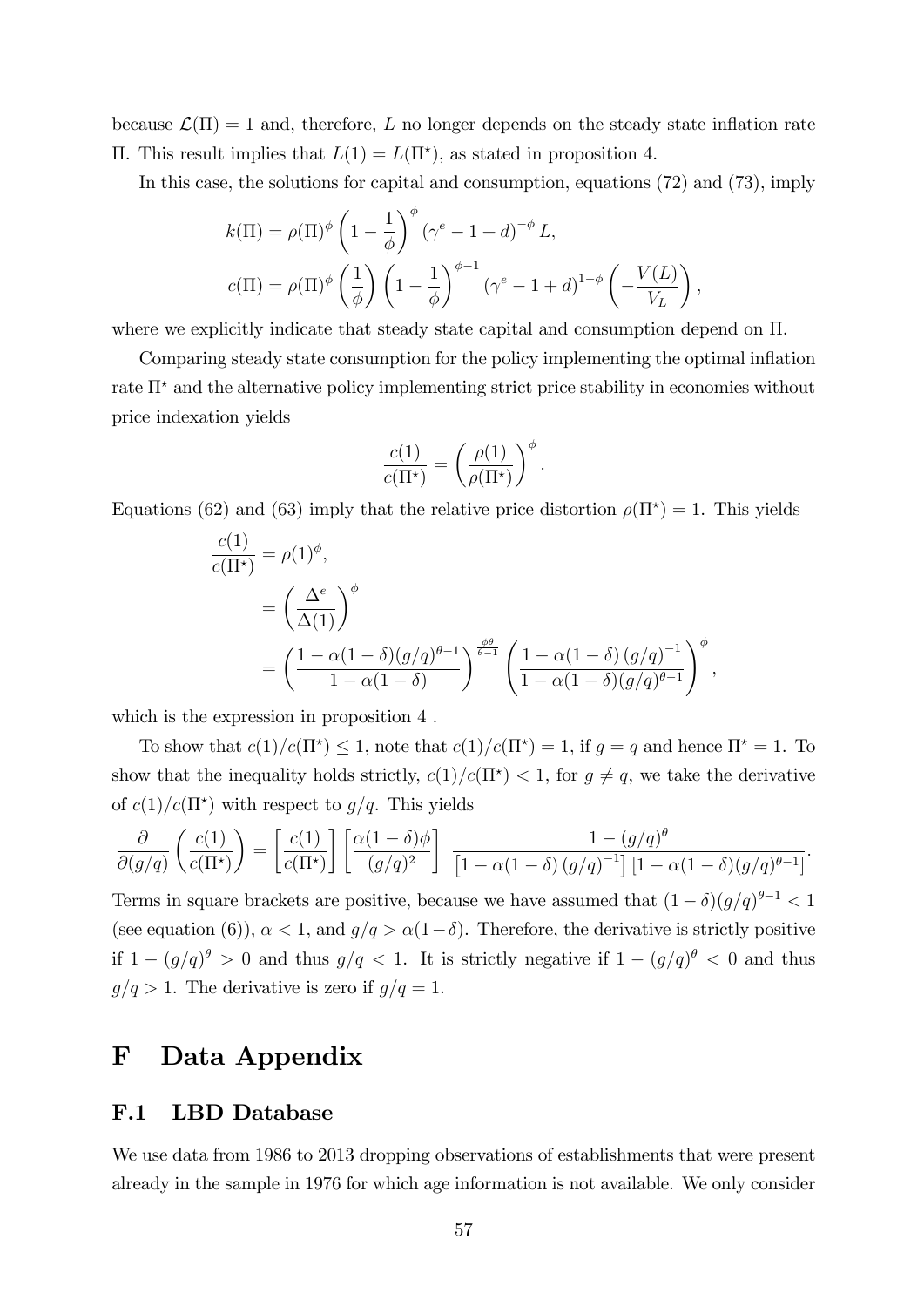establishments with at least one payed employee and truncate employment observations above the 99% percentile in a given industry and year. This leaves us with 147 million establishment-employment observations in our estimation sample.

To improve the consistency of the mapping from SIC codes to NAICS codes, we follow the same establishments over the SIC-NAICS changeover to reverse engineer proper SIC codes for the considered industry z. Using this procedure, only about 0.2 million observations cannot be allocated to a NAICS code, because they have a coarse industry code under SIC. Since their employment share is negligible  $(0.02\%)$ , this should not affect our estimates.

#### F.2 Sectoral Disaggregation and Sector Weights  $\psi_z$  and  $\gamma_z^e$  $\int_z^e/\gamma^e$

We use the value added series of the BEA GDP-by-Industry data for 71 industries and focus on the 65 private industries.<sup>37</sup>

To compute the sectoral trend growth rate  $\gamma_z^e$  entering lemma 3, we use the chain-type quantity indexes for value added by industry for the years 1976 to 2013, which is the time span for which the LBD data is available. For a few industries (retail trade, hospitals, nursing and residential care facilities), data is only available from 1997 onwards. For these industries, we use data for the period 1997 to 2013.

To compute the aggregate trend growth rate  $\gamma^e$  entering lemma 3, we use the chaintype quantity index for private industries for the years 1976 to 2013.

To compute expenditure shares  $\psi_z$  for  $z = 1, \dots Z$ , we use the expenditure shares as implied by the GDP statistics for the year 2013.

To compute time-varying expenditure shares  $\psi_{zt}$  for  $z = 1, \ldots Z$ , we use the expenditure shares as implied by the GDP statistics for the respective year. For a few sectors (retail trade, hospitals, nursing and residential care facilities), expenditure shares are not available for the period 1976 to 1996. We impute these shares using the distribution that we observe in 1997.

Table 2 below reports how we map the LBD NAICS codes into the 65 BEA private industries  $(z = 1, 2, \ldots 65)$ .

| $\tilde{z}$ | BEA Code BEA Title |                                           | Related 2007 NAICS Codes |
|-------------|--------------------|-------------------------------------------|--------------------------|
|             | $1-111CA$          | Farms                                     | 111, 112                 |
|             | 2 113FF            | Forestry, fishing, and related activities | 113, 114, 115            |
|             | 3 211              | Oil and gas extraction                    | 211                      |
|             |                    | Continued on next page                    |                          |

Table 2: BEA-NAICS Mapping

<sup>37</sup>The data is available at http://www.bea.gov/industry/gdpbyind\_data.htm and was retrieved on Augst 24, 2016.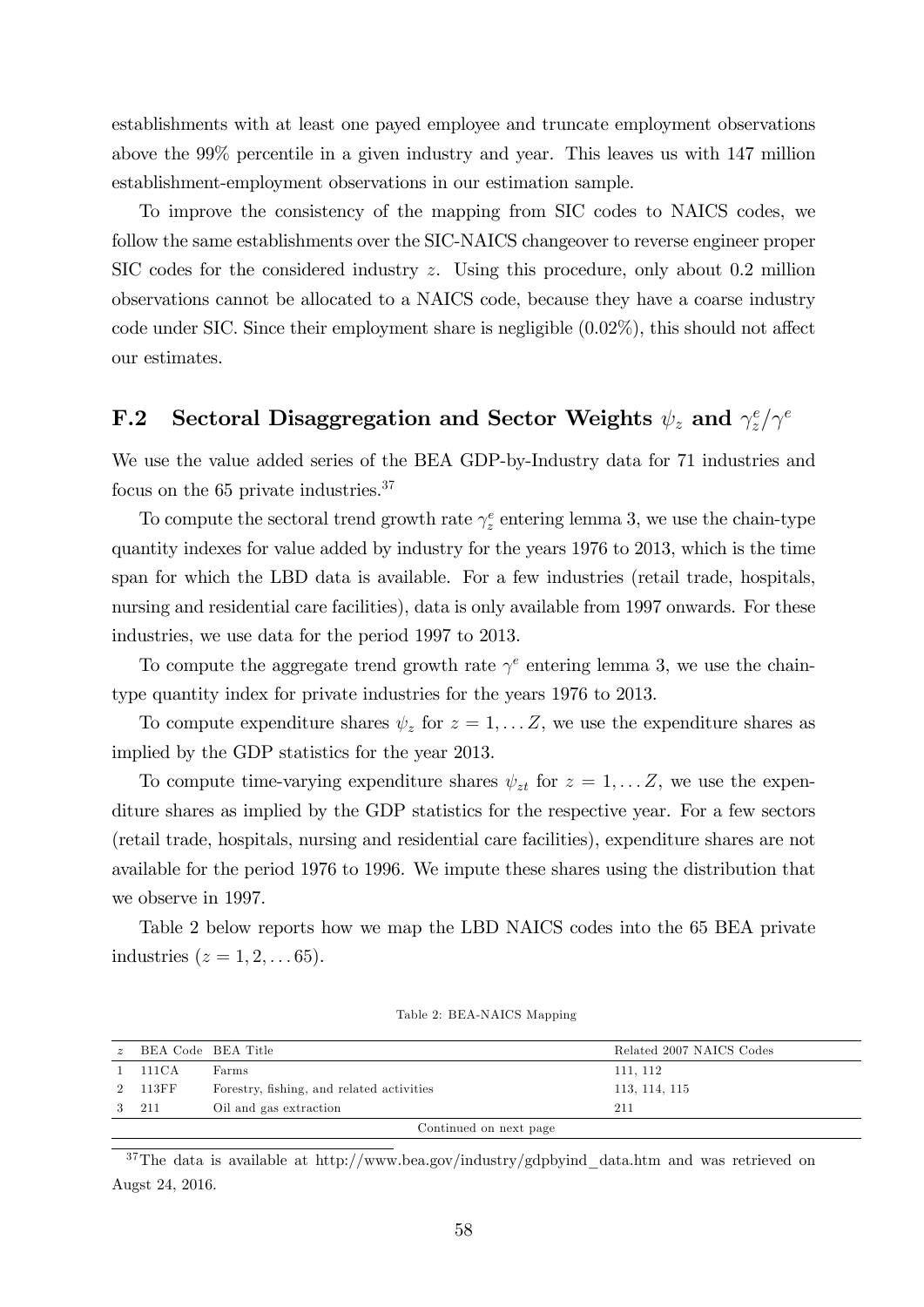|  | Table 2—continued from previous page |  |  |
|--|--------------------------------------|--|--|
|  |                                      |  |  |

| $\boldsymbol{z}$ | BEA Code BEA Title |                                                                      | Related 2007 NAICS Codes                    |
|------------------|--------------------|----------------------------------------------------------------------|---------------------------------------------|
| 4                | 212                | Mining, except oil and gas                                           | 212                                         |
| 5                | 213                | Support activities for mining                                        | 213                                         |
| 6                | 22                 | Utilities                                                            | 221                                         |
| 7                | 23                 | Construction                                                         | 230, 233                                    |
| 8                | 321                | Wood products                                                        | 321                                         |
| 9                | 327                | Nonmetallic mineral products                                         | 327                                         |
| 10               | 331                | Primary metals                                                       | 331                                         |
| 11               | 332                | Fabricated metal products                                            | 332                                         |
| 12               | 333                | Machinery                                                            | 333                                         |
| 13               | 334                | Computer and electronic products                                     | 334                                         |
| 14               | 335                | Electrical equipment, appliances, and components                     | 335                                         |
| 15               | 3361MV             | Motor vehicles, bodies and trailers, and parts                       | 3361, 3362, 3363                            |
| 16               | 3364OT             | Other transportation equipment                                       | 3364, 3365, 3366, 3369                      |
| 17               | 337                | Furniture and related products                                       | 337                                         |
| 18               | 339                | Miscellaneous manufacturing                                          | 339                                         |
| 19               | 311FT              | Food and beverage and tobacco products                               | 311, 312                                    |
| 20               | 313TT              | Textile mills and textile product mills                              | 313, 314                                    |
| 21               | 315AL              | Apparel and leather and allied products                              | 315, 316                                    |
| 22               | 322                | Paper products                                                       | 322                                         |
| 23               | 323                | Printing and related support activities                              | 323                                         |
| 24               | 324                | Petroleum and coal products                                          | 324                                         |
| 25               | 325                | Chemical products                                                    | $325\,$                                     |
| 26               | 326                | Plastics and rubber products                                         | 326                                         |
| 27               | 42                 | Wholesale trade                                                      | 42                                          |
| 28               | 441                | Motor vehicle and parts dealers                                      | 441                                         |
| 29               | 445                | Food and beverage stores                                             | 445                                         |
| 30               | 452                | General merchandise stores                                           | 452                                         |
| 31               | 4A0                | Other retail                                                         | 442, 443, 444, 446, 447, 448, 451, 453, 454 |
| 32               | 481                | Air transportation                                                   | 481                                         |
| 33               | 482                | Rail transportation                                                  | 482                                         |
| 34               | 483                | Water transportation                                                 | 483                                         |
| 35               | 484                | Truck transportation                                                 | 484                                         |
| 36               | 485                | Transit and ground passenger transportation                          | 485                                         |
| 37               | 486                | Pipeline transportation                                              | 486                                         |
|                  | 38 487OS           | Other transportation and support activities                          | 487, 488, 492                               |
| 39               | 493                | Warehousing and storage                                              | 493                                         |
| 40               | 511                | Publishing industries, except internet (includes software)           | 511                                         |
| 41               | 512                | Motion picture and sound recording industries                        | 512                                         |
| 42               | 513                | Broadcasting and telecommunications                                  | 513, 515, 517                               |
| 43               | 514                | Data processing, internet publishing, and other information services | 514, 518, 519                               |
| 44               | 521CI              | Federal Reserve banks, credit intermediation, and related activities | 521, 522                                    |
| 45               | 523                | Securities, commodity contracts, and investments                     | 523                                         |
| 46               | 524                | Insurance carriers and related activities                            | 524                                         |
| 47               | 525                | Funds, trusts, and other financial vehicles                          | 525                                         |
| 48               | 531                | Real estate                                                          | 531                                         |
| 49               | $532\mathrm{RL}$   | Rental and leasing services and lessors of intangible assets         | 532, 533                                    |
| 50               | 5411               | Legal services                                                       | 5411                                        |
| 51               | 5415               | Computer systems design and related services                         | 5415                                        |
| 52               | 5412OP             | Miscellaneous professional, scientific, and technical services       | 5412, 5413, 5414, 5416, 5417, 5418, 5419    |
| 53               | 55                 | Management of companies and enterprises                              | 55                                          |
| 54               | 561                | Administrative and support services                                  | 561                                         |
| 55               | 562                | Waste management and remediation services                            | 562                                         |
| 56               | -61                | Educational services                                                 | 611                                         |
|                  |                    | Continued on next page                                               |                                             |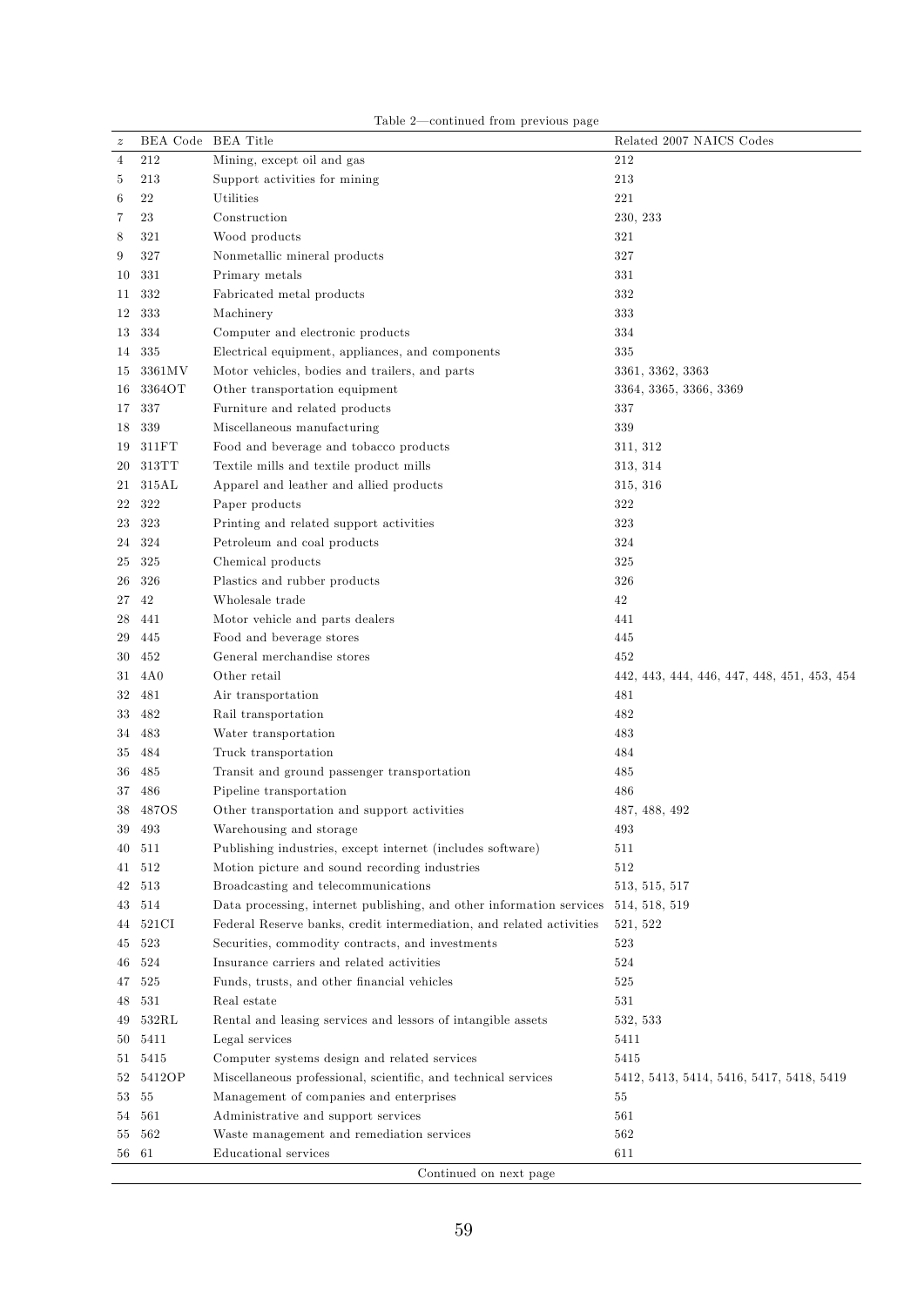|             |                    | <u>comentative</u> moment procedure page                           |                          |
|-------------|--------------------|--------------------------------------------------------------------|--------------------------|
| $\tilde{z}$ | BEA Code BEA Title |                                                                    | Related 2007 NAICS Codes |
|             | 57 621             | Ambulatory health care services                                    | 621                      |
|             | 58 622             | Hospitals                                                          | 622                      |
|             | 59 623             | Nursing and residential care facilities                            | 623                      |
|             | 60 624             | Social assistance                                                  | 624                      |
|             | 61 711AS           | Performing arts, spectator sports, museums, and related activities | 711, 712                 |
|             | 62 713             | Amusements, gambling, and recreation industries                    | 713                      |
|             | 63 721             | Accommodation                                                      | 721                      |
|             | 64 722             | Food services and drinking places                                  | 722                      |
| 65          | - 81               | Other services, except government                                  | 811, 812, 813, 814       |

Table  $2$ —continued from previous page

## F.3 Sectoral Results for the Year 2007

The following table reports for the year 2007 a set of descriptive statistics and the regression outcomes.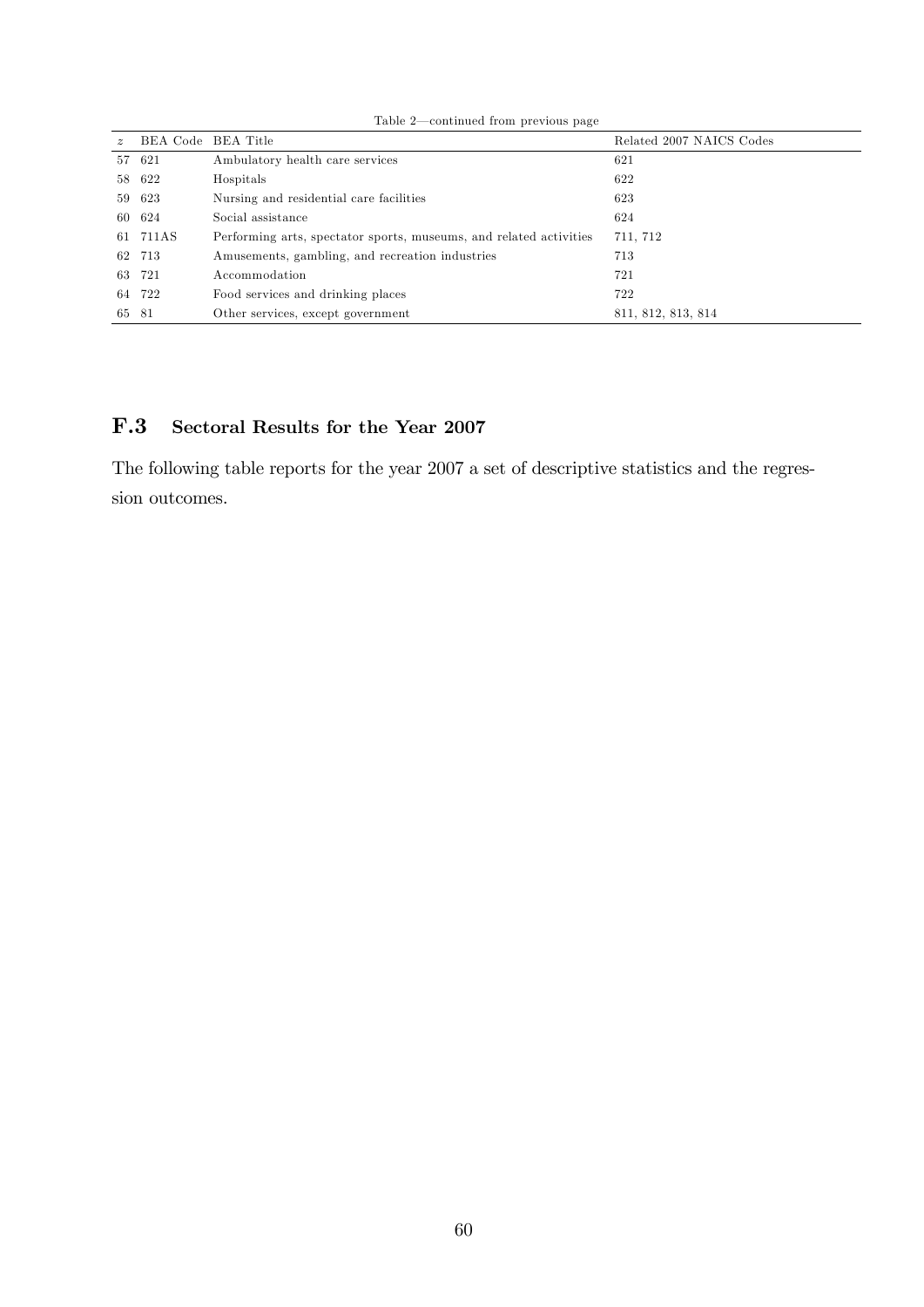|                                          |          |              | Descriptive             | statistics                  |                        |           |                        | Linear specification                        |                 |                           |                             |                             | Linear-quadratic specification |                               |
|------------------------------------------|----------|--------------|-------------------------|-----------------------------|------------------------|-----------|------------------------|---------------------------------------------|-----------------|---------------------------|-----------------------------|-----------------------------|--------------------------------|-------------------------------|
| Ŋ                                        |          | $\sum_j L_j$ | $E\left(\ln L_j\right)$ | $SD\left( \ln L_{j}\right)$ | $E\left( s_{j}\right)$ | $SD(s_j)$ | $100 \cdot \hat{\eta}$ | $\widehat{(\widehat{r})}$<br>$100 \cdot SE$ | $R^2$ (in $%$ ) | $100 \cdot \widetilde{n}$ | $\approx$<br>$100 \cdot SE$ | $100 \cdot \widetilde{\mu}$ | ભેત્ર<br>$100 \cdot SE$        | $\widehat{\%}$<br>$R^2$ (in ) |
|                                          | 114200   | 642400       | 1.06                    | 1.03                        | 11.33                  | 6.89      | 1.80                   | 0.04                                        | 1.45            | 1.27                      | 0.12                        | 0.02                        | 0.01                           | 1.47                          |
| $\mathbf{C}$                             | 25900    | 203400       | 1.27                    | 1.13                        | 11.36                  | 9.13      | 2.27                   | 0.08                                        | 3.35            | 2.57                      | 0.23                        | $-0.01$                     | 0.01                           | 3.36                          |
| S                                        | 6900     | 89700        | 1.48                    | 1.33                        | 12.88                  | 10.73     | 0.48                   | 0.15                                        | 0.15            | $-0.69$                   | 0.57                        | 0.04                        | 0.02                           | 0.22                          |
|                                          | 6600     | 172500       | 2.31                    | 1.36                        | 14.84                  | 11.88     | 2.22                   | 0.14                                        | 3.75            | 3.21                      | 0.55                        | $-0.03$                     | 0.02                           | 3.80                          |
| r.                                       | 10200    | 213200       | 1.89                    | 1.47                        | 9.23                   | 9.24      | 1.73                   | 0.16                                        | 1.18            | 0.13                      | 0.53                        | $0.06\,$                    | 0.02                           | 1.27                          |
| ం                                        | 21100    | 561900       | 2.12                    | 1.48                        | 8.27                   | 12.10     | 2.67                   | 0.08                                        | 4.79            | $-0.39$                   | 0.40                        | 0.09                        | 0.01                           | 5.06                          |
| $\overline{ }$                           | 687700   | 5490800      | 1.34                    | 1.14                        | 10.10                  | 9.22      | 3.27                   | 0.01                                        | 7.04            | 4.36                      | 0.05                        | $-0.04$                     | 0.00                           | 7.11                          |
| $^{\circ}$                               | 15700    | 448600       | 2.42                    | 1.42                        | 14.69                  | 12.01     | 3.52                   | 0.09                                        | 8.92            | 4.22                      | 0.30                        | $-0.02$                     | 0.01                           | 8.95                          |
| $\circ$                                  | 16700    | 402800       | 2.34                    | 1.33                        | 16.26                  | 13.53     | 2.72                   | 0.07                                        | 7.63            | 2.09                      | 0.26                        | 0.02                        | 0.01                           | 7.66                          |
| $\Xi$                                    | 4800     | 366200       | 3.19                    | 1.67                        | 20.08                  | 14.82     | 4.48                   | 0.15                                        | 15.82           | 6.77                      | 0.58                        | $-0.05$                     | 0.01                           | 16.11                         |
|                                          | 57100    | 1297500      | 2.24                    | 1.35                        | 17.21                  | 12.92     | 3.27                   | 0.04                                        | 9.84            | 4.24                      | 0.15                        | $-0.02$                     | 0.00                           | 0.91                          |
| ≌                                        | 24700    | 874100       | 2.51                    | 1.47                        | 18.59                  | 13.11     | 3.29                   | 0.07                                        | 8.63            | 3.30                      | 0.24                        | $0.00$                      | 0.01                           | 8.63                          |
| $\frac{3}{2}$                            | 13400    | 719500       | 2.67                    | 1.64                        | 15.47                  | 11.94     | 4.11                   | 0.11                                        | 8.91            | 4.51                      | 0.37                        | $-0.01$                     | 0.01                           | 8.91                          |
| $\vec{1}$                                | 5800     | 334200       | 2.82                    | 1.65                        | 17.82                  | 13.18     | 4.68                   | 0.15                                        | 14.03           | 4.84                      | 0.54                        | $0.00\,$                    | 0.01                           | 14.04                         |
| $\frac{5}{1}$                            | $7900\,$ | 725700       | 3.05                    | 1.82                        | 16.02                  | 12.72     | 3.52                   | 0.16                                        | 6.03            | 1.71                      | 0.54                        | $0.04\,$                    | 0.01                           | $6.18\,$                      |
| $\stackrel{\circ}{\scriptstyle \square}$ | 4300     | 352600       | $2.75\,$                | 1.83                        | 14.54                  | 12.75     | 5.40                   | 0.20                                        | 14.12           | 5.39                      | 0.68                        | 0.00                        | 0.02                           | 14.12                         |
| H                                        | 20000    | 373600       | 1.89                    | 1.36                        | 13.41                  | 10.93     | 4.00                   | 0.08                                        | 10.40           | 3.63                      | 0.26                        | 0.01                        | 0.01                           | 10.41                         |
| $\frac{8}{18}$                           | 28200    | 467900       | 1.76                    | 1.34                        | 14.38                  | 11.53     | 3.37                   | 0.07                                        | 8.42            | 3.03                      | 0.21                        | 0.01                        | 0.01                           | 8.43                          |
| $\frac{1}{2}$                            | 27700    | 1235800      | 2.50                    | 1.58                        | 15.59                  | 13.09     | 4.85                   | 0.07                                        | 16.14           | 3.73                      | 0.23                        | 0.03                        | 0.01                           | 16.22                         |
| $\approx$                                | 9100     | 248800       | 2.04                    | 1.51                        | 15.08                  | 12.17     | 4.25                   | 0.12                                        | 11.66           | 2.40                      | 0.41                        | $0.05\,$                    | 0.01                           | 11.87                         |
| 51                                       | 9300     | 175100       | 1.96                    | 1.35                        | $10.47\,$              | 10.96     | 2.77                   | 0.13                                        | 5.02            | 1.20                      | 0.38                        | 0.04                        | 0.01                           | 5.22                          |
| 22                                       | 4900     | 372900       | 3.49                    | 1.48                        | 22.14                  | 14.62     | 4.20                   | 0.13                                        | 17.11           | 4.30                      | 0.53                        | $0.00\,$                    | 0.01                           | 17.11                         |
| 23                                       | 31500    | 499000       | 1.84                    | 1.28                        | 16.25                  | 12.01     | 2.94                   | 0.06                                        | 7.58            | 2.41                      | 0.19                        | $0.01\,$                    | 0.00                           | $7.60\,$                      |
| $^{24}$                                  | 2200     | 80100        | 2.22                    | 1.52                        | 17.54                  | 14.29     | 3.70                   | 0.21                                        | 12.18           | 0.38                      | 0.77                        | $0.08\,$                    | 0.02                           | 12.96                         |
| 25                                       | 13100    | 626800       | 2.72                    | $1.56\,$                    | $17.60\,$              | 13.74     | 3.60                   | 0.09                                        | 10.04           | 4.77                      | 0.34                        | $-0.03$                     | 0.01                           | 10.12                         |
| 26                                       | 13800    | 735600       | 3.05                    | 1.49                        | 17.63                  | 12.48     | 3.27                   | 0.10                                        | 7.49            | 4.01                      | 0.34                        | $-0.02$                     | 0.01                           | 7.52                          |
| 27                                       | 400800   | 4596200      | 1.63                    | 1.22                        | 12.60                  | 10.38     | 3.29                   | 0.02                                        | $7.80\,$        | 3.19                      | 0.06                        | $0.00$                      | 0.00                           | $7.80\,$                      |
| 28                                       | 118400   | 1695500      | 1.93                    | 1.20                        | 12.90                  | 10.37     | 2.56                   | 0.03                                        | 4.88            | 4.05                      | 0.13                        | $-0.05$                     | 0.00                           | 5.00                          |
| 29                                       | 130900   | 2531700      | 1.88                    | 1.41                        | 11.20                  | 10.09     | 4.15                   | 0.04                                        | 8.78            | 7.31                      | 0.14                        | $-0.10$                     | 0.00                           | 9.17                          |
| $\overline{30}$                          | 44900    | 2565300      | 2.76                    | 1.62                        | 11.13                  | 9.62      | 5.66                   | 10.07                                       | 11.34           | 11.26                     | 0.27                        | $-0.18$                     | 0.01                           | 12.26                         |
| 55                                       | 741800   | 6797900      | 1.69                    | 1.03                        | 11.51                  | 9.86      | 1.58                   | 0.01                                        | 2.31            | 3.81                      | 0.04                        | $-0.07$                     | 0.00                           | 2.71                          |
|                                          |          |              |                         |                             |                        |           |                        | Continued on next page                      |                 |                           |                             |                             |                                |                               |

| I<br>ı<br>ł              |
|--------------------------|
| í<br>l                   |
| I<br>ׇ֚֬<br>I            |
| ļ<br>ׇ֚֘                 |
| $\overline{\phantom{a}}$ |
| Ï<br>I                   |
| ł<br>I                   |
| l<br>I<br>ׇ֚֘֡           |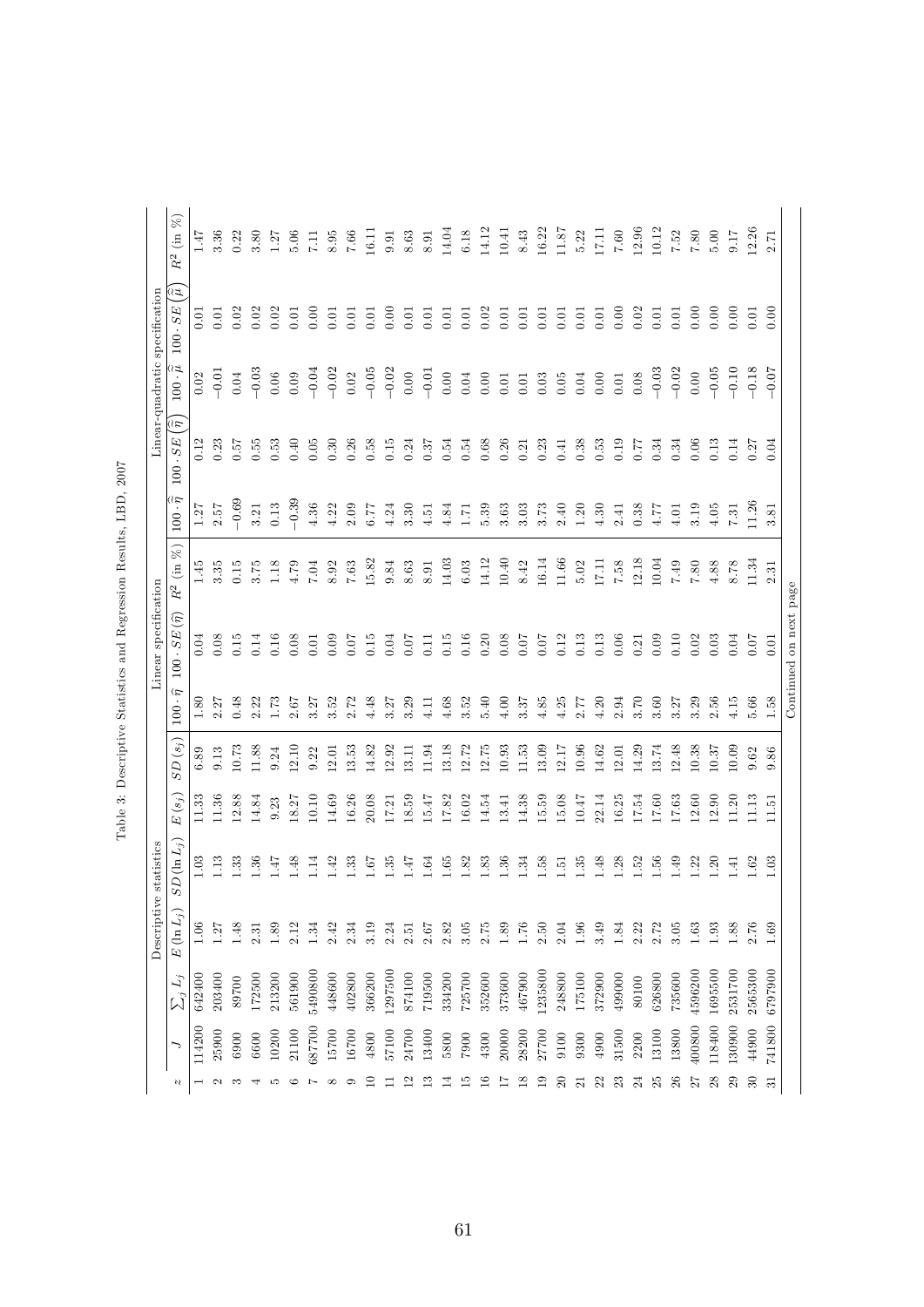|               |        |              | Descriptive      | statistics    |          |           |                         | Linear specification                        |                |                                  |                             |                             | Linear-quadratic specification              |                |
|---------------|--------|--------------|------------------|---------------|----------|-----------|-------------------------|---------------------------------------------|----------------|----------------------------------|-----------------------------|-----------------------------|---------------------------------------------|----------------|
| N             |        | $\sum_j L_j$ | $E(\ln L_i)$     | $SD(\ln L_j)$ | $E(s_j)$ | $SD(s_j)$ | $\hat{\tau}$<br>$100\,$ | $\widehat{(\widehat{r})}$<br>$100 \cdot SE$ | $R^2$ (in $\%$ | $100 \cdot \tilde{\tilde{\eta}}$ | $\approx$<br>$100 \cdot SE$ | $100 \cdot \widetilde{\mu}$ | $\widehat{\widetilde{u}}$<br>$100 \cdot SE$ | $R^2$ (in $\%$ |
| 32            | 5400   | 217700       | 2.08             | 1.67          | 10.93    | 9.97      | 5.46                    | 0.22                                        | 10.63          | 7.57                             | 77                          | $-0.07$                     | 0.02                                        | 10.76          |
| ೫             | 1200   | 49000        | 2.27             | 1.68          | 9.92     | 8.39      | 4.83                    | 0.56                                        | 5.86           | 13.49                            | 1.84                        | $-0.28$                     | 0.06                                        | 7.78           |
| 34            | 1600   | 49800        | 2.07             | 1.60          | 2.08     | 10.42     | 4.58                    | 0.37                                        | 8.89           | $6.87\,$                         | 1.38                        | $-0.07$                     | 0.04                                        | 0.06           |
| 33            | 103300 | 1060600      | 1.37             | 1.28          | 9.30     | 8.96      | 4.68                    | 0.04                                        | 10.70          | 6.19                             | 0.14                        | $-0.05$                     | 0.00                                        | 10.82          |
| 36            | 16300  | 398700       | 2.02             | 1.55          | 10.41    | 77.6      | 4.26                    | 0.12                                        | 6.78           | 4.86                             | 0.42                        | $-0.02$                     | 0.01                                        | 6.80           |
| 57            | 2600   | 30900        | 1.78             | 1.18          | 10.56    | 10.66     | 2.01                    | 0.21                                        | 3.32           | 3.95                             | 0.81                        | $-0.06$                     | 0.03                                        | 3.55           |
| 38            | 52000  | 810600       | 02.1             | 1.35          | 9.29     | 8.64      | 3.35                    | 0.07                                        | 4.60           | 4.83                             | 0.21                        | $-0.05$                     | 0.01                                        | 4.70           |
| 39            | 14300  | 574500       | 2.46             | 1.54          | 10.36    | 9.68      | 1.68                    | 0.13                                        | 1.12           | 4.60                             | 0.44                        | $-0.09$                     | 0.01                                        | 1.46           |
| $\oplus$      | 29800  | 711400       | 2.00             | 1.46          | 12.13    | 11.47     | 3.66                    | 0.07                                        | 8.21           | 2.27                             | 0.22                        | $\ \,0.04$                  | 0.01                                        | 8.35           |
| ਚ             | 19000  | 210400       | 1.43             | 1.34          | 9.61     | 8.51      | 2.42                    | $\overline{11}$                             | $2.35\,$       | 5.52                             | 0.35                        | $-0.11$                     | 0.01                                        | $2.80$         |
| 42            | 58000  | 1074800      | 1.78             | 1.43          | 8.39     | 9.03      | 3.60                    | 0.06                                        | 5.16           | 8.97                             | 0.22                        | $-0.18$                     | 0.01                                        | 6.22           |
| $\ddot{ }$    | 23800  | 427000       | 1.70             | 1.45          | 9.96     | 10.38     | 3.74                    | 0.09                                        | 7.20           | 7.93                             | 0.34                        | $-0.13$                     | 0.01                                        | 7.81           |
| ₹             | 219400 | 2164200      | 1.70             | $1.05\,$      | 10.10    | 10.32     | 2.81                    | 0.02                                        | 7.64           | 5.18                             | 0.08                        | $-0.08$                     | 0.00                                        | 8.07           |
| 45            | 79000  | 525300       | 1.05             | 1.09          | $7.62\,$ | 7.73      | 2.47                    | 0.05                                        | 3.06           | 3.38                             | 0.14                        | $-0.03$                     | 0.01                                        | 3.12           |
| G             | 165700 | 1268900      | 1.20             | 1.10          | 11.45    | 10.04     | 2.24                    | 0.03                                        | 4.19           | 1.79                             | 0.10                        | $0.01\,$                    | 0.00                                        | 4.20           |
| 47            | 7500   | 58500        | 0.94             | 1.18          | 0.51     | 10.65     | 3.55                    | 0.12                                        | 10.32          | 3.68                             | 0.47                        | $0.00$                      | 0.01                                        | 10.33          |
| $\frac{8}{3}$ | 266100 | 1157200      | 0.93             | 0.93          | 9.72     | 04.0      | 1.61                    | 0.02                                        | 2.65           | 2.62                             | 0.06                        | $-0.03$                     | 0.00                                        | 2.75           |
| $\frac{1}{2}$ | 62800  | 508400       | $\overline{1.6}$ | 0.99          | 9.57     | 8.37      | 2.37                    | 0.05                                        | 4.00           | 5.98                             | 0.14                        | $-0.13$                     | 0.00                                        | 5.08           |
| $50\,$        | 172800 | 889600       | 1.05             | 0.98          | 12.41    | 9.75      | 1.53                    | 0.02                                        | 2.33           | 2.27                             | 0.09                        | $-0.02$                     | 0.00                                        | 2.37           |
| 12            | 461600 | 3495500      | 1.24             | 1.14          | 9.56     | 8.63      | 3.00                    | 0.02                                        | 5.13           | $4.00$                           | 0.06                        | $-0.04$                     | 0.00                                        | 5.19           |
| S             | 95100  | 811900       | 1.14             | 1.24          | $6.12\,$ | 5.77      | 3.79                    | 0.07                                        | 3.12           | 6.24                             | 0.18                        | $-0.11$                     | 0.01                                        | 3.34           |
| 53            | 50000  | 2132900      | 2.31             | 1.69          | 10.77    | 10.03     | 3.84                    | 0.07                                        | 5.18           | $5.30\,$                         | 0.24                        | $-0.05$                     | 0.01                                        | 5.26           |
| $\frac{1}{2}$ | 309800 | 5779000      | 1.68             | 1.43          | 8.97     | 8.29      | 2.48                    | 0.03                                        | 2.06           | $4.00$                           | 0.10                        | $-0.05$                     | 0.00                                        | $2.15\,$       |
| Ъ5            | 20400  | 309200       | 1.90             | 1.27          | 10.10    | 9.01      | 3.04                    | 0.10                                        | 4.68           | 4.49                             | 0.32                        | $-0.05$                     | 0.01                                        | 4.78           |
| 56            | 90100  | 6748600      | 2.44             | 1.83          | 14.11    | 11.91     | 8.88                    | 0.04                                        | 33.24          | $-1.12$                          | 0.19                        | 0.29                        | 0.01                                        | 35.34          |
| 57            | 505500 | 4373400      | $1.56\,$         | 1.06          | 11.98    | 0.90      | 0.93                    | 0.02                                        | 0.75           | 3.64                             | 0.06                        | $-0.09$                     | 0.00                                        | 1.24           |
| $\frac{8}{2}$ | 6900   | 5018900      | 5.75             | 1.59          | 19.82    | 11.53     | 6.22                    | 0.15                                        | 20.38          | 20.14                            | 0.63                        | $-0.39$                     | 0.02                                        | 25.95          |
| 59            | 72800  | 2780600      | 2.71             | 1.44          | 11.08    | 747       | 5.11                    | 0.05                                        | 11.34          | 3.17                             | 0.18                        | 0.06                        | 0.01                                        | 11.48          |
| 60            | 142500 | 2075000      | 1.94             | 1.23          | 11.56    | 9.89      | 2.83                    | 0.03                                        | 5.13           | 4.37                             | 0.12                        | $-0.05$                     | 0.00                                        | 5.25           |
| 5             | 39500  | 376700       | 1.16             | 1.25          | 11.23    | 77.6      | 3.66                    | 0.06                                        | 8.21           | 1.18                             | 0.22                        | 0.08                        | 0.01                                        | 8.53           |
| 62            | 61500  | 1125900      | 2.01             | 1.35          | 11.87    | 10.96     | 2.39                    | 0.05                                        | 3.79           | 4.99                             | 0.20                        | $-0.08$                     | 0.01                                        | 4.08           |
| 63            | 55700  | 1318400      | 2.18             | 1.38          | 10.63    | 9.35      | 0.23                    | 0.06                                        | 0.02           | 3.10                             | 0.22                        | $-0.09$                     | 0.01                                        | 0.36           |
|               |        |              |                  |               |          |           |                         | Continued on next page                      |                |                                  |                             |                             |                                             |                |